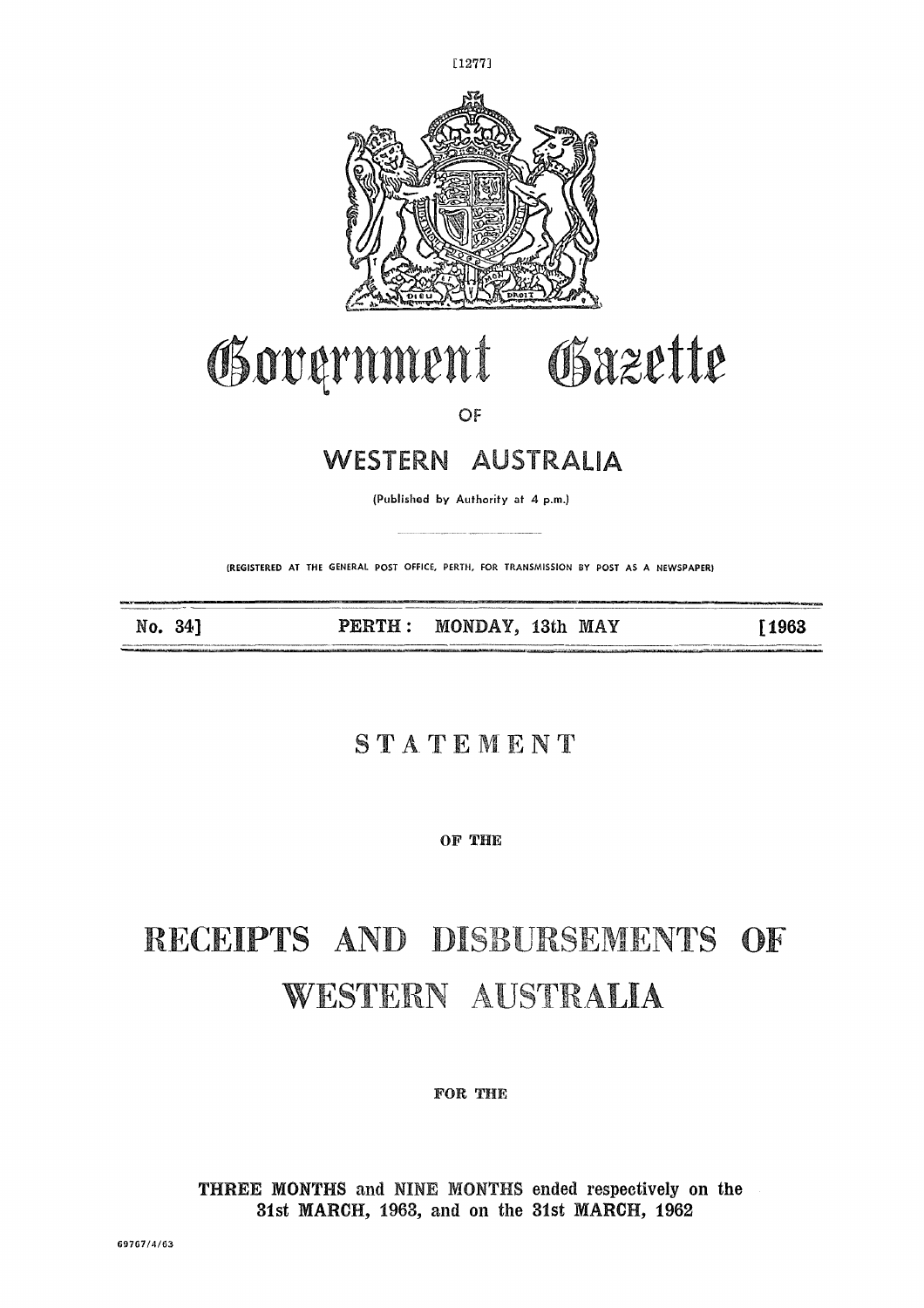#### **COMPARATIVE STATEMENT of the REVENUE of the GOVERNMENT of WESTERN AUSTRALIA for the THREE MONTHS and NINE MONTHS ended respectively on the 31st MARCH, 1963 and the 31st MARCH, 1962.**

|                                                                                                                                                                                                  |                                  |                                                  |                  |                                              |                                  |                      | <b>REVENUE</b>                                                           |                     |                             |                                                                   |                                                    |                                             |                                                                                 |                                 |                                             |                                                                             |               |                               |
|--------------------------------------------------------------------------------------------------------------------------------------------------------------------------------------------------|----------------------------------|--------------------------------------------------|------------------|----------------------------------------------|----------------------------------|----------------------|--------------------------------------------------------------------------|---------------------|-----------------------------|-------------------------------------------------------------------|----------------------------------------------------|---------------------------------------------|---------------------------------------------------------------------------------|---------------------------------|---------------------------------------------|-----------------------------------------------------------------------------|---------------|-------------------------------|
|                                                                                                                                                                                                  |                                  |                                                  |                  |                                              |                                  |                      |                                                                          |                     |                             | Three Months ended:                                               |                                                    |                                             |                                                                                 |                                 |                                             | Nine Months ended:                                                          |               |                               |
|                                                                                                                                                                                                  |                                  | Head of Revenue                                  |                  |                                              |                                  |                      | 31st March, 1963                                                         |                     |                             | 31st March, 1962                                                  |                                                    |                                             | 31st March, 1963                                                                |                                 |                                             | 31st March, 1962                                                            |               |                               |
|                                                                                                                                                                                                  |                                  | GOVERNMENTAL                                     |                  |                                              |                                  |                      | £                                                                        |                     | s. d.                       | £                                                                 | s. d.                                              |                                             | £                                                                               |                                 | s. d.                                       | £                                                                           |               | s. d.                         |
|                                                                                                                                                                                                  |                                  | Taxation                                         |                  |                                              |                                  |                      |                                                                          |                     |                             |                                                                   |                                                    |                                             |                                                                                 |                                 |                                             |                                                                             |               |                               |
| Land Tax<br>Entertainments Tax<br>Stamp Duty<br>Probate Duty<br>Licenses-Liquor and Other                                                                                                        | $\cdots$<br>$\cdots$<br>$\cdots$ | $\cdots$<br><br>$\cdots$                         | <br>$\cdots$<br> | <br>$\cdots$<br><br>                         | <br><br><br>                     | <br><br><br><br>     | 325,427 17<br>638,070<br>359,119<br>306,868                              | $\bf{0}$<br>6<br>-9 | 6<br>$\bf{0}$<br>3<br>4     | 326,296<br>10,631<br>530,009<br>412,144<br>226,736                | 8 10<br>$\overline{2}$<br>$\overline{4}$<br>6<br>6 | $\bf{0}$<br>-6<br>1<br>7                    | 701,720 12<br>1,893,381 12<br>1,101,096 11<br>617,438 15                        |                                 | 2<br>4<br>5<br>5                            | 560,901 19<br>105,596<br>1,543,924<br>1,153,848 16<br>508,516               | -9<br>4<br>-3 | 2<br>6<br>5<br>5<br>6         |
| Betting Taxes-<br>Totalisator Duty and Licenses<br>Turnover Tax and Licenses<br>Investment Tax<br>Totalisator Agency Board Betting Tax<br>Stamp Duty<br>Third Party Insurance Surcharge          |                                  | $\cdots$                                         |                  | $\cdots$<br>$\cdots$<br>$\cdots$<br>$\cdots$ | <br><br>$\cdots$<br>$\cdots$<br> | <br><br><br><br><br> | 48,833 15<br>33,137 10<br>53,671<br>147,379 14<br>10,409 19<br>38,660 15 | - 7                 | 0<br>10<br>2<br>0<br>8<br>4 | 50,322<br>49,252<br>50.793<br>101,757 14<br>14,735 16<br>$\cdots$ | $\boldsymbol{2}$<br>9<br>8 10                      | $\boldsymbol{2}$<br>5<br>$\bf{0}$<br>5      | 106,898<br>98,892<br>155,754<br>405,889<br>34,633<br>39,322 13                  | 4<br>7<br>8<br>$\boldsymbol{9}$ | 7<br>0<br>3<br>$\bf{0}$<br>3 10<br>$\theta$ | 111,812 14<br>144,864 12<br>130,939<br>218,674 11<br>48,768 11<br>          | 4             | 7<br>9<br>5<br>$\theta$<br>-1 |
|                                                                                                                                                                                                  |                                  | Total, Taxation                                  |                  | $\cdots$                                     |                                  |                      | 1,961,578 15                                                             |                     | 1                           | 1,772,678 18 10                                                   |                                                    |                                             | 5,155,027 17                                                                    |                                 | $\bf{0}$                                    | 4,527,847                                                                   |               | 6 10                          |
|                                                                                                                                                                                                  |                                  | Territorial                                      |                  |                                              |                                  |                      |                                                                          |                     |                             |                                                                   |                                                    |                                             |                                                                                 |                                 |                                             |                                                                             |               |                               |
| $\rm Land$<br>.<br>Mining<br><br>${\bf Time}$<br>                                                                                                                                                | <br>                             | <br>$\cdots$                                     | <br>.            | <br>$\cdots$                                 | $\cdots$<br>$\cdots$             | <br><br>$\cdots$     | 178,942 13<br>77,713 19 11<br>227,322 10                                 |                     | -9<br>$\boldsymbol{2}$      | 131,169 16<br>77,948 1<br>257,141 15                              |                                                    | 4<br>6<br>$\bf{0}$                          | 384,538<br>179,403<br>817,909                                                   | 1<br>8                          | 5 10<br>- 8<br>4                            | 312,001<br>167,025 19<br>843,789                                            | 3<br>2        | 4<br>6<br>-5                  |
|                                                                                                                                                                                                  |                                  | Total, Territorial                               |                  | $\ldots$                                     |                                  |                      | 483,979 3 10                                                             |                     |                             | 466,259 12 10                                                     |                                                    |                                             | 1,381,850 15 10                                                                 |                                 |                                             | 1,322,816                                                                   |               | $5\quad 3$                    |
| Law Courts<br>$\operatorname{DepartmentaI}$                                                                                                                                                      | $\cdots$<br>Reimbursements,      |                                                  |                  | $\cdots$<br>Fees                             | and                              | <br>other            | 133,297 16 1                                                             |                     |                             | 101,146 13                                                        |                                                    | - 7                                         | 370,653 1 6                                                                     |                                 |                                             | 306,674 13                                                                  |               | - 1                           |
| Services<br>Royal Mint                                                                                                                                                                           | <br>$\cdots$                     | $\cdots$                                         | <br>$\cdots$     | <br>$\cdots$                                 | <br>$\cdots$                     | <br>                 | $1,533,596$ 0<br>46,779 17 11                                            |                     | -8                          | 1,371,271 12<br>43,011 19                                         |                                                    | $\bf{0}$<br>1                               | 5,622,442 11<br>131,540 3                                                       |                                 | 6<br>3                                      | 5,334,323 19 10<br>145,398 14 10                                            |               |                               |
|                                                                                                                                                                                                  |                                  |                                                  |                  |                                              |                                  |                      | 1,713,673 14                                                             |                     | 8                           | 1,515,430                                                         | $\overline{4}$                                     | 8                                           | 6,124,635 16                                                                    |                                 | 3                                           | 5,786,397                                                                   |               | 79                            |
| Commonwealth Financial Assistance Grant<br>Grants under Section 96 of the Constitution                                                                                                           | COMMONWEALTH                     |                                                  |                  |                                              |                                  | $\cdots$<br>         | 7,821,228<br>1,475,000                                                   | 0<br>$\bf{0}$       | $\bf{0}$<br>$\bf{0}$        | 7,524,498<br>1,300,000                                            | $\bf{0}$<br>$\bf{0}$                               | $\bf{0}$<br>$\bf{0}$                        | 23,430,228<br>4,735,000                                                         | $\bf{0}$<br>$\bf{0}$            | $\bf{0}$<br>$\bf{0}$                        | 22,573,494<br>4,856,000                                                     | 0<br>$\bf{0}$ | $\bf{0}$<br>$\bf{0}$          |
| Interest Contributions                                                                                                                                                                           |                                  |                                                  | $\cdots$         | $\ddotsc$                                    |                                  |                      | 118,359                                                                  | $\bf{0}$            | 0                           | 118,359                                                           | $\bf{0}$                                           | $\bf{0}$                                    | 355,077                                                                         | $\bf{0}$                        | $\bf{0}$                                    | 355,077                                                                     | $\bf{0}$      | $\mathbf{0}$                  |
|                                                                                                                                                                                                  |                                  | Total, Commonwealth<br>Grand Total, Governmental |                  |                                              |                                  |                      | 9,414,587                                                                | 0                   | $\bf{0}$                    | 8,942,857                                                         | $\bf{0}$                                           | $\bf{0}$                                    | 28,520,305                                                                      | $\bf{0}$                        | $\bf{0}$                                    | 27,784,571                                                                  | $\bf{0}$      | $\mathbf{0}$                  |
|                                                                                                                                                                                                  |                                  |                                                  |                  |                                              |                                  |                      | 13,573,818 13                                                            |                     | 7                           | $12,697,225$ 16                                                   |                                                    | $\overline{4}$                              | 41,181,819 9 1                                                                  |                                 |                                             | $ 39,421,631$ 19 10                                                         |               |                               |
|                                                                                                                                                                                                  | PUBLIC UTILITIES                 |                                                  |                  |                                              |                                  |                      |                                                                          |                     |                             |                                                                   |                                                    |                                             |                                                                                 |                                 |                                             |                                                                             |               |                               |
| Country Water Supplies, Sewerage, Drainage and<br>Irrigation<br>State Abattoirs and Saleyards<br>Metropolitan Water Supply, Sewerage and Drainage<br>Railways<br>State Batteries<br>Medina Hotel | $\cdots$<br>$\ldots$<br>$\cdots$ | $\cdots$<br>$\cdots$<br>$\cdots$                 | <br>             | $\cdots$<br><br>$\cdots$<br>                 | <br><br><br><br>                 | <br><br><br><br>     | 359,200 19<br>39,237 10<br>689,314<br>4,422,033<br>10,114<br>12,293 12   | 5<br>4<br>7         | 5<br>ı<br>4<br>2<br>5<br>1  | 402,746<br>38,037<br>628,257<br>4,384,454<br>12,091<br>12,169 14  | 7<br>7<br>7<br>9 11<br>$\mathbf 5$                 | 2<br>6<br>$\boldsymbol{2}$<br>$\bf{0}$<br>5 | 1,042,400 16<br>128,969<br>2,829,278<br>12,467,836 14<br>35,529 16<br>30,897 14 | -9<br>- 1                       | 5<br>5<br>5<br>6<br>$\boldsymbol{2}$<br>3   | 996,716 13<br>123,705 16<br>2,389,816<br> 12,713,278<br>37,426<br>26,813 19 | 8<br>7<br>-1  | 5<br>3<br>11<br>3<br>1<br>-1  |
|                                                                                                                                                                                                  |                                  | Total, Public Utilities                          |                  |                                              |                                  |                      | 5,532,193 18                                                             |                     | 6                           | 5,477,756 11                                                      |                                                    |                                             | 2 16,534,912 12                                                                 |                                 | 2                                           | 16,287,757                                                                  | -6            | $\mathbf{0}$                  |
|                                                                                                                                                                                                  |                                  | Grand Total                                      |                  | $\cdots$                                     |                                  |                      | 19,106,012 12                                                            |                     |                             | $1 \vert 18,174,982 \vert 7$                                      |                                                    |                                             | $6 \mid 57,716,732 \mid 1$                                                      |                                 | -3                                          | 55,709,389                                                                  |               | 5 10                          |

#### REVENUE

K. J. TOWNSING, Under Treasurer,

The Treasury, Perbh.

D. BRAND, Treasurer.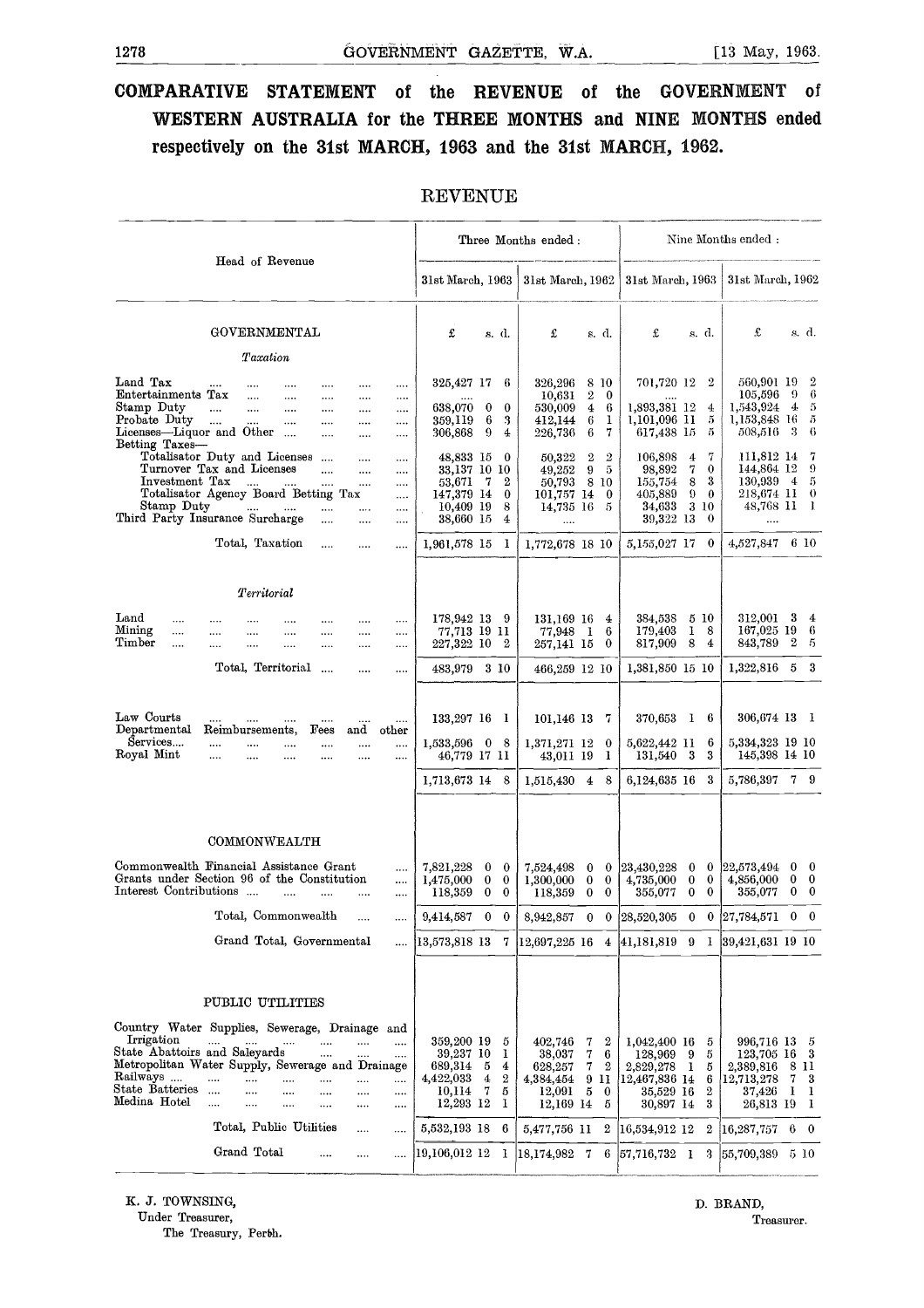#### **COMPARATIVE STATEMENT of the EXPENDITURE of the GOVERNMENT of WESTERN AUSTRALIA for the THREE MONTHS and NINE MONTHS ended respectively on the 31st MARCH, 1963, and the 31st MARCH, 1962.**

EXPENDITURE

| Heads of Service                                                                              |                                                    |                       | Three Months ended.    |                  |                      |                       |                          |                         | Nine Months ended:             |                     |                        |                                |                     |                                |
|-----------------------------------------------------------------------------------------------|----------------------------------------------------|-----------------------|------------------------|------------------|----------------------|-----------------------|--------------------------|-------------------------|--------------------------------|---------------------|------------------------|--------------------------------|---------------------|--------------------------------|
|                                                                                               |                                                    |                       | 31st Mar., 1963        |                  |                      | 31st Mar., 1962       |                          |                         | 31st Mar., 1963                |                     |                        | 31st Mar., 1962                |                     |                                |
| Special Acts-                                                                                 |                                                    |                       | £                      |                  | s. d.                | £                     |                          | f.<br>s. d.             | £                              |                     | s. d.                  | £                              |                     | s. d.                          |
| Constitution Acts<br><b>Contractor</b><br>Loan Acts—Interest and Sinking Fund                 |                                                    |                       | 1,524 15<br>3,763,200  | $\overline{0}$   | $\bf{0}$<br>$\bf{0}$ | 1,524 15<br>3,399,750 | $\mathbf{0}$             | 0<br>0                  | 4.574<br>11,289,600            | 5<br>$\bf{0}$       | $\bf{0}$               | 5,324                          | 5<br>$\overline{0}$ | $\mathbf{0}$<br>$\overline{0}$ |
| Auditor General<br>$\cdots$<br><b>Contract Contract</b>                                       | $\cdots$<br>$\cdots$                               | $\cdots$<br>$\cdots$  |                        | 990 19           | 6                    | 990                   | $\overline{\mathbf{4}}$  | 5                       | 5,665                          | 1                   | 0<br>5                 | 10,199,250<br>3,149 11         |                     | $\boldsymbol{2}$               |
| Agriculture Protection Board                                                                  |                                                    | $\cdots$              | 26,250                 | $\theta$         | $\bf{0}$             | 26,250                | 0                        | $\mathbf{0}$            | 78,750                         | $\bf{0}$            | $\mathbf{0}$           | 78,750                         | $\overline{0}$      | $\mathbf{0}$                   |
| Coal Mine Workers (Pensions) Act, 1943-60<br>Commonwealth Pensions                            |                                                    | $\ddotsc$             | 7,500                  | $\theta$         | $\theta$             | 7,500                 | $\mathbf{0}$             | $\theta$                | $22,\!500$                     | $\bf{0}$            | $\bf{0}$               | 22,500 0                       |                     | $\mathbf{0}$                   |
| Court of Arbitration<br>and the state                                                         | $\mathbf{r}$<br>$\cdots$                           | $\ldots$<br>$\cdots$  | $\cdots$<br>2,858      | $\theta$         | 0                    | 2,622                 | 9                        | 4                       | 513<br>8,574                   | $\mathbf{0}$        | 7 10<br>$\mathbf 0$    | 594 11<br>7,861 12             |                     | 3<br>8                         |
| Fire Brigades Act—Contribution                                                                | $\cdots$                                           | $\cdots$              | 34,400 16              |                  | 6                    | 33.881                | $\overline{0}$           | 6                       | 102,984 16                     |                     | 9                      | 99,136 18                      |                     | -9                             |
| Forests Act-Conservator of Forests                                                            |                                                    | $\cdots$              | 1.016 5                |                  | 6                    | 1,016                 | 6                        | $\mathbf{0}$            | 3,218                          | 4                   | 4                      | 3,217 10                       |                     | $\mathbf{0}$                   |
| Forests Act-Transfer from Revenue<br>Government Employees' Pensions Act, 1948                 |                                                    | $\cdots$<br>$\ddotsc$ | 187, 194 14<br>869     | -7               | 7<br>6               | 239,386<br>1,162      | $0 -$                    | 2 10<br>$\Omega$        | 682,416<br>2,546 14            | - 7                 | 3<br>$\overline{2}$    | 709,910<br>3,610 13            |                     | - 3-11<br>$\overline{4}$       |
| Judges' Pensions                                                                              |                                                    | $\cdots$              | 1,081                  | -5               | $\theta$             | 1,306                 |                          | 4 10                    | 3,428 10                       |                     | 6                      | 3,468 14 10                    |                     |                                |
| Judges' Salaries and Pensions Act, 1950                                                       |                                                    |                       | 8,637 10               |                  | $\mathbf{0}$         | 7,227 10              |                          | $\theta$                | 25,146 15                      |                     | 4                      | 19,277 10                      |                     | - 0                            |
| Land Agents Act (No. 9 of 1922 and Amendments)<br>Members of Parliament, Reimbursement of Ex- |                                                    |                       | 500                    | $\theta$         | $\theta$             | 2,000                 | $\bf{0}$                 | 0                       | 2,500                          | 0                   | $\theta$               | 2,000                          | $\bf{0}$            | $\overline{0}$                 |
| penses Act, 1953<br>$\ldots$                                                                  | $\cdots$                                           |                       | 15,775                 | 0                | $\theta$             | 11,651                | 9                        | 5                       | 39,398                         | - 1                 | 0                      | 35,285 18                      |                     | $\overline{2}$                 |
| Mine Workers' Relief Act—Contribution to Fund                                                 |                                                    |                       | 6,946                  | 9                | 8                    | 3,917                 | 9                        | $\Omega$                | 18,468                         | 7                   | 5                      | 10,881 10                      |                     | -3                             |
| Native Welfare Act<br>$\sim$ 1000 $\sim$<br>Parliamentary Allowances                          | $\mathbf{r}$<br>$\cdots$                           | $\cdots$              | 54,262 10              |                  | $\theta$             | 48,307                | $\mathbf{1}$             | 8                       | $10,000 \quad 0$<br>152,235 10 |                     | $\theta$<br>6          | 10,000<br>145,993 18           | $\overline{0}$      | $\overline{0}$<br>- 5          |
| Parliamentary Superannuation Act (No. 60 of                                                   |                                                    |                       |                        |                  |                      |                       |                          |                         |                                |                     |                        |                                |                     |                                |
| 1948 and Amendments)                                                                          | <b>Contractor</b><br>$\ddotsc$                     | $\cdots$              | 8,344                  | 0                | $\theta$             | 24                    | 0                        | $\Omega$                | 16,716                         | $\bf{0}$            | $\bf{0}$               | 16,716                         |                     | $0\quad 0$                     |
| Pensions and Retiring Allowances<br>Public Service Commissioner                               | $\cdots$<br>$\sim 1000$ and $\sim 100$<br>$\cdots$ | .                     | 25,293<br>1,016        | $\theta$<br>-5   | -1<br>6              | 27,075 17<br>1,015 10 |                          | 3<br>5                  | 76,067<br>3,218                | 4<br>$\overline{4}$ | 3<br>-1                | 85,296 16 10<br>3,229 13       |                     | - 6                            |
| Royal Mint                                                                                    | $\sim 100$<br>$\cdots$                             | $\cdots$<br>          | $\cdots$               |                  |                      |                       |                          |                         | 25,000 0                       |                     | $\theta$               | 25,000                         | $\overline{0}$      | $\bf{0}$                       |
| Superannuation and Family Benefits Act                                                        |                                                    | .                     | 247,157                | 1                | 1                    | 213,477 11            |                          | 3                       | 727,187 14                     |                     | -1                     | 680.113 16                     |                     | $\sqrt{5}$                     |
| The Agent General Act<br>University Building Acts (No. 37 of 1930, No. 50                     | and the contract of the contract of                | .                     | 750.                   | $\mathbf{0}$     | $\theta$             | 750.                  | $\theta$                 | $\theta$                | 2,250                          | $\overline{0}$      | $\theta$               | $2{,}250$                      | $\overline{0}$      | $\theta$                       |
| of 1931) ….                                                                                   |                                                    |                       | $\cdots$               |                  |                      | $\cdots$              |                          |                         | $\cdots$                       |                     |                        | 3,107 12                       |                     | - 5                            |
| University Building Act (No. 4 of 1938)-Agri-                                                 |                                                    |                       |                        |                  |                      |                       |                          |                         |                                |                     |                        |                                |                     |                                |
| cultural Buildings                                                                            | التبيدات التبيدات البينيات                         |                       | 630                    | $\bf{0}$         | $\bf{0}$             | $\cdots$              |                          |                         | 630                            | $\theta$            | $\bf{0}$               | 630                            | $\theta$            | $\theta$                       |
| University Building Act (No. 43 of 1952)<br>University Medical School Act (No. 30 of 1955)    |                                                    |                       | 1.035<br>              | 6                | 6                    | 1,057 16 5<br>        |                          |                         | 4,693 18<br>7,107              | -1                  | 4<br>$\mathbf{2}$      | 4,281 11<br>7,107              | 1                   | -9<br>$\boldsymbol{2}$         |
| University of Western Australia (No. 37 of 1911                                               |                                                    |                       |                        |                  |                      |                       |                          |                         |                                |                     |                        |                                |                     |                                |
| and Amendments)<br>$\sim 100$                                                                 |                                                    |                       | 62,500                 | $\mathbf{0}$     | $\mathbf{0}$         | 62,500 0              |                          | $\mathbf{0}$            | 187,500 0                      |                     | 0                      | 187,500                        | $\overline{0}$      | - 0                            |
| Wheat Industry Stabilisation (No. 75 of 1958)                                                 |                                                    |                       | 16                     | 6                | 4                    |                       | 15 18                    | $\mathbf{2}$            |                                | 72 11               | 8                      |                                | 84 18 10            |                                |
| Total                                                                                         |                                                    |                       | 4,459,749 12           |                  | 9                    | 4,094,409             | $7\phantom{.0}$          | 3                       |                                |                     |                        | 13,502,962 15 1 12,375,530 8 8 |                     |                                |
| Legislative Council<br>.                                                                      | <br>                                               |                       | 5,245 10 9             |                  |                      | 3,347 11 0            |                          |                         | 11,997 19 1                    |                     |                        | 10,783                         |                     | $3 \t7$                        |
| Legislative Assembly<br><br>.                                                                 | <br>                                               | $\cdots$              | 4,514 8 3              |                  |                      | 4,240 2 11            |                          |                         | 14,046 17 9                    |                     |                        | 13,282                         |                     | $3\quad 4$                     |
| Joint House Committee<br>$\cdots$                                                             | $\cdots$<br>                                       | $\cdots$              | 7,662 10 1             |                  |                      | 6,439 14 11           |                          |                         | 24,755 7 11                    |                     |                        | 22,219                         |                     | 66                             |
| Joint Printing Committee                                                                      |                                                    | $\cdots$              | 6,692 0 3              |                  |                      | 6,545 11 0            |                          |                         | 21,266 17 11                   |                     |                        | 20,761 6 2                     |                     |                                |
|                                                                                               |                                                    |                       |                        |                  |                      |                       |                          |                         |                                |                     |                        |                                |                     |                                |
| Joint Labrary Committee<br>$\cdots$                                                           |                                                    | $\cdots$              |                        | 128 17 4         |                      | 158 5 6               |                          |                         | 631 17 5                       |                     |                        | 608 18 8                       |                     |                                |
| Premier, Treasurer and Minister for Tourists-                                                 |                                                    |                       |                        |                  |                      |                       |                          |                         |                                |                     |                        |                                |                     |                                |
| Premier's Department<br>$\cdots$                                                              | <br>$\cdots$                                       | $\cdots$              | 18,144 13              |                  | 9                    | 15,350 15             |                          | -1                      | 64,128                         | 1                   | $\overline{4}$         | 55,736 13                      |                     | -9                             |
| Treasury<br>$\sim 100$<br>$\cdots$                                                            | <br>$\cdots$                                       | $\cdots$              | 33,880                 | $\boldsymbol{2}$ | 8                    | 31,905 15             |                          | $\overline{\mathbf{4}}$ | 103,395                        | $\bf{0}$            | 6                      | 104,286 18                     |                     | 3                              |
| Governor's Establishment<br>London Agency<br>$\sim$<br>$\cdots$                               | $\ldots$<br><br>$\cdots$<br>$\cdots$               | <br>                  | 5,570<br>10,098 10     | - 8              | 4<br>5               | 5,755<br>11,082       | $\overline{5}$<br>4 10   | 7                       | 19,286<br>34,019 11            | -7                  | 5<br>$\overline{0}$    | 16,367<br>32,233               | 7                   | -1<br>3 10                     |
| Public Service Commissioner                                                                   | $\cdots$<br>$\cdots$                               |                       | $9,064$ 13             |                  | $\bf{0}$             | 8,365 14              |                          | 0                       | 28,291 12 10                   |                     |                        | 26,926                         |                     | 2 11                           |
| Government Motor Car Service                                                                  | $\cdots$                                           |                       | 3,554 18               |                  | 8                    | 2,389                 | $\overline{\phantom{0}}$ | 7                       | 14,180 13                      |                     | -6                     | 14,768 11 11                   |                     |                                |
| Audit<br>$\cdots$<br>$\cdots$<br><br>Compassionate Allowances                                 | <br>                                               |                       | 20,625 10<br>78        | -3               | 2<br>0               | 21,139 17<br>78       | -3                       | 7<br>$\mathbf{0}$       | 67,105 10<br>234               | -9                  | 3<br>$\bf{0}$          | 66,491<br>234                  | 2<br>$^{9}$         | 6<br>$\bf{0}$                  |
| Government Stores<br>.                                                                        | <br>$\cdots$<br><br>                               | <br>                  | 35,733                 | 3                | 9                    | 38,891                | $\overline{0}$           | 1                       | 126,302                        | 5                   | 5                      | 123,451 17                     |                     | $\boldsymbol{4}$               |
| Taxation<br>$\cdots$<br><br>$\cdots$                                                          | $\cdots$<br>                                       |                       |                        |                  |                      |                       |                          |                         | 35,000                         | $\bf{0}$            | $\bf{0}$               | $35,000 \quad 0$               |                     | $\bf{0}$                       |
| Superannuation Board<br>.<br>Government Printer                                               | $\cdots$<br>$\cdots$                               |                       | 4,887 19<br>162,322 17 |                  | $\theta$<br>1        | 3,887<br>113,912 10   | $\bf{0}$                 | $\overline{4}$<br>9     | 14,640<br>477,106 14           |                     | 5 10<br>$\overline{4}$ | 13,517 19<br>407,897 14        |                     | 9<br>3                         |
| <br>Miscellaneous Services<br>                                                                | <br><br><br>                                       | $\ddotsc$<br>         | 987,917 14             |                  | 6                    | 977,559               | 9                        | 6                       | 3,259,703 16                   |                     | -6                     | 3,893,820 13                   |                     | 7                              |
|                                                                                               |                                                    |                       |                        |                  |                      |                       |                          |                         |                                |                     |                        |                                |                     |                                |
| Total<br>                                                                                     | $\cdots$<br>$\ldots$                               | $\cdots$              | 1,291,878 14           |                  | 4                    | 1,230,316 16 8        |                          |                         | 4,243,394 7 11                 |                     |                        | 4,790,732 14 2                 |                     |                                |
| Minister for Agriculture-<br>Agriculture                                                      |                                                    |                       | 231,481                |                  | 1                    | 242,530 14 11         |                          |                         | 779,299 13                     |                     | $\mathbf{0}$           |                                |                     |                                |
| $\cdots$<br><br>College of Agriculture<br>$\cdots$                                            | $\cdots$<br>$\cdots$<br>$\ldots$<br>$\ldots$       | <br>$\cdots$          | 16,287                 | 5<br>$\sqrt{2}$  | 3                    | 14,706 2              |                          | $\overline{4}$          | 48,685                         | $\overline{4}$      | 9                      | 745,249<br>46,044 12 11        | 8                   | - 7                            |
| Agriculture Protection Board                                                                  | <br>$\cdots$                                       | $\cdots$              | 13,486 12              |                  | $\overline{4}$       | 9,614 1               |                          | 3                       | 31,162 10                      |                     | 6                      | 32,553 15 10                   |                     |                                |
| Total<br>$\ldots$                                                                             | $\ldots$<br>$\ldots$                               | $\ldots$              | 261,254 19             |                  | 8                    | 266,850 18            |                          | 6                       | 859,147                        | 8                   | 3                      | 823,847 17 4                   |                     |                                |
|                                                                                               |                                                    |                       |                        |                  |                      |                       |                          |                         |                                |                     |                        |                                |                     |                                |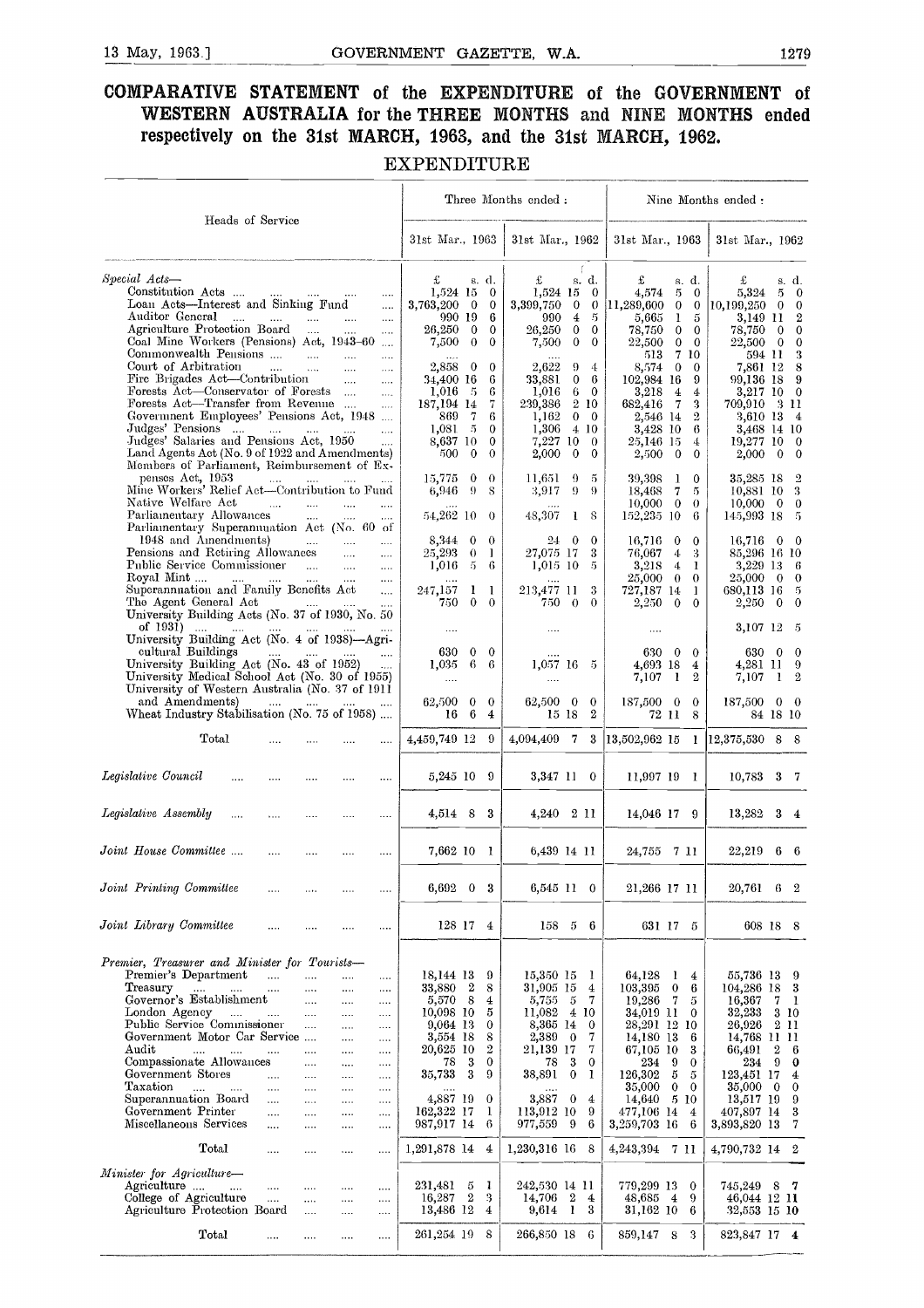# 1280<br>
GOVERNMENT GAZETTE, W.A.<br>
EXPENDITURE—continued EXPENDITURE-continued

|                                                                                                                                                                                                                 |                                                                                                                                                                      |                                                                          |                                                                  |                                                                                              |                                                                                                             |                       |                                                                             | Three Months ended:                                                                              |                            |                                                               |                                                                                                                    |                                 |                                  | Nine Months ended :                                                                                             |                          |                                                                                          |
|-----------------------------------------------------------------------------------------------------------------------------------------------------------------------------------------------------------------|----------------------------------------------------------------------------------------------------------------------------------------------------------------------|--------------------------------------------------------------------------|------------------------------------------------------------------|----------------------------------------------------------------------------------------------|-------------------------------------------------------------------------------------------------------------|-----------------------|-----------------------------------------------------------------------------|--------------------------------------------------------------------------------------------------|----------------------------|---------------------------------------------------------------|--------------------------------------------------------------------------------------------------------------------|---------------------------------|----------------------------------|-----------------------------------------------------------------------------------------------------------------|--------------------------|------------------------------------------------------------------------------------------|
|                                                                                                                                                                                                                 | Heads of Service                                                                                                                                                     |                                                                          |                                                                  |                                                                                              | 31st Mar., 1963                                                                                             |                       |                                                                             | 31st Mar., 1962                                                                                  |                            |                                                               | 31st Mar., 1963                                                                                                    |                                 |                                  | 31st Mar., 1962                                                                                                 |                          |                                                                                          |
| Minister for Industrial Development and the North-<br>$West$ —                                                                                                                                                  |                                                                                                                                                                      |                                                                          |                                                                  |                                                                                              | £                                                                                                           |                       | s. d.                                                                       | £                                                                                                |                            | s. d.                                                         | £                                                                                                                  |                                 | s. d.                            | £                                                                                                               |                          | s. d.                                                                                    |
| Industrial Development<br>North-West                                                                                                                                                                            | $\dddotsc$<br>$\cdots$                                                                                                                                               | <br>$\cdots$                                                             | <br>$\cdots$                                                     | <br>                                                                                         | 53,733<br>734,098                                                                                           | $\boldsymbol{2}$<br>5 | -1<br>7                                                                     | 59,309<br>756,602 11                                                                             |                            | 4 11<br>4                                                     | 176,448<br>2,292,264                                                                                               |                                 | 2 10<br>$5 \quad 3$              | 217,226<br>2,278,860                                                                                            |                          | $2\overline{9}$<br>$9 \quad 0$                                                           |
| Total                                                                                                                                                                                                           | $\cdots$                                                                                                                                                             | $\cdots$                                                                 |                                                                  |                                                                                              | 787,831                                                                                                     | $\mathbf{7}$          | 8                                                                           | 815,911 16 3                                                                                     |                            |                                                               | 2,468,712 8                                                                                                        |                                 | - 1                              | 2,496,086 11 9                                                                                                  |                          |                                                                                          |
| Minister for Education and Native Welfare-<br>Education<br>التنبيان<br>Native Welfare                                                                                                                           | $\cdots$<br>$\cdots$<br>$\cdots$<br>$\cdots$                                                                                                                         | $\cdots$<br>$\cdots$                                                     |                                                                  | <br>$\cdots$                                                                                 | 2,460,223 10<br>158,852 1                                                                                   |                       | 6<br>7                                                                      | 2,261,996 11<br>$195,000 \quad 0$                                                                |                            | $\bf{0}$<br>$\bf{0}$                                          | 8,587,005 14<br>526,044 4                                                                                          |                                 | 9<br>8                           | 7,748,263 12 8<br>492,145                                                                                       |                          | 9 <sup>3</sup>                                                                           |
| Total                                                                                                                                                                                                           | $\cdots$                                                                                                                                                             |                                                                          | $\cdots$<br>                                                     |                                                                                              | 2,619,075 12                                                                                                |                       | -1                                                                          | 2,456,996 11                                                                                     |                            | $\bf{0}$                                                      | 9,113,049 19                                                                                                       |                                 | 5                                | 8,240,409                                                                                                       |                          | 1 11                                                                                     |
| Minister for Works, Water Supplies and Labour-                                                                                                                                                                  |                                                                                                                                                                      |                                                                          |                                                                  |                                                                                              |                                                                                                             |                       |                                                                             |                                                                                                  |                            |                                                               |                                                                                                                    |                                 |                                  |                                                                                                                 |                          |                                                                                          |
| Public Works and Buildings<br>Harbour and Light and Jetties<br>Labour<br>$\cdots$<br>Scaffolding<br>Factories<br>$\ldots$                                                                                       | $\cdots$<br>$\cdots$<br>$\cdots$<br>$\cdots$<br>$\ldots$<br>$\cdots$                                                                                                 | $\cdots$<br>$\cdots$<br><br>$\cdots$                                     | $\cdots$<br>$\ldots$<br>$\cdots$<br>$\cdots$<br>$\cdots$         | $\cdots$<br>$\cdots$<br><br>$\cdots$<br>$\cdots$                                             | 374,933 13<br>94,708 18 11<br>6,093<br>3.100<br>9,035                                                       | 8<br>1<br>5           | -1<br>-5<br>$\boldsymbol{2}$<br>7                                           | 330,509 18 10<br>105,396<br>6,736 14<br>2,482<br>8,377                                           | 2 10<br>$\bf{0}$<br>1      | 3<br>1<br>8                                                   | 1,191,921 11 10<br>299,076 15<br>19,506<br>9,095<br>26,866                                                         | $\overline{4}$<br>2<br>7        | 6<br>9<br>9<br>9                 | 1,101,345<br>329,016<br>20,303 17 9<br>8,282 11<br>25,565 17                                                    |                          | 6 0<br>$0 \quad 9$<br>- 5<br>$\overline{4}$                                              |
| Total                                                                                                                                                                                                           | $\cdots$                                                                                                                                                             |                                                                          |                                                                  |                                                                                              | 487,871                                                                                                     | 7                     | $\boldsymbol{2}$                                                            | 453,501 17 8                                                                                     |                            |                                                               | 1,546,466 2                                                                                                        |                                 | -7                               | 1,484,513 13 3                                                                                                  |                          |                                                                                          |
| Minister for Mines, Housing and Justice-<br>Mines<br>$\cdots$<br>Crown Law<br>$E$ lectoral<br>$\cdots$<br>Licensing<br><br>Arbitration Court                                                                    | $\cdots$<br>$\cdots$<br>$\cdots$<br>$\dots$ .<br>$\cdots$<br>$\cdots$<br>$\cdots$<br>$\cdots$<br>$\cdots$                                                            | $\cdots$<br>$\cdots$<br>$\cdots$<br>$\cdots$<br>$\cdots$                 | <br><br>$\cdots$<br><br>                                         | <br><br>$\cdots$<br><br>                                                                     | 130,197 18<br>169,038<br>7,594 4<br>3,219 15<br>7,751 17                                                    | - 8                   | $\bf{0}$<br>7<br>-9<br>$\bf{0}$<br>4                                        | 135,032 15 11<br>160,419 17<br>16,463 13<br>2,244 17 11<br>7,690 8 10                            |                            | 1<br>2                                                        | 424,905<br>536,838<br>29,046<br>9,989<br>27,551                                                                    | $\boldsymbol{2}$<br>3<br>8<br>5 | 6<br>-1<br>$\bf{l}$<br>8<br>6 11 | $412,993$ 12 6<br>$501,005$ 8 10<br>34,918 13 1<br>9,011 12 4<br>26,817 16 6                                    |                          |                                                                                          |
| Total                                                                                                                                                                                                           | $\cdots$                                                                                                                                                             |                                                                          |                                                                  | $\cdots$                                                                                     | 317,802                                                                                                     | 3                     | 8                                                                           | 321,851 12 11                                                                                    |                            |                                                               | 1,028,330                                                                                                          |                                 | 6 3                              | 984,747                                                                                                         |                          | 3 <sup>3</sup>                                                                           |
| Minister for Lands, Forests and Immigration-<br>Lands and Surveys<br>Forests<br><br>Bush Fires Board<br>Total                                                                                                   | $\cdots$<br>$\cdots$<br>$\cdots$<br>$\cdots$                                                                                                                         | $\cdots$<br>$\cdots$<br>                                                 | <br>$\cdots$<br>                                                 | <br><br>$\cdots$                                                                             | 240,159<br>110,250 17<br>6,924<br>357,334 0                                                                 | 2<br>$\bf{0}$         | 4<br>$\overline{4}$<br>9<br>5                                               | 205,006 14<br>115,212 16<br>6,299 15                                                             | -6                         | 7<br>6<br>0<br>1                                              | 740,397 9 11<br>352,592 16 11<br>19,265 18 10<br>1,112,256 5 8                                                     |                                 |                                  | 661,220<br>330,261<br>17,255<br>1,008,737                                                                       | 8                        | -6<br>77<br>90<br>$5\quad1$                                                              |
| Chief Secretary, Minister for Health and Fisheries-                                                                                                                                                             | $\cdots$                                                                                                                                                             | $\cdots$                                                                 | $\cdots$                                                         | $\cdots$                                                                                     |                                                                                                             |                       |                                                                             | 326,519                                                                                          |                            |                                                               |                                                                                                                    |                                 |                                  |                                                                                                                 |                          |                                                                                          |
| Chief Secretary<br>Registry and Friendly Societies<br>Prisons<br><br>Observatory<br>Medical<br>$\cdots$<br>Homes<br>$\cdots$<br>Public Health<br>Mental Health Services<br>Fisheries                            | $\cdots$<br>$\cdots$<br>$\cdots$<br>$\cdots$<br>$\cdots$<br>$\cdots$<br>$\cdots$<br>$\cdots$<br>$\cdots$<br>$\cdots$<br>$\cdots$<br>$\cdots$<br>$\ldots$<br>$\cdots$ | $\cdots$<br>$\cdots$<br>$\ldots$<br>$\cdots$<br>$\cdots$<br>$\cdots$<br> | <br>$\cdots$<br>$\cdots$<br>$\cdots$<br><br><br><br>$\cdots$<br> | $\cdots$<br>$\cdots$<br>$\cdots$<br>$\cdots$<br>$\cdots$<br>$\ldots$<br>$\cdots$<br>$\ldots$ | 32,704 8<br>9,400 17 11<br>79.579<br>2,400<br>1,135,588 18<br>133,677<br>180,413<br>318,927<br>23,033 17 11 | 6<br>6                | $\overline{4}$<br>9 10<br>7<br>$\bf{0}$<br>2 10<br>7 11<br>$\boldsymbol{2}$ | 34,900 10<br>9,219<br>66,116<br>2.416<br>1,330,710<br>131,846<br>183,530<br>303,957 14<br>24,084 | 2<br>6<br>1<br>1<br>3<br>8 | 6<br>7<br>2 10<br>-11<br>9<br>$\boldsymbol{2}$<br>9<br>7<br>7 | 103,411<br>28,847 19<br>242,218 14<br>8,727 15<br>4,121,921<br>410,380<br>584,611<br>979,039 16 10<br>74,949 19 10 | - 511<br>1<br>6                 | 8<br>5<br>0<br>1<br>-3<br>7 11   | $104,216$ 18<br>29,120<br>$203,\!415$<br>7,289<br>4,084,081<br>395,463 10<br>533,039<br>924,448 15<br>74,208 11 | $\overline{4}$<br>6<br>2 | - 5<br>$\overline{\phantom{0}}$<br>- 8<br>8 10<br>- 5<br>-6<br>58<br>$\overline{0}$<br>6 |
| Total                                                                                                                                                                                                           |                                                                                                                                                                      |                                                                          |                                                                  |                                                                                              | 1,915,725 15 6                                                                                              |                       |                                                                             | 2,086,780 12 8                                                                                   |                            |                                                               | 6,554,108 6 11                                                                                                     |                                 |                                  | $6,355,283$ 3 0                                                                                                 |                          |                                                                                          |
| Minister for Local Government, Town Planning and<br>Child Welfare-<br>Local Government<br>Town Planning<br>Child Welfare                                                                                        | $\cdots$<br><br>$\cdots$<br>                                                                                                                                         | <br>                                                                     | <br><br>                                                         | <br><br>$\cdots$                                                                             | 10,329 2<br>13,387 11<br>167,840 12                                                                         |                       | -3<br>6<br>5                                                                | 9,145 3 8<br>12,540 1 10<br>191,661 15                                                           |                            | 8                                                             | 33,209<br>40,840<br>514,117                                                                                        | 9                               | 69<br>- 1<br>3 1 1               | 32,029 12 4<br>38,236 16 11<br>579,197 15 6                                                                     |                          |                                                                                          |
| Total<br>Minister for Transport and Police-                                                                                                                                                                     | $\cdots$                                                                                                                                                             |                                                                          |                                                                  | $\cdots$                                                                                     | 191,557 6                                                                                                   |                       | $\overline{2}$                                                              | 213,347 1 2                                                                                      |                            |                                                               | 588,166 19                                                                                                         |                                 | 9                                | 649,464 4 9                                                                                                     |                          |                                                                                          |
| Police<br>$\cdots$                                                                                                                                                                                              | $\cdots$<br>                                                                                                                                                         |                                                                          |                                                                  | $\ldots$                                                                                     |                                                                                                             |                       |                                                                             | 421,691 12 5                                                                                     |                            |                                                               | 1,515,255                                                                                                          | 9                               | 2                                | 1,449,589                                                                                                       |                          | 6 <sup>3</sup>                                                                           |
| $_{\rm Total}$                                                                                                                                                                                                  |                                                                                                                                                                      |                                                                          |                                                                  |                                                                                              |                                                                                                             |                       |                                                                             | 421,691 12 5                                                                                     |                            |                                                               | 1,515,255 9                                                                                                        |                                 | $\boldsymbol{2}$                 | 1,449,589                                                                                                       |                          | 6 <sup>3</sup>                                                                           |
| Public Utilities-<br>Railways<br><br>State Abattoirs and Saleyards<br>Country Water Supplies, Sewerage, Drainage and<br>Irrigation<br>Metropolitan Water Supply,<br>Drainage<br>Medina Hotel<br>State Batteries | $\cdots$<br><br>$\cdots$<br>                                                                                                                                         | <br><br>                                                                 | <br>$\cdots$<br>Sewerage<br>$\cdots$<br>                         | $\cdots$<br>$\cdots$<br><br>and<br><br>                                                      | 4,247,670 14<br>41,658 3<br>547,948 13<br>$353,\!467$<br>10,351 8<br>46,612 13                              | 2                     | -3<br>-6<br>6<br>5<br>8                                                     | 4,298,901 10 6<br>39,129 10 11<br>464,233 9 1<br>346,415<br>9,670                                | 8                          | - 3<br>2 1 1                                                  | 12,837,532 9 2<br>135,668 11 11<br>1,475,980 7<br>1,058,311 17<br>26,082                                           | 6                               | 3<br>7<br>9                      | $ 12,868,615 \quad 1 \quad 1$<br>125,223<br>1,301,449<br>1,092,226 15 9<br>22,840<br>146,271                    | -5<br>$5\quad 3$         | 8 8<br>$-4$                                                                              |
| Total                                                                                                                                                                                                           | $\cdots$<br><br>                                                                                                                                                     | <br>                                                                     | $\cdots$                                                         | $\cdots$                                                                                     | 5,247,708 16                                                                                                |                       | 8<br>$\bf{0}$                                                               | 46,819                                                                                           | -5                         | -6                                                            | 148,386 1<br>5,205,169 7 2 (15,681,961 14 1                                                                        |                                 | 5                                | 15,556,626 5 10                                                                                                 |                          | -9-9                                                                                     |
|                                                                                                                                                                                                                 | Grand Total                                                                                                                                                          |                                                                          | <br>                                                             | <br>                                                                                         | 18,393,549 2                                                                                                |                       | $\theta$                                                                    | $ 17,914,078 \quad 5 \quad 1 \quad  58,286,511 \quad 3 \quad 3$                                  |                            |                                                               |                                                                                                                    |                                 |                                  | 56,283,222 13 6                                                                                                 |                          |                                                                                          |

K. J. TOWNSING,<br>Under Treasurer.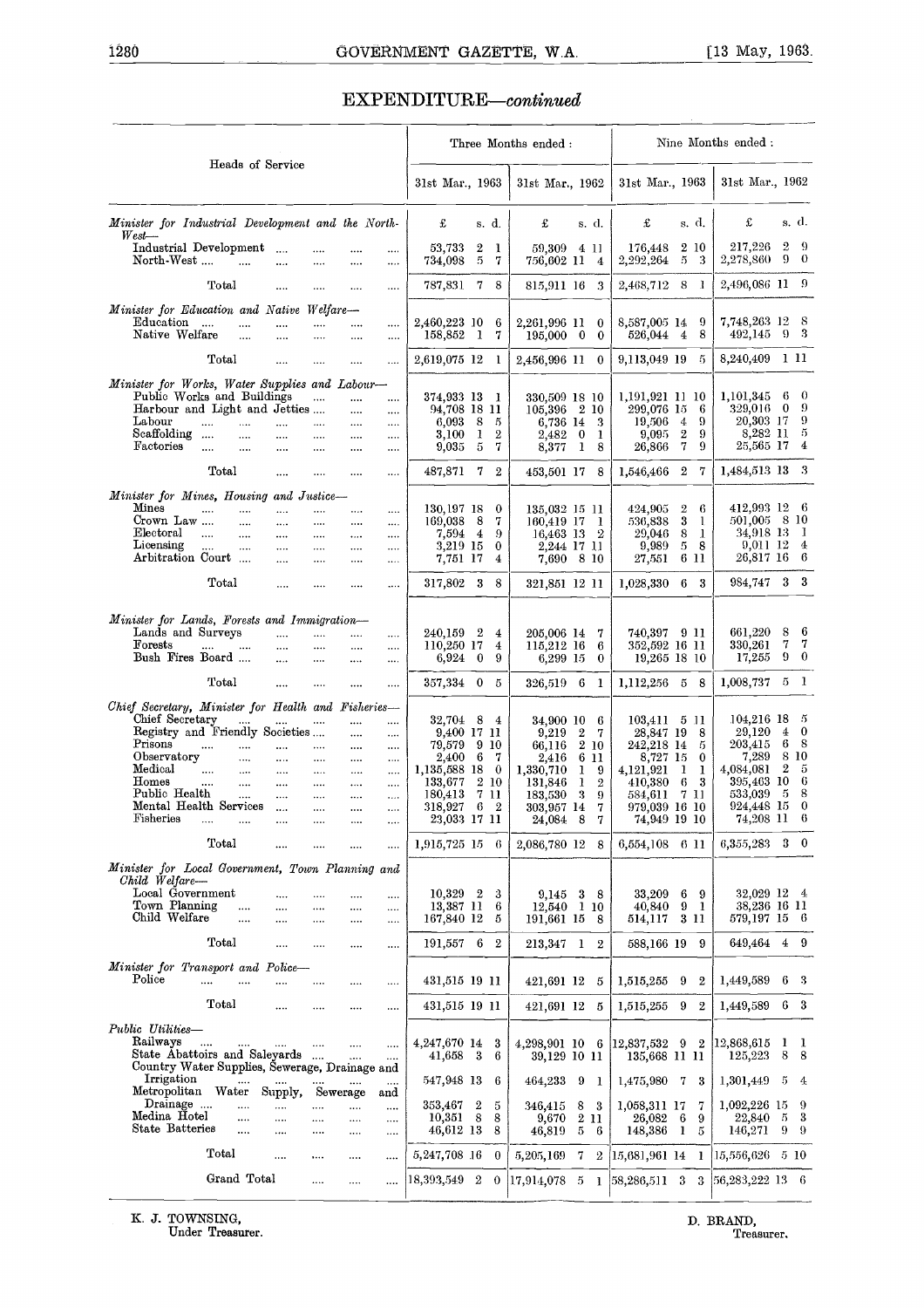#### **CONSOLIDATED REVENUE FUND**

#### **Revenue and Expenditure for Nine Months ended 31st March, 1963**

#### **REVENUE**

| 1961-62<br>£<br>4,527,847<br>Taxation<br>$\cdots$<br>1,322,816<br>Territorial<br>.<br>.<br>.<br>.<br>306,675<br>Law Courts<br>.<br>.<br>.<br>.<br>.<br>5,334,324<br>Departmental<br>.<br>.<br>.<br>.<br>.<br>Royal Mint<br>145,399<br>.<br>.<br>27,784,571<br>Commonwealth<br>.<br>.<br>.<br>.<br>.<br>.<br>16,287,757<br>Public Utilities | 1962-63    |
|--------------------------------------------------------------------------------------------------------------------------------------------------------------------------------------------------------------------------------------------------------------------------------------------------------------------------------------------|------------|
|                                                                                                                                                                                                                                                                                                                                            |            |
|                                                                                                                                                                                                                                                                                                                                            | £          |
|                                                                                                                                                                                                                                                                                                                                            | 5,155,028  |
|                                                                                                                                                                                                                                                                                                                                            | 1,381,851  |
|                                                                                                                                                                                                                                                                                                                                            | 370,653    |
|                                                                                                                                                                                                                                                                                                                                            | 5,622,442  |
|                                                                                                                                                                                                                                                                                                                                            | 131,540    |
|                                                                                                                                                                                                                                                                                                                                            | 28,520,305 |
| .                                                                                                                                                                                                                                                                                                                                          | 16,534,913 |
| 55,709,389<br>Total Revenue                                                                                                                                                                                                                                                                                                                | 57,716,732 |
|                                                                                                                                                                                                                                                                                                                                            |            |
|                                                                                                                                                                                                                                                                                                                                            |            |

#### **EXPENDITURE**

 $1961-62$  and  $1962-63$ 

 $\pounds$ 

 $\ddot{\phantom{a}}$ 

 $\pounds$ 

|                  | Special Acts—                                                             |            |            |
|------------------|---------------------------------------------------------------------------|------------|------------|
| 5,324            | Constitution Acts<br>$\cdots$<br>$\cdots$<br>.<br>.                       | .          | 4,574      |
| 867,798          | Interest-Overseas<br>$\cdots$<br>.<br>.<br>.                              | .          | 918,900    |
| 7,504,452        | Interest-Australia<br>$\cdots$<br>.<br>$\cdots$<br>.                      | .          | 8,345,700  |
| 1,827,000        | $\text{Sinking Fund}$<br>$\cdots$<br>$\cdots$<br>.<br>.                   | .          | 2,025,000  |
| 2,170,956        | Other Special Acts<br>$\cdots$<br>$\cdots$<br>.<br>.                      | .          | 2,208,789  |
| 67,655           | Parliament House<br>$\ldots$ . The set of $\mathbb{R}^n$<br>$\cdots$<br>. | .          | 72,699     |
| 4,790,733        | Premier, Treasurer and Minister for Tourists<br>$\ldots$                  | $\cdots$   | 4,243,394  |
| 823,848          | Minister for Agriculture<br>المتداري المتداري المتداري المتدار            | .          | 859,148    |
| 2,496,087        | Industrial Development and the North-West<br>5.5                          |            | 2,468,712  |
| 8,240,409        | Education and Native Welfare<br>, 3                                       | .          | 9,113,050  |
| 1,484,514        | Works, Water Supplies and Labour<br>, ,                                   | $\cdots$   | 1,546,466  |
| 984,747          | Mines, Housing and Justice<br>$\overline{\phantom{a}}$<br>, ,             | $\dddotsc$ | 1,028,330  |
| 1,008,737        | Lands, Forests and Immigration<br>, ,                                     | $\cdots$   | 1,112,256  |
| 6,355,283        | Chief Secretary, Minister for Health and Fisheries                        | $\cdots$   | 6,554,108  |
| 649,464          | Minister for Local Government, Town Planning                              | and        |            |
|                  | Child Welfare<br>$\ldots$<br>.                                            | .          | 588,167    |
| 1,449,589        | Transport and Police<br>$\ldots$<br>$55^{\circ}$<br>$\cdots$              | .          | 1,515,256  |
| $15,\!556,\!626$ | Public Utilities<br>$\ldots$<br>.                                         | .          | 15,681,962 |
| 56,283,222       | Total Expenditure<br>$\cdots$<br>.                                        | .          | 58,286,511 |
| 55,709,389       | Less Total Revenue<br>$\cdots$<br>.<br>.                                  | $\cdots$   | 57,716,732 |
| 573,833          | Deficit for Nine Months<br>.                                              | $\cdots$   | 569,779    |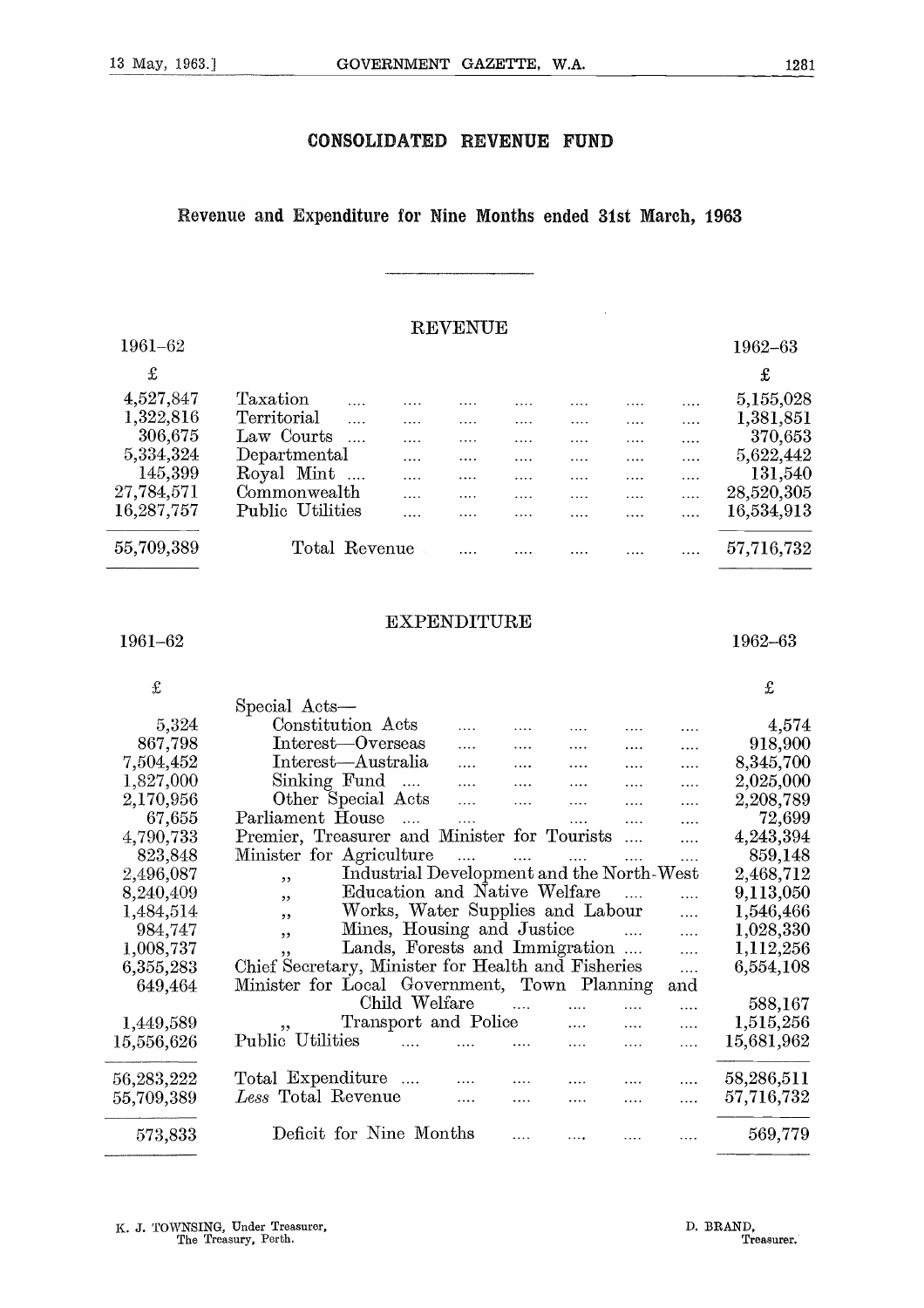#### GOVERNMENT OF WESTERN AUSTRALIA

|                           |                                                                                                                                          |                                                       |                      |                                      |                                  |                          |                                  | GOVERNMENT GAZETTE, W.A.             |                                  |                          |                      | $[13 \text{ May}, 1963]$  |
|---------------------------|------------------------------------------------------------------------------------------------------------------------------------------|-------------------------------------------------------|----------------------|--------------------------------------|----------------------------------|--------------------------|----------------------------------|--------------------------------------|----------------------------------|--------------------------|----------------------|---------------------------|
|                           |                                                                                                                                          |                                                       |                      |                                      |                                  |                          |                                  | GOVERNMENT OF WESTERN AUSTRALIA      |                                  |                          |                      |                           |
| 30 June, 1962             |                                                                                                                                          |                                                       |                      |                                      |                                  |                          |                                  | BALANCE SHEET AS AT 31st MARCH, 1963 |                                  |                          |                      | 31st March, 1963          |
| £                         |                                                                                                                                          |                                                       |                      |                                      |                                  | Funds Employed           |                                  |                                      |                                  |                          |                      | £                         |
| 329,218,718<br>51,653,740 | Loan Flotations<br>Less Redemptions from Sinking Fund                                                                                    |                                                       |                      |                                      |                                  | $\sim$                   | $\cdots$                         | <br>                                 | .                                | $\cdots$                 | .                    | 349,343,864<br>51,653,740 |
| 277,564,978               |                                                                                                                                          |                                                       |                      |                                      |                                  |                          |                                  |                                      |                                  |                          |                      |                           |
| 10,887,072<br>2,837,359   | Trust Funds, Governmental<br>Less Investments                                                                                            |                                                       | $\cdots$             |                                      | <br>$\cdots$                     |                          |                                  | <br>                                 | .                                | <br>                     | $\cdots$<br>$\cdots$ | 10,825,119<br>2,871,517   |
| 8,049,713                 |                                                                                                                                          |                                                       |                      |                                      |                                  |                          |                                  |                                      |                                  |                          |                      |                           |
| 9,817,074<br>9,339,571    | Trust Funds, Private<br>Less Investments                                                                                                 |                                                       | $\cdots$<br>.        |                                      | $\cdots$                         | $\cdots$                 |                                  | $\cdots$<br>                         | .                                | $\cdots$                 |                      | 10,641,410<br>9,982,243   |
| 477,503                   |                                                                                                                                          |                                                       |                      |                                      |                                  |                          |                                  |                                      |                                  |                          |                      |                           |
| 2,182,427                 | Suspense Accounts                                                                                                                        |                                                       |                      |                                      |                                  |                          |                                  | $\cdots$                             |                                  |                          | $\cdots$             |                           |
| 1,675,562                 | Commonwealth Grants and Advances                                                                                                         |                                                       |                      |                                      | $\cdots$                         | $\cdots$                 | $\cdots$                         |                                      |                                  |                          | $\cdots$             |                           |
| 1,470,658                 | Trading Concerns and Public Utilities Banking Accounts                                                                                   |                                                       |                      |                                      |                                  |                          |                                  | $\ldots$                             | $\cdots$                         |                          | $\cdots$             |                           |
| 291,420,841               |                                                                                                                                          |                                                       |                      |                                      |                                  |                          |                                  |                                      |                                  |                          |                      |                           |
|                           | Deduct-<br>Consolidated Revenue Fund :                                                                                                   |                                                       |                      |                                      |                                  |                          |                                  |                                      |                                  |                          |                      |                           |
| 2,180,390<br>964,013      | Deficit for year                                                                                                                         | Unfunded Deficit at commencement of year              | $\sim$ 1111          | $\ldots$                             | $\cdots$                         | $\cdots$                 | .                                | <br>                                 |                                  | <br>                     | $\cdots$<br>$\cdots$ | 1,628,589<br>569,779      |
| 3,144,403                 |                                                                                                                                          |                                                       |                      |                                      |                                  |                          |                                  |                                      |                                  |                          |                      | 2,198,368                 |
| 956,000                   |                                                                                                                                          | Less Special Grant from Commonwealth received in year |                      |                                      |                                  |                          |                                  |                                      |                                  | $\cdots$                 | $\cdots$             | 310,000<br>1,888,368      |
| 2,188,403<br>559.814      |                                                                                                                                          | Less amount funded by Loan Flotation in year          |                      |                                      |                                  |                          |                                  | $\cdots$                             | $\cdots$                         | $\cdots$                 |                      | 354,576                   |
| 1,628,589                 | Unfunded Deficit                                                                                                                         |                                                       |                      |                                      |                                  |                          |                                  |                                      |                                  |                          |                      |                           |
| £289,792,252              |                                                                                                                                          |                                                       |                      |                                      |                                  |                          |                                  |                                      |                                  |                          |                      |                           |
|                           |                                                                                                                                          |                                                       |                      |                                      |                                  | Employment of Funds      |                                  |                                      |                                  |                          |                      |                           |
| 306,083,870               | Works and Services-<br>Railways, Transport, Electricity, Harbours, Water Supplies, Housing and other                                     |                                                       |                      |                                      |                                  |                          |                                  |                                      |                                  |                          |                      |                           |
| 4,667,151                 | State Undertakings<br>Flotation Expenses, Discounts and Exchange                                                                         |                                                       |                      | $\cdots \qquad \cdots \qquad \cdots$ |                                  |                          | $\cdots$<br>$\ldots$ .           | $\cdots$<br>$\cdots$                 | $\cdots$<br>$\cdots$             | <br>                     | $\cdots$<br>         | 316,532,258<br>4,763,597  |
| 18,467,117                | Consolidated Revenue Fund Deficits (Funded)                                                                                              |                                                       |                      |                                      |                                  |                          | $\sim$                           |                                      | $\ldots$                         |                          |                      | 18,821,693                |
| 329,218,138<br>51,653,740 | Less Redemptions of Debt applied to depreciation of assets, etc.                                                                         |                                                       |                      |                                      |                                  |                          |                                  |                                      |                                  |                          |                      | 340,117,548<br>51,653,740 |
| 277,564,398               |                                                                                                                                          |                                                       |                      |                                      |                                  |                          |                                  |                                      |                                  |                          |                      |                           |
|                           | Other Assets-                                                                                                                            |                                                       |                      |                                      |                                  |                          |                                  |                                      |                                  |                          |                      |                           |
| 9,452,945<br>1,350,025    | Short Term Investment<br>Cash at Bank                                                                                                    |                                                       |                      | $\cdots$                             | $\cdots$                         |                          |                                  |                                      |                                  |                          |                      | Cr. 144,054               |
|                           | Cash in London<br>Cash in Hand                                                                                                           | $\ldots$<br>$\cdots$                                  | $\cdots$<br>         | <br>$\cdots$<br>                     | $\cdots$<br>$\cdots$<br>$\cdots$ | $\cdots$<br><br>$\cdots$ | $\cdots$<br>$\cdots$<br>$\cdots$ | <br>$\cdots$<br>$\cdots$             | $\cdots$<br>$\cdots$<br>$\cdots$ | <br><br>$\cdots$         | .<br>                | 32,247<br>61,590          |
| 201,820                   |                                                                                                                                          |                                                       |                      |                                      |                                  |                          |                                  |                                      |                                  |                          |                      |                           |
| 111,658<br>1,663,503      |                                                                                                                                          |                                                       |                      |                                      |                                  |                          |                                  |                                      |                                  |                          |                      |                           |
|                           | Stores Accounts-                                                                                                                         |                                                       |                      |                                      |                                  |                          |                                  |                                      | <br>$\cdots$                     | .<br>                    | Cr.                  | 86,653<br>1,330,528       |
| 11,625<br>1,178,645       | Government Printer<br>Government Stores                                                                                                  |                                                       | $\cdots$<br>$\cdots$ | $\cdots$<br>                         | $\cdots$<br>$\cdots$             | .                        |                                  | $\ldots$                             |                                  |                          | Cr.                  | 84,489                    |
| 834,019                   | Railway Stores                                                                                                                           |                                                       | $\sim$               | $\cdots$                             | $\cdots$                         | $\cdots$                 | $\cdots$                         | $\cdots$                             | $\cdots$                         | $\cdots$                 |                      |                           |
| 333,001                   |                                                                                                                                          |                                                       |                      |                                      |                                  |                          |                                  |                                      |                                  |                          |                      |                           |
| <br>                      | Remittances to London<br>Financial Assistance Grant Equalisation Account                                                                 |                                                       | $\sim$ . $\sim$      | $\ldots$                             | <b>Service</b>                   | $\cdots$                 | $\ldots$<br>$\ddotsc$            | $\cdots$<br>$\ldots$                 | <br>$\cdots$                     | $\cdots$<br>$\cdots$     | .<br>.               |                           |
|                           | Advances-                                                                                                                                |                                                       |                      |                                      |                                  |                          |                                  |                                      |                                  |                          |                      |                           |
| 501,760<br>1,541<br>942   | Treasurer's Advances to Departments, etc.<br>Trust Funds, Governmental (Overdrawn Accounts)<br>Trust Funds, Private (Overdrawn Accounts) |                                                       |                      |                                      |                                  |                          | $\sim 100$<br>$\mathbf{r}$       | $\dots$ .<br>$\cdots$<br>$\cdots$    | $\cdots$<br>$\cdots$<br>         | <br>$\cdots$<br>$\cdots$ | <br>$\ldots$<br>     | 1,823,542<br>389<br>178   |
| 108<br>274,054            | Commonwealth Grants and Advances (Overdrawn Accounts)<br>Trading Concerns and Public Utilities (Overdrawn Banking Accounts)              |                                                       |                      |                                      |                                  |                          |                                  |                                      |                                  | $\cdots$                 | $\cdots$<br>         |                           |
| Cr.<br>Cr.<br>778,405     |                                                                                                                                          |                                                       |                      |                                      |                                  |                          |                                  |                                      |                                  |                          |                      | 5,842                     |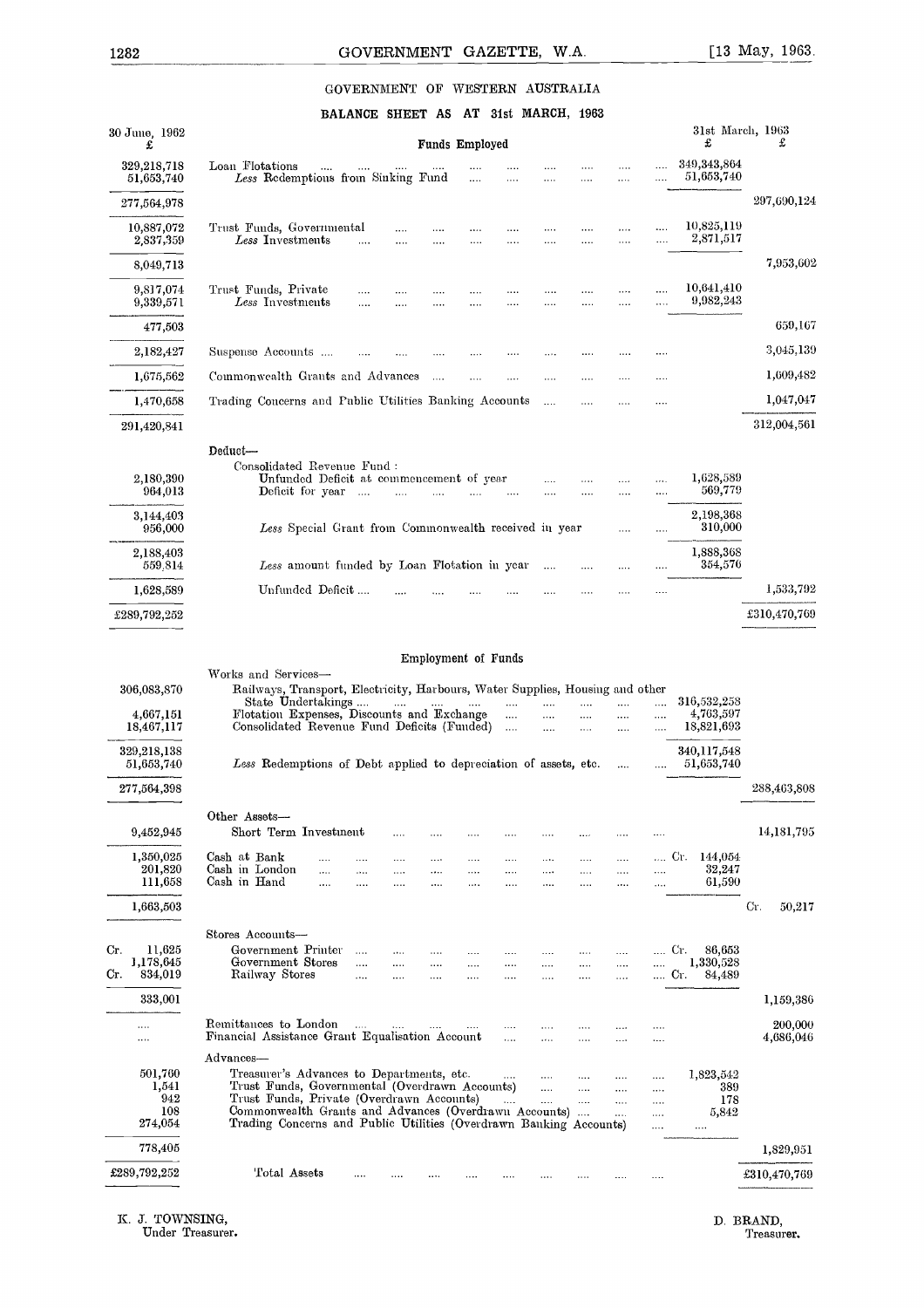# 13 May, 1963.] **GOVERNMENT GAZETTE, W.A.** 1283<br> **TOTAL TRANSACTIONS of TREASURY ACCOUNTS from 31st DECEMBER, 1962, and BALANCE as at** 31st MARCH, 1963. **TOTAL TRANSACTIONS of TREASURY ACCOUNTS from 31st DECEMBER, 1962, and BALANCE as at 31st MARCH, 1963.**

| TOTAL TRANSACTIONS of TREASURY ACCOUNTS from 31st DECEMBER, 1962, and BALANCE as at                                                                                     | 31st MARCH, 1963.                                        |                                            |                                                                  |                                                                     |
|-------------------------------------------------------------------------------------------------------------------------------------------------------------------------|----------------------------------------------------------|--------------------------------------------|------------------------------------------------------------------|---------------------------------------------------------------------|
|                                                                                                                                                                         | Balance as at<br>31st December, 1962                     | Debit                                      | Credit                                                           | Balance as at<br>31st March, 1963.                                  |
|                                                                                                                                                                         | STATEMENT No. 1<br>TRUST FUNDS-GOVERNMENTAL +            |                                            |                                                                  |                                                                     |
|                                                                                                                                                                         | £<br>s. d.                                               | £<br>s. d. 1                               | 8. d.<br>£                                                       | £<br>s. d.                                                          |
| Agriculture Protection Board<br>$\cdots$<br>$\cdots$<br>$\cdots$<br>Agriculture Protection Board Plant Replacement                                                      | 26,571 0<br>- 5                                          | 39,031 17 2                                | 37,291 8 5                                                       | 24,830 11 8                                                         |
| Reserve<br>and the state of the state of the<br>$\ldots$ . $\ldots$<br>$\cdots$<br>$\sim 100$ km s $^{-1}$<br>Argentine Ant Control Committee<br>$\sim 100$<br>$\cdots$ | $5,453$ 0<br>$\bf{0}$<br>13,479 14<br>3                  | 15,097 2<br>- 8                            | 6,157 19 4                                                       | 5,453 0 0<br>4,540 10 11                                            |
| Banana Industry Compensation<br>$\cdots$<br>Beekeepers' Compensation<br>$\cdots$                                                                                        | $3,620$ 8<br>3<br>785 6<br>8                             | 6 15 0<br>98 8 8                           | 2,773 16<br>$^{2}$<br>137 18<br>3                                | 6,387 9 5<br>- 3<br>824 16                                          |
| Charles Hadley Travelling Library<br>$\ldots$ .<br>Crown Law Advance<br>المنباب المنباب المنبات<br>$\ldots$                                                             | 104 8<br>$\boldsymbol{2}$<br>52,310 15<br>9              | 431,544 16<br>- 5                          | $2\,11$<br>- 5<br>382,175 16 0                                   | - 7<br>106 19<br>$\frac{4}{3}$<br>2,941 15                          |
| Dairy Cattle Compensation<br>$\cdots$<br>Dairy Cattle Compensation Investment Reserve                                                                                   | 6,206<br>1<br>- 5<br>57,700 0<br>$\bf{0}$                | 2,239 11<br>- 5                            | 663 1 11<br>$\cdots$                                             | - 7<br>4,629 15<br>57,700 0 0                                       |
| Dairy Cattle Industry (Butter Fat) Compensation<br>$\cdots$                                                                                                             | 7<br>41,636 15<br>6,038 16<br>-3                         | 5,226 4 10<br>473<br>3<br>-1               | 12,375 18 4<br>504 3<br>8                                        | 48,786 9 1<br>6,069 16 10                                           |
| Forests Improvement and Reforestation<br>Fremantle Harbour Trust External Loan No. 1                                                                                    | $2\,10$<br>223,856                                       | 341,562 6<br>- 5                           | 294,144 15<br>4                                                  | 176,438 11 9                                                        |
| Sinking Fund<br>$\cdots$<br>and the same of<br>Fremantle Harbour Trust External Loan No. 2                                                                              | 460<br>$\bf{0}$<br>$\bf{0}$                              |                                            | $\mathbf{0}$<br>$\theta$<br>460.                                 | 920<br>$\theta$<br>- 0                                              |
| Sinking Fund<br><b>Contractor</b><br>and the same<br>$\ldots$<br>$\cdots$<br>Fremantle Harbour Trust Replacement<br>$\cdots$                                            | 460<br>$\bf{0}$<br>$\theta$<br>73,151 8<br>5             | $\cdots$<br>                               | 460<br>$\bf{0}$<br>$\theta$<br>551 17<br>6                       | 920<br>$0\quad 0$<br>73,703 5 11                                    |
| Fruit Fly Eradication<br>$\ldots$<br>Fruit Growing Industry<br>$\ldots$                                                                                                 | 10,665 14<br>6<br>4<br>5,755 6                           | 10,689<br>2<br>$\mathbf{I}$<br>235 16<br>9 | 524 16<br>3<br>$2,412$ 0<br>-1                                   | 501 9 7<br>7,931 9 8                                                |
| Fruit Growing Industry Investment Reserve<br>$\ldots$<br>Health Education Council of Western Australia                                                                  | 42,582 1<br>$\boldsymbol{2}$<br>1,521 15<br>3            | <br>4,370 13<br>5                          | $3{,}515$<br>$\mathbf{0}$<br>$\bf{0}$                            | 42,582<br>12<br>666 1 10                                            |
| Health Education Council-Special Purposes<br>$\cdots$<br>Hospital Buildings and Equipment<br>$\mathcal{L}_{\text{max}}$ .<br>$\cdots$                                   | 88,644 5<br>5                                            | -7<br>3<br>77,752                          | 620<br>$\bf{0}$<br>$\bf{0}$<br>8<br>$104,367$ 10                 | 620<br>$0\quad 0$<br>115,259 8 10                                   |
| Hospital Fund Contributions<br>$\mathcal{L}_{\text{max}}$ . The same<br>$\cdots$<br>$\cdots$<br>$Housing-$                                                              |                                                          | $1,863,264$ 6<br>$\mathbf 7$               | $1,863,264$ 6 7                                                  | $\cdots$                                                            |
| Housing Loan Guarantee<br>$\sim$ $\sim$ $\sim$ $\sim$<br>$\cdots$<br>$\cdots$<br>Kwinana Housing<br><b>Section</b><br>$\cdots$                                          | 3,730 13<br>7<br>29,477 13<br>1                          | 6<br>3,547 17                              | 28,906 18 10                                                     | 3,730 13<br>- 7<br>54,836 14 5                                      |
| McNess Housing<br>$\cdots$<br>$\sim$ $\sim$<br>$\cdots$<br>$\cdots$<br>McNess Housing Investment Reserve<br>$\cdots$                                                    | 859 0<br>1<br>$10,460 \quad 0$<br>$\bf{0}$               | 25,551 10<br>-6                            | 73,346 4 7                                                       | 48,653 14 2<br>$10,460 \quad 0 \quad 0$                             |
| State Housing Commission<br>$\cdots$<br>Infant Welfare Centres<br>$\cdots$<br>$\cdots$<br>$\cdots$<br>$\ldots$                                                          | $\boldsymbol{2}$<br>314 10<br>9,682 15<br>9              | 1,644,435 8<br>3<br>32,410 12<br>- 9       | 2,145,200 18 7<br>28,067 18 10                                   | $501,080$ 0 6<br>5,340<br>1 10                                      |
| Insurance-<br>Government Fire and Marine Insurance<br>$\cdots$                                                                                                          | 39,577 0<br>- 7                                          | 75,516 18<br>-7                            | 62,620 19 11                                                     | 26,681<br>-1-11                                                     |
| Government Fire and Marine Insurance In-<br>vestment Reserve<br>المتناد المتداد المتداد<br>$\cdots$                                                                     | 370,950 0 0                                              |                                            |                                                                  | 370,950 0 0                                                         |
| Government Workers' Compensation<br>$\cdots$<br>Public Buildings Insurance _<br>$\cdots$                                                                                | 173,214 12 11<br>207,397 2<br>$\overline{4}$             | 123,211 14 4<br>59 14<br>-8                | $101,304$ 19 6<br>$\cdots$                                       | 151,307 18 1<br>78<br>207,337                                       |
| Railway Accident and Fire Insurance<br>Sheriffs' Assurance<br>$\cdots$                                                                                                  | $\boldsymbol{2}$<br>175.601 8<br>12,890 18 11            | 30,956 15<br>6<br>110 18 1                 | 74<br>$13{,}041$<br>76 3 6                                       | 157,686 0<br>$\bf{0}$<br>12,856<br>$\overline{4}$<br>$\overline{4}$ |
| State Insurance<br>$\cdots$<br>$\ldots$<br>State Insurance Investment Reserve<br>$\cdots$                                                                               | 27,740<br>78<br>1,386,840 5<br>-8                        | 595,217 14 4<br>$\cdots$                   | 603,155 11 9<br>$\ldots$                                         | 5<br>35,678<br>-1<br>1,386,840 5 8                                  |
| State Insurance Special Deposit<br>$\sim 100$ and $\sim 100$<br>$\ldots$<br>$\sim$                                                                                      | $30,000 \quad 0 \quad 0$<br>78,697 0 0                   | $\cdots$<br>$\cdots$                       | $\cdots$<br>011<br>503                                           | $30,000 \quad 0 \quad 0$<br>79,200 0 11                             |
| Titles Office Assurance Junior Farmers' Movement<br>$\ldots$<br>$\cdots$                                                                                                | $1,712$ 15 6<br>3,588<br>-911                            | 3,347 4 1<br>18 2<br>3                     | 7 11<br>4,777<br>7<br>293<br>9                                   | 3,142 19 4<br>3,863 15<br>5                                         |
| Kalgoorlie Metallurgical Laboratory<br>Kalgoorlie School of Mines Apparatus<br>$\ldots$<br>Library Board of W.A.<br>$\cdots$                                            | 7,538<br>5 10<br>7 <sub>3</sub><br>3,199                 | 7<br>560 6<br>51,979 18 5                  | $\mathbf{0}$<br>1,000<br>$\bf{0}$<br>48,391<br>$\mathbf{1}$<br>5 | 3<br>7,977 19<br>$9*$<br>389 9                                      |
| Mechanical Appliances<br>Metropolitan Markets<br>$\cdots$<br>$\cdots$                                                                                                   | 1,407 7 10<br>63,558 13 6                                | 2,750 5 10<br>29,431 17 9                  | $2,000 \quad 0$<br>$\bf{0}$<br>22,222 11<br>8                    | $\overline{2}$<br>$\bf{0}$<br>657<br>56,349<br>$\mathbf{7}$<br>5    |
| Metropolitan Region Improvement<br>$\cdots$<br>Metropolitan Water Supply Payroll Surcharge                                                                              | 167,283 17 2<br>128,727 8 11                             | 108,796 15 11<br>76,531 12 10              | 265,055 17<br>1<br>45,051 17<br>9                                | 323,542 18 4<br>97,247 13 10                                        |
| Milk Board <sup>77</sup><br>Milk Board Investment Reserve                                                                                                               | 35,714 18 11<br>15,896 12<br>6                           | $11,124$ 17 0<br>                          | 2,632 8<br>6                                                     | 27,222 10 5<br>15,896 12<br>- 6                                     |
| Mothercraft Improvement<br>$\cdots$<br>National Heart Foundation Research Grant<br>$\sim$ 1000 $\mu$                                                                    | 1,248 12<br>7<br>125 0<br>$0*$                           | 25<br>- 8<br>- 9<br>$250 \t 0 \t 0$        | 42 13<br>6<br>$1,150 \quad 0$<br>$\bf{0}$                        | 1,265 17<br>4<br>775 0 0                                            |
| National Parks Board<br>سندرج المتداح المتداح المتداح<br>National Science Foundation Astrometric Grant                                                                  | 9,719<br>-3<br>6<br>7,216<br>- 9<br>1                    | 29,511 6 4<br>$\cdots$                     | 25,356 13<br>7<br>$\ldots$                                       | 5,564 10 9<br>7,216 9 1                                             |
| Native Welfare Administration—Consolidated Rev-<br>enue<br>$\cdots$                                                                                                     | 24,190<br>$\mathbf{7}$<br>6                              | 262,408 11 10                              | 268,353 16 6                                                     | 2<br>30,135 12                                                      |
| Norseman School of Mines Apparatus<br><b>Contractor</b><br>Perth Technical School Trustees Self Supporting                                                              | 221<br>9<br>8                                            | $\ldots$ .                                 | $\ldots$                                                         | 8<br>221<br>-9                                                      |
| Classes<br>المستحدث المتناد المتناد المتناد المتناد<br>$\cdots$<br>Pig Industry Compensation<br>$\cdots$                                                                | $10,000 \quad 0$<br>$\bf{0}$<br>25,084 15<br>1           | 778<br>2 5                                 | 3,347 17 7                                                       | $10,000 \quad 0 \quad 0$<br>27,654 10 3                             |
| Pig Industry Compensation Investment Reserve<br>Plant Hire<br>$\cdots$                                                                                                  | $100,000 \quad 0$<br>$\bf{0}$<br>1,018,729 3<br>$\bf{0}$ | $\ldots$<br>271,572<br>-511                | 170,265 14 11                                                    | $100,000 \quad 0 \quad 0$<br>$917,422$ 12 0                         |
| Plant Suspense<br>$\cdots$<br>Plant Suspense Reserve<br>$\cdots$                                                                                                        | 522,219 2 1<br>7<br>117,444 17                           | 118,255 6 7<br>14,319 12<br>- 6            | 121,013 13<br>4<br>12,940 10<br>5                                | 524,977 8 10<br>$116,065$ 15 6                                      |
| Potato Growing Industry<br>$\cdots$<br>Potato Growing Industry Investment Reserve                                                                                       | 6,259 14<br>1<br>34,786 3<br>$\overline{4}$              | 540<br>$0\quad 0$<br>$\cdots$              | 2,336 2<br>9                                                     | 8,055 16 10<br>34,786<br>34                                         |
| المسامي السباب السباري السباب<br>Poultry Industry<br>$\cdots$<br>Public Debt Sinking Fund<br>$\cdots$                                                                   | 22,138 12 3<br>110,966<br>4 11                           | $\cdots$                                   | 9 1<br>647<br>$\cdots$                                           | 22,786<br>$1\quad 4$<br>110,966 4 11                                |
| Public Education Endowment<br>$\cdots$<br>Public Works Department Payroll Sureharge                                                                                     | 1,684<br>19<br>3 10<br>507,531                           | $1,940 \quad 610$<br>251,475 14<br>- 7     | 1,035 9 10<br>184,688 10 5                                       | 779 4 9<br>440,743 19 8                                             |
| Purchase of Tailings<br><b>Second</b><br>Railways Munitions Annexe Depreciation<br>$\ldots$ .                                                                           | 1,836 8 10<br>47,275 12 7                                | 3,997 19 0<br>                             | 6,499 12 10<br>2,700 0<br>$\bf{0}$                               | 2 8<br>4,338<br>49,965 12 7                                         |
| Railways Rolling Stock Replacement<br>$\sim$ $\sim$<br>Road Motor Services Overhaul<br>$\ldots$                                                                         | 55,193 6 4<br>$9,160$ 14 4                               | 67,102 9 8<br>3,762 14 2                   | 125,572 3<br>5<br>8,741 19 2                                     | $113,663$ 0 1<br>14,139 19 4                                        |
|                                                                                                                                                                         |                                                          |                                            |                                                                  |                                                                     |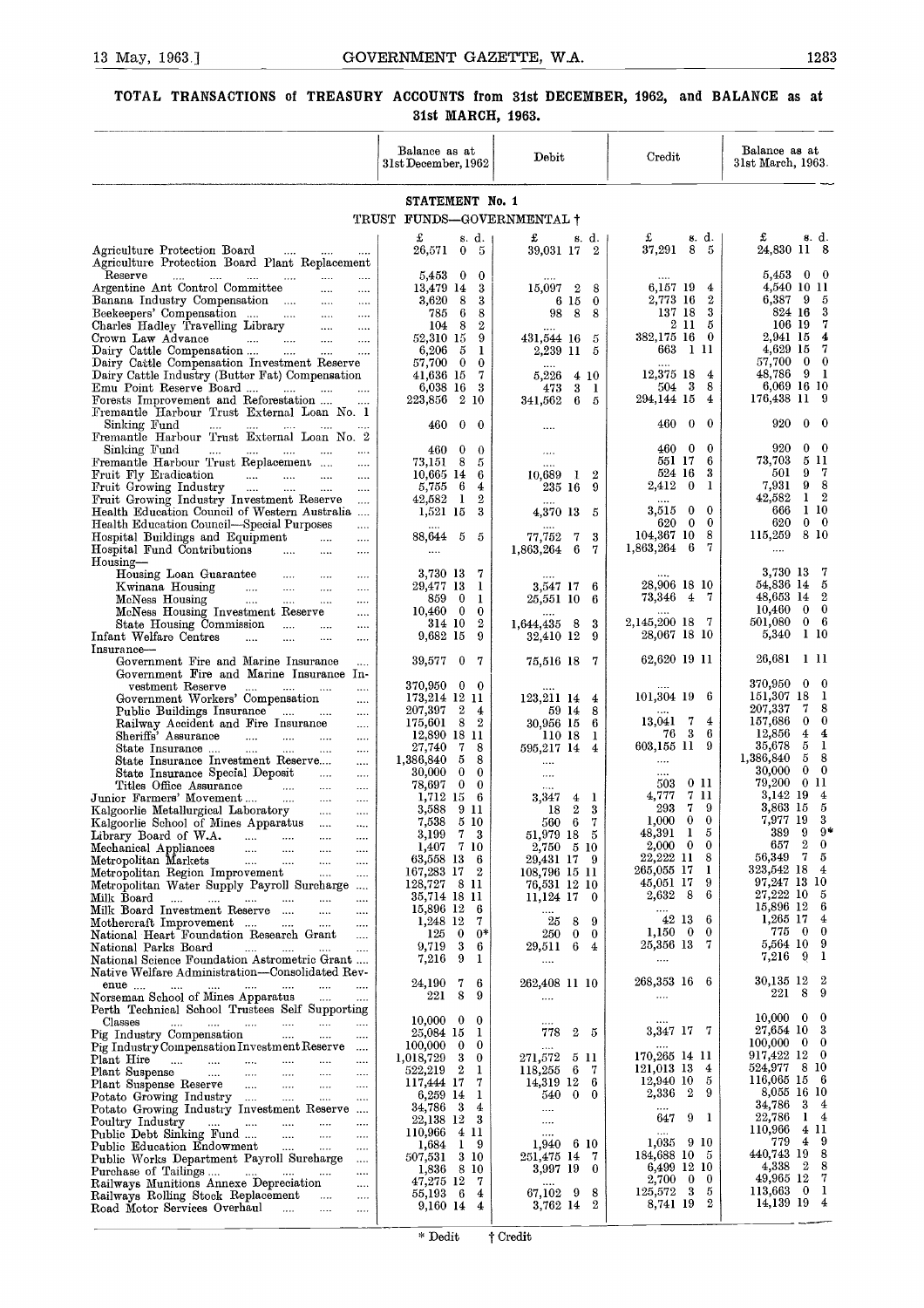|                                                                                                                                                                                                                                                                                     |                                                                        | Balance as at<br>31st December 1962<br>1962          |                |                                               | Debit                                             |                |                      | Credit                        |                                                         | Balance as at<br>31st March, 1963<br>1962    |
|-------------------------------------------------------------------------------------------------------------------------------------------------------------------------------------------------------------------------------------------------------------------------------------|------------------------------------------------------------------------|------------------------------------------------------|----------------|-----------------------------------------------|---------------------------------------------------|----------------|----------------------|-------------------------------|---------------------------------------------------------|----------------------------------------------|
|                                                                                                                                                                                                                                                                                     |                                                                        | STATEMENT No. 1-continued                            |                |                                               |                                                   |                |                      |                               |                                                         |                                              |
|                                                                                                                                                                                                                                                                                     |                                                                        | TRUST FUNDS-GOVERNMENTAL+-continued                  |                |                                               |                                                   |                |                      |                               |                                                         |                                              |
| Roads-                                                                                                                                                                                                                                                                              |                                                                        | £                                                    |                | s d.                                          | £                                                 |                | s. d.                | £                             | s. d.                                                   | £<br>s. d.                                   |
| Central Road Fund<br>$\cdots$                                                                                                                                                                                                                                                       | $\cdots$<br>$\cdots$                                                   | 858,278 10                                           |                | $\theta$                                      |                                                   |                |                      | 417,538                       | $\theta$<br>$\Omega$                                    | 1,275,816 10<br>- 0                          |
| Main Roads<br>$\cdots$<br>$\cdots$<br>$\cdots$                                                                                                                                                                                                                                      | $\cdots$                                                               | 612,227                                              | 4              | 3                                             | 327,914 18 0                                      |                |                      | 603,776                       | $\overline{2}$<br>-5                                    | -8<br>888,088<br>8                           |
| Main Roads Contribution<br>$\sim$ . $\sim$                                                                                                                                                                                                                                          | $\cdots$<br>$\cdots$                                                   | 694,377                                              | $\mathbf{2}$   | $\overline{4}$                                | 349,790 15 0                                      |                |                      |                               |                                                         | 344,586<br>$\overline{4}$<br>- 7             |
| Metropolitan Area Railway Crossings                                                                                                                                                                                                                                                 | $\cdots$                                                               | 81,646                                               | -3             | $\overline{4}$                                | $1,466$ 2 11                                      |                |                      | 9,585 15                      | $\theta$                                                | 89,765 15<br>-5                              |
| Metropolitan Traffic<br>$\mathbf{r}$<br>$\sim 10^{-11}$                                                                                                                                                                                                                             | $\sim$<br>$\cdots$                                                     | 129,278                                              | $\mathbf{1}$   | 8                                             | 2,163 17                                          |                | -8                   | 415,283 15                    | -3                                                      | -3<br>542,397 19                             |
| Narrows Bridge Construction                                                                                                                                                                                                                                                         | $\cdots$<br>$\ldots$ .                                                 | 1,843                                                | 8              | 1                                             |                                                   | 17             | 6                    |                               |                                                         | -7<br>1,842 10                               |
| Western Switch Road<br>$\sim 100$                                                                                                                                                                                                                                                   | $\ldots$<br>$\cdots$                                                   | 345,049                                              | $\overline{2}$ | $\tau$                                        | 20.350 18                                         |                | -1                   | 120,488 14                    | $\overline{2}$                                          | -8<br>445,186 18                             |
| Rural and Industries Bank<br>$\sim 100$                                                                                                                                                                                                                                             | $\sim$<br>$\cdots$                                                     | 3,775                                                | $\mathbf{3}$   | 8                                             | 228,003                                           | $\theta$       | $\Omega$             | 225,245                       | $\bf{0}$<br>5                                           | -3<br>1.017<br>$\overline{4}$                |
| State Electricity Commission Private Loans Sinking                                                                                                                                                                                                                                  |                                                                        |                                                      |                |                                               |                                                   |                |                      |                               |                                                         |                                              |
| $Find \dots$<br>$\mathbf{r}$ and $\mathbf{r}$ and $\mathbf{r}$                                                                                                                                                                                                                      |                                                                        | 4,834                                                |                | $3\,10$                                       | $30,000 \quad 0$                                  |                | $\theta$             | 37,543                        | 6 10                                                    | 12,377 10<br>- 8                             |
| State Electricity Commission Public Loans Sinking                                                                                                                                                                                                                                   |                                                                        |                                                      |                |                                               |                                                   |                |                      |                               |                                                         |                                              |
| Fund<br>$\cdots$                                                                                                                                                                                                                                                                    |                                                                        | 273,481 0                                            |                | 5                                             | 3,825 7                                           |                | 3                    | 19,133 17 1                   |                                                         | 288,789 10<br>-3                             |
| State National Fitness Council<br>$\sim$ .                                                                                                                                                                                                                                          | $\cdots$<br>$\cdots$                                                   | 8,185 18                                             |                | 2                                             | 6.032 15                                          |                | 3                    | 12,744 8                      | -9                                                      | 14,897 11<br>8<br>-5                         |
| ${\rm Stud\,\; Stock}$<br>التبيد المتبدا<br><b>Contractor</b><br>$\sim$                                                                                                                                                                                                             | $\cdots$<br>$\cdots$                                                   | 1.107                                                | $\mathbf{7}$   | 5                                             |                                                   |                |                      |                               |                                                         | 1.107<br>- 7<br>8                            |
| Swan River Conservation Board                                                                                                                                                                                                                                                       | $\cdots$<br>$\cdots$                                                   | 1.060 17                                             |                | L                                             | 1,470 10                                          |                | $\tilde{\mathbf{5}}$ | 4.400                         | $0\quad 0$                                              | 3.990<br>- 6                                 |
| $\bf{To bacco}$ $\bf{Industry}$<br>$\sim 100$                                                                                                                                                                                                                                       | $\sim$ . $\sim$<br>$\sim$                                              | 9,219 17                                             |                | $\theta$                                      | $4,259$ 10                                        |                | 8                    |                               |                                                         | 4,960<br>$\boldsymbol{4}$<br>- 6             |
| Tourist Fund<br>$\cdots$                                                                                                                                                                                                                                                            | $\cdots$<br>$\cdots$                                                   | 37,178                                               | - 6            | 1                                             | 38,454                                            | $\overline{4}$ | -5                   | 42,433 16                     | $\Omega$                                                | 8<br>41,157 17<br>$\sqrt{2}$<br>- 8          |
| Transport Co-ordination<br>$\sim$ 1000 $\sim$<br>$\sim 100$                                                                                                                                                                                                                         | $\sim$ . $\sim$<br>$\cdots$                                            | 56,740 15                                            |                | 5                                             | 108,901                                           | - 9            | -9                   | 95,965                        | $\boldsymbol{2}$<br>9<br>$\theta$                       | 43,804<br>$\Omega$<br>581<br>7               |
| Typewriters for Schools<br><b>College</b><br>$\cdots$                                                                                                                                                                                                                               | $\cdots$<br>$\cdots$                                                   | 540 12                                               |                | 9<br>9                                        |                                                   | 10.            | $\theta$             | 41<br>82,703 17               | -5<br>$\mathcal{D}$                                     | $-2$<br>-7<br>25,657                         |
| Vermin Act<br>and the mail<br>$\sim$ 100 $\sim$<br>$\sim$<br>V. Houston-Ex gratia Payment                                                                                                                                                                                           | $\cdots$<br>$\sim 100$                                                 | 8,849 11<br>$240 \quad 0$                            |                | $\theta$                                      | 65,896                                            | - 6            | -4                   |                               |                                                         | $\theta$<br>$\theta$<br>240                  |
|                                                                                                                                                                                                                                                                                     | $\sim$<br>                                                             |                                                      |                | $\overline{2}$                                | 8,835                                             | $\overline{2}$ | $\overline{4}$       | $\cdots$<br>12,152 16         | $\overline{2}$                                          | $3.761$ 12 0                                 |
| Western Australian Art Gallery                                                                                                                                                                                                                                                      | $\cdots$<br>$\ldots$                                                   | 443 18                                               |                | 5                                             |                                                   | $\sqrt{2}$     | $\overline{4}$       | 15,896 11                     | - 9                                                     | 5,589<br>1 10                                |
| Western Australian Museum<br>$\sim 10$                                                                                                                                                                                                                                              | $\cdots$<br>$\ldots$ .                                                 | 3,527 15                                             |                |                                               | 13,835                                            |                |                      |                               |                                                         | -7                                           |
|                                                                                                                                                                                                                                                                                     |                                                                        |                                                      |                |                                               |                                                   |                |                      |                               |                                                         | -5<br>$\theta$                               |
|                                                                                                                                                                                                                                                                                     |                                                                        |                                                      |                |                                               |                                                   |                |                      |                               |                                                         |                                              |
|                                                                                                                                                                                                                                                                                     |                                                                        |                                                      |                |                                               |                                                   |                |                      |                               |                                                         | 8<br>$\Omega$                                |
|                                                                                                                                                                                                                                                                                     |                                                                        |                                                      |                |                                               |                                                   |                |                      |                               |                                                         | -9<br>-9                                     |
|                                                                                                                                                                                                                                                                                     |                                                                        |                                                      |                |                                               |                                                   |                |                      |                               |                                                         | $1 \quad 3$                                  |
|                                                                                                                                                                                                                                                                                     |                                                                        |                                                      |                |                                               |                                                   |                |                      |                               |                                                         |                                              |
| Total, Trust Funds-Governmental                                                                                                                                                                                                                                                     |                                                                        | 9,457,344 16 11                                      |                |                                               | 7,863,494 5 11                                    |                |                      | 9,230,879                     | $0 \quad 7$                                             | 10,824,729 11 7                              |
| Workers' Compensation Board<br>$\sim$<br>Workers' Compensation Board Investment Reserve<br>World Health Organisation-Pseudo Tuberculosis<br>Grant<br>and and the state of the state<br>$\sim 100$<br>Wyndham Meatworks Superannuation Reserve<br>Zoological Gardeus Board<br>$\sim$ | $\mathcal{L}_{\rm{max}}$<br>$\cdots$<br>$\sim$<br>$\sim 100$<br>$\sim$ | 12,705 13<br>10,958<br>4440<br>16,989 13<br>4,516 13 | - 5            | 8<br>$\Omega$<br>$\theta$<br>5<br>$\tilde{D}$ | 4,329<br>$\cdots$<br>$\cdots$<br>.<br>14,870 18 9 |                | -0-11                | <br>446<br>4,144 16<br>15,912 | 698 17 10<br>8<br>$\bf{0}$<br>$\overline{4}$<br>7<br>-6 | 9,075,10<br>10,958<br>890<br>21.134<br>5,558 |
|                                                                                                                                                                                                                                                                                     |                                                                        | STATEMENT No. 2                                      |                |                                               |                                                   |                |                      |                               |                                                         |                                              |
|                                                                                                                                                                                                                                                                                     |                                                                        | TRUST FUNDS-PRIVATE+                                 |                |                                               |                                                   |                |                      |                               |                                                         |                                              |
|                                                                                                                                                                                                                                                                                     |                                                                        | £                                                    |                | s d                                           | £                                                 |                | s. d.                | Ł                             | s. d.                                                   | £<br>s d.                                    |
| Anzac Day Fund                                                                                                                                                                                                                                                                      |                                                                        |                                                      | $4\,10\,7$     |                                               |                                                   | $3\,15\,0$     |                      | 6.                            | $0\quad 0$                                              | 6 15 7                                       |
| and the state of<br>$\cdots$<br>Benefit and Provident Funds-                                                                                                                                                                                                                        | $\cdots$                                                               |                                                      |                |                                               |                                                   |                |                      |                               |                                                         |                                              |
| Public Service Provident Fund                                                                                                                                                                                                                                                       |                                                                        |                                                      |                |                                               | 876 14                                            |                | -5                   | 386                           | 6<br>3                                                  | $6,164$ 2                                    |
| Railway Servants' Benefit Fund                                                                                                                                                                                                                                                      | $\cdots$<br>$\cdots$                                                   | 6,654 10<br>$9.653 \quad 7$                          |                | 4<br>3                                        |                                                   |                |                      | 237                           | 8<br>8                                                  | 9,890 15 11                                  |
| Water Supply Provident Fund                                                                                                                                                                                                                                                         | $\cdots$                                                               | 619 15                                               |                | $\Omega$                                      | $\cdots$<br>15 15                                 |                | $\theta$             | 104                           | 9<br>$\mathfrak{b}$                                     | 708 10<br>- 3                                |
|                                                                                                                                                                                                                                                                                     | $\cdots$<br>$\cdots$                                                   |                                                      |                |                                               |                                                   |                |                      |                               |                                                         |                                              |

#### STATEMENT No. 2

| wyndham Meatworks Superanniation Reserve<br>Zoological Gardeus Board<br>$\sim$ .<br>$\mathcal{L}_{\text{max}}$<br>$\sim 100$                               | 16,989 13<br>4,516 13 | $\partial$<br>5                      | $\cdots$<br>14,870 18 9         | 4,144 10<br>$\pm$<br>$15,912 \quad 6$<br>-7 | 21,104<br>v<br>- 77<br>1 3<br>5,558   |
|------------------------------------------------------------------------------------------------------------------------------------------------------------|-----------------------|--------------------------------------|---------------------------------|---------------------------------------------|---------------------------------------|
| Total, Trust Funds-Governmental                                                                                                                            | 9,457,344 16 11       |                                      | 7,863,494 5 11                  | 9,230,879 0<br>$\sqrt{7}$                   | 10,824,729 11 7                       |
|                                                                                                                                                            | STATEMENT No. 2       |                                      |                                 |                                             |                                       |
|                                                                                                                                                            | TRUST FUNDS-PRIVATE+  |                                      |                                 |                                             |                                       |
|                                                                                                                                                            | £                     | s d                                  | £<br>s. d.                      | £<br>s. d.                                  | £<br>s d.                             |
| Anzac Day Fund<br>and the state of the<br>$\cdots$<br>$\cdots$<br>Benefit and Provident Funds-                                                             |                       | $4\,10$<br>-7                        | $3\quad15\quad0$                | 6<br>$\theta$<br>$\bf{0}$                   | 6 15 7                                |
| Public Service Provident Fund<br><br>$\cdots$                                                                                                              | 6,654 10              | 4                                    | 876 14 5                        | 386<br>6<br>3                               | $6,164$ 2 2                           |
| Railway Servants' Benefit Fund<br>$\sim$ $\sim$<br>$\cdots$                                                                                                | $9,653$ 7             | 3                                    | $\cdots$                        | 237<br>8<br>8                               | 9,890 15 11                           |
| Water Supply Provident Fund<br>$\cdots$<br>$\cdots$                                                                                                        | 619 15                | $\Omega$                             | $15 \; 15 \; 0$                 | $\Omega$<br>$\mathfrak{g}$<br>104           | 708 10 3                              |
| Water Supply Provident Fund Investment                                                                                                                     |                       |                                      |                                 |                                             | 1,790<br>$0 \quad 0$                  |
| Reserve<br><b>Contract</b><br>$\sim 100$<br>$\cdots$<br>$\cdots$<br>$\cdots$                                                                               | 1,790                 | $\theta$<br>$\theta$                 | $\cdots$                        |                                             |                                       |
| Bequests and Donations-<br>Bussell                                                                                                                         | 215                   | $\theta$<br>$\mathbf{1}$             |                                 |                                             | 215<br>$0-1$                          |
| <b>Security</b><br><b>Contract Contract</b><br><b>County</b> County<br>$\sim 100$<br>$\ldots$<br>$\cdots$<br>Charitable Institutions<br>$\sim$<br>$\cdots$ | 101,292               | -2<br>-7                             | 35,493 15 1                     | 35,276 12 0                                 | 101,074 19 6                          |
| $\cdots$<br>Child Welfare Benevolent Fund<br>$\bar{z}_1$ .<br>$\ldots$                                                                                     |                       | 786 16 11                            | 195<br>- 3<br>-5                | 10<br>$\theta$                              | 3 <sub>6</sub><br>592                 |
| Clarence Eakins Gift Fund<br><b>Castle Committee</b><br>$\cdots$<br>$\cdots$                                                                               | 106 12                | 3                                    | $\cdots$                        | .                                           | 106 12<br>3                           |
| G. C. W. Robinson (Kalgoorlie Hospital)<br>$\sim$ 10 $\mu$                                                                                                 | 4,210                 | $\theta$<br>6                        | 5<br>52<br>$\bf{0}$             | 132 10<br>$\theta$                          | -6<br>4,290<br>5.                     |
| McKellar Estate (Geraldton Hospital)<br>$\cdots$                                                                                                           | 941                   | $\mathbf{I}$<br>4                    | 3<br>7<br>$\overline{2}$        | 23<br>$\bf{0}$<br>$\theta$                  | $\boldsymbol{2}$<br>956 18            |
| Mena Smith<br>and the same<br><b>Contract Contract Contract Contract Contract</b><br>$\mathcal{L}_{\mathcal{F}}$                                           | $\cdots$              |                                      | $\cdots$                        | 1,000<br>$\theta$<br>$\Omega$               | $\theta$<br>1.000<br>$\mathbf{0}$     |
| P. A. Connolly Hospitals<br><b>Contractor</b><br>$\sim$<br>$\cdots$                                                                                        | 591                   | $\overline{7}$<br>3                  | 8 10<br>80                      | 4,599 19 10                                 | 5,110 18<br>-3                        |
| Rush (Geraldton Hospital)<br>$\cdots$<br>$\ldots$                                                                                                          | 3.927 17              | 4                                    | $\overline{4}$<br>$\theta$<br>3 | 9<br>$\Omega$<br>63                         | 24<br>3,988                           |
| Sargent (Three Springs Hospital)<br>$\sim 100$<br>$\sim$                                                                                                   | 77                    | $\overline{2}$<br>4                  |                                 |                                             | $2^{\circ}$<br>77<br>$\boldsymbol{4}$ |
| School Books for Children of Indigent Parents                                                                                                              | 66 10                 | $\overline{7}$                       | 42<br>0 <sub>10</sub>           | .                                           | $9 - 9$<br>24                         |
| William Samuel (White Gum Valley School)                                                                                                                   | 457                   | $\overline{2}$<br>-10                |                                 | $\theta$<br>5<br>6                          | 7 10<br>463                           |
| Cancer Council of Western Australia<br>$\cdots$                                                                                                            | 1,161 10              | 7                                    | 3.648<br>- 1<br>$\frac{4}{3}$   | 5,508<br>$\mathcal{Z}$<br>$\theta$          | 3.021 12 3                            |
| Cancer Council of Western Australia Investment                                                                                                             |                       |                                      |                                 |                                             |                                       |
| Reserve<br>$\cdots$<br><br>$\cdots$<br>$\cdots$<br>$\cdots$<br>$\cdots$                                                                                    | 42,405 12             | $\theta$                             |                                 |                                             | 42,405 12 0                           |
| Charitable Collections Act<br>$\cdots$<br>$\cdots$<br>$\cdots$                                                                                             | 2,433 19              | 6                                    | 2100                            | $\theta$<br>$\theta$                        | 2.433<br>96                           |
| Clerk of Courts<br><b>Contractor</b><br><b>Section</b><br>$\ldots$<br>$\ldots$<br>$\cdots$                                                                 | 47,010                | $\overline{2}$<br>- 5                | 341,455 3<br>5                  | 346,863 13<br>- 9                           | 52.418 15 6                           |
| Coal Miners' Welfare<br>$\ddotsc$<br>$\cdots$<br>$\cdots$<br>$\cdots$                                                                                      | 6,295                 | 8<br>$\theta$                        | 6<br>3,548<br>-1                |                                             | 6 <sub>6</sub><br>2.747<br>7 11       |
| Coal Mine Workers' Pensions<br>$\mathbf{r}$<br>$\cdots$<br>$\ldots$                                                                                        | 7,162                 | 9<br>3                               | -3<br>$\mathbf{I}$<br>36.417    | 46,404<br>$1 \quad 9$                       | 17.149<br>802,280<br>$9 -$<br>8       |
| Coal Mine Workers' Pensions Investment Reserve                                                                                                             | 813,478               | 4<br>-1                              | 5<br>11,197 14                  | $\cdots$<br>3<br>$-2$                       | 9,100 15 2                            |
| Commissioner of Native Welfare<br>$\sim 100$<br>$\sim 100$                                                                                                 | 7,767                 | -1<br>7                              | 2,933<br>- 9<br>7               | 4,267                                       | 500<br>$0 \quad 0$                    |
| Companies Act Stockbrokers' Bonds<br>$\sim$<br>$\sim$                                                                                                      | 500<br>7,787 15       | $\theta$<br>$\theta$<br>$\mathbf{6}$ | 487                             |                                             | 5<br>- 8<br>7,300                     |
| Companies Liquidation Account<br>and the state<br>$\cdots$<br>Country High School Hostels Authority                                                        | 275,568               | 1 11                                 | -9-10<br>59,875 17 9            | 25,301<br>$\boldsymbol{2}$<br>5             | 6<br>$\overline{7}$<br>240,993        |
| $\ddotsc$<br>Country High School Hostels Authority Sinking                                                                                                 |                       |                                      |                                 |                                             |                                       |
| Find<br><b>Sales</b><br>$\ldots$<br>$\cdots$<br>$\mathbf{r}$<br>$\cdots$                                                                                   |                       |                                      |                                 | 2,180<br>$\Omega$<br>$\theta$               | 2,180<br>$\Omega$<br>- 0              |
| $\cdots$<br>Deposits-                                                                                                                                      |                       |                                      | $\cdots$                        |                                             |                                       |
| Betting Board<br>$\cdots$<br>$\cdots$<br>$\cdots$<br>$\cdots$                                                                                              | 1,729                 | 8<br>-5                              |                                 |                                             | 1,729<br>8 5                          |
| Contractors<br>$\sim 100$<br>$\ldots$<br>$\cdots$<br>$\cdots$<br>$\sim$ $\sim$                                                                             | 247,626               | -5<br>7                              | 107,946<br>- 1<br>-9            | 136,724 19<br>7                             | 276,404 16 1                          |
| Land Application<br>$\cdots$<br>$\cdots$<br>$\cdots$<br>$\ldots$                                                                                           | 42,377 15             | 1                                    | 19,629<br>-7<br>8               | 17,402<br>- 5<br>$\overline{4}$             | 40,150 12 9                           |
| Mines Department<br>$\cdots$<br>$\cdots$<br>$\sim$<br>$\cdots$                                                                                             | 145                   | $\theta$<br>$\theta$                 |                                 | $\cdots$                                    | $0 \quad 0$<br>145                    |
| Railway Traffic<br>$\sim$ .<br>$\cdots$<br>$\cdots$<br>$\ldots$                                                                                            | 11,234                | -1<br>7                              | 175 12 8                        | $\cdots$                                    | 11,058 8 11                           |
|                                                                                                                                                            |                       |                                      |                                 |                                             |                                       |
|                                                                                                                                                            | * Debit.              |                                      | + Credit                        |                                             |                                       |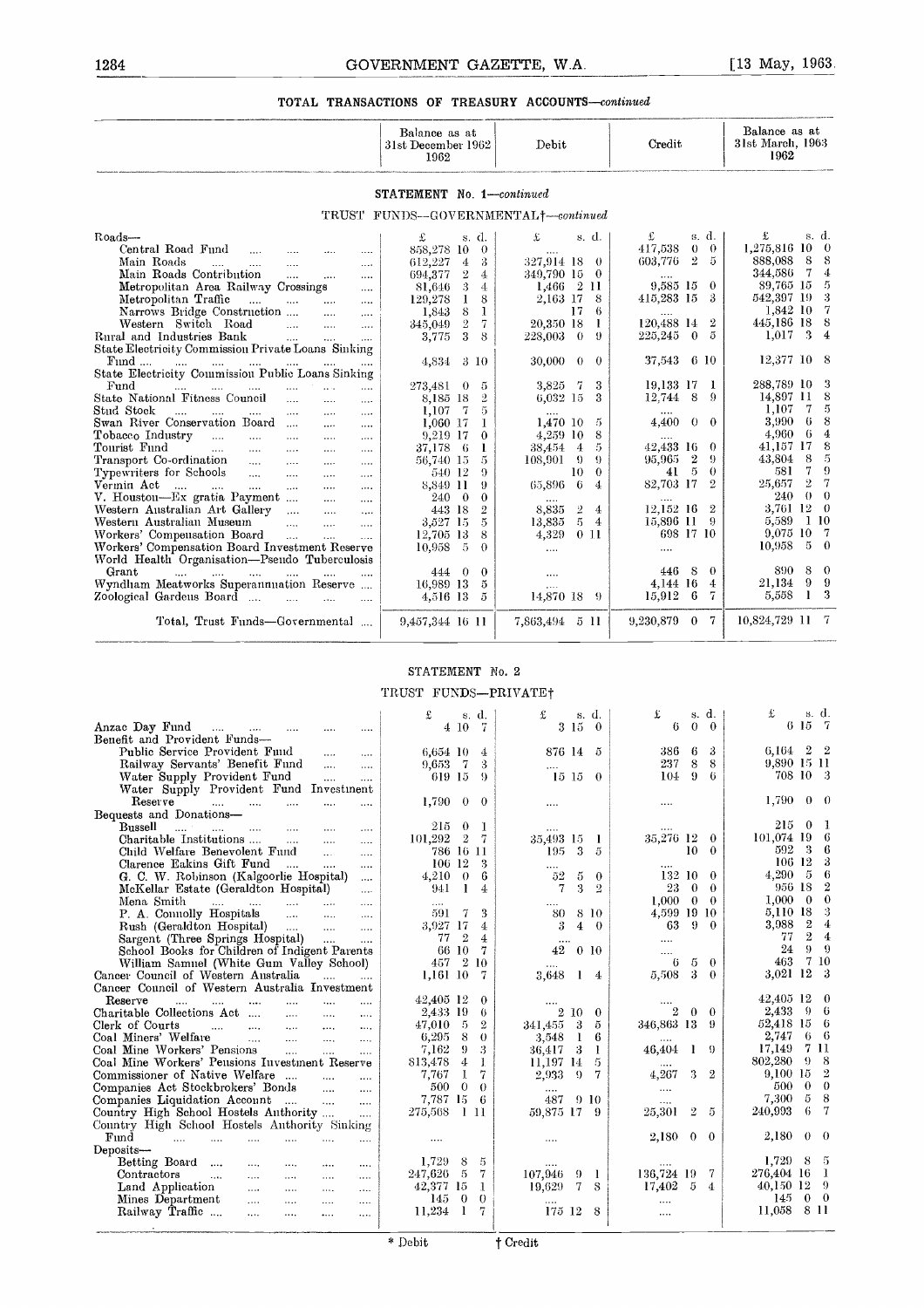|                                                                                                                              | Balance as at<br>31st December.<br>1962     |                      | Debit                       |                  | Credit                                                    | Balance as at<br>31st March<br>1963            |
|------------------------------------------------------------------------------------------------------------------------------|---------------------------------------------|----------------------|-----------------------------|------------------|-----------------------------------------------------------|------------------------------------------------|
|                                                                                                                              | <b>STATEMENT</b> No. 2-continued            |                      |                             |                  |                                                           |                                                |
|                                                                                                                              | TRUST FUNDS-PRIVATE <sup>+</sup> -continued |                      |                             |                  |                                                           |                                                |
| Deposits-continued.<br>Students-                                                                                             | £<br>s. d.                                  |                      | £                           | s. d.            | £<br>s. d.                                                | £<br>s. d.                                     |
| Cunderdin School of Agriculture<br>$\cdots$                                                                                  | 249<br>3                                    | $\bf{0}$             |                             |                  | 3<br>$\bf{0}$<br>$\bf{0}$                                 | 252<br>3<br>$\bf{0}$                           |
| Denmark School of Agriculture<br><br>Harvey School of Agriculture<br>$\cdots$                                                | $\bf{0}$<br>192<br>231<br>$\bf{0}$          | $\theta$<br>$\theta$ | $\cdots$                    |                  | 3<br>12<br>$\theta$<br>9<br>$\bf{0}$<br>6                 | 204<br>3<br>$\bf{0}$<br>6<br>240<br>$\bf{0}$   |
| Muresk College<br><br>$\cdots$                                                                                               | $\bf{0}$<br>240                             | $\theta$             | $\cdots$<br>$\theta$<br>-15 | $\bf{0}$         | 141<br>$\bf{0}$<br>$\bf{0}$                               | 366<br>$\bf{0}$<br>$\bf{0}$                    |
| Narrogin School of Agriculture<br>                                                                                           | $\bf{0}$<br>453                             | $\bf{0}$             |                             |                  | $\bf{0}$<br>3<br>9                                        | 462<br>$\theta$<br>3                           |
| School of Mines, Kalgoorlie<br><br>Workers' Compensation Act, 1924 (Employ-                                                  | $\bf{0}$<br>5                               | $\theta$             | 6<br>$\bf{0}$               | $\bf{0}$         | 123<br>$\bf{0}$<br>$\theta$                               | 122<br>$\bf{0}$<br>$\theta$                    |
| ers' Deposits)<br>$\cdots$<br>$\cdots$<br>                                                                                   | 90,000<br>$\bf{0}$                          | $\theta$             |                             |                  | .                                                         | 90,000<br>$\theta$<br>$\bf{0}$                 |
| Derby Leprosarium Child Endowment<br>$\cdots$<br>                                                                            | $\,2$<br>626                                | 9                    | 10 10                       | 9                | 8<br>29<br>7                                              | 7<br>645<br>$\theta$                           |
| Escheat Procedure Act<br>$\ddotsc$<br>$\cdots$<br>$\cdots$<br>$\cdots$<br>Fauna Conservation                                 | $\bf{0}$<br>2,170                           | $\theta$<br>8        | 33<br>$\overline{2}$        | 6                | $\boldsymbol{2}$<br>33<br>6<br>11<br>$\bf{0}$<br>$\theta$ | 2,170<br>$\bf{0}$<br>$\bf{0}$<br>52 10<br>-8   |
| $\cdots$<br>$\cdots$<br>$\cdots$<br><br>Local Authorities-                                                                   | 326 10                                      |                      | $\bf{0}$<br>285             | $\bf{0}$         |                                                           |                                                |
| Road Board Sinking Fund<br>$\cdots$<br>$\cdots$<br>$\cdots$                                                                  | 95,039<br>7                                 | 7                    | 43,819<br>3                 | 2                | 6,772 10 10                                               | 57,992 15<br>3                                 |
| Water Board Sinking Fund<br>$\sim$<br>Mental Hospital Patients' Comforts and Private Cash                                    | 2,263<br>0                                  | 9                    |                             |                  | $\bf{0}$<br>17<br>$\bf{0}$                                | $2,280 \quad 0$<br>9                           |
| Mortgage Moncys under Transfer of Land Act                                                                                   | -8<br>6,620<br>1,213 17                     | 6<br>7               | 6.628 14 11<br>-5<br>373    | 9                | 8,194 17 6<br>                                            | 8,186 11<br>- 1<br>840 11 10                   |
| Official Receiver in Bankruptcy<br>$\cdots$<br>aas.<br>$\cdots$                                                              | 1,557 15                                    | 7                    |                             |                  |                                                           | 1,557 15<br>7                                  |
| Parliamentary Superannuation Fund<br>$\cdots$<br>                                                                            | 3,819 13                                    | 4                    | 13,062<br>8                 | $\overline{4}$   | 13,043 11 3                                               | -3<br>3,800 16                                 |
| Parliamentary Superannuation Fund Investment<br>Reserve<br>$\cdots$<br>$\cdots$<br>$\cdots$<br>$\cdots$<br>$\sim$ $\sim$<br> | 117,432 17 11                               |                      |                             |                  | 9,200<br>$\bf{0}$<br>$\mathbf{0}$                         | 126,632 17 11                                  |
| Prisoners' Private Cash<br>$\cdots$<br>$\sim$<br>$\cdots$<br>$\cdots$                                                        | 2,151 13                                    | $\bf{0}$             | 2,369<br>6                  | 3                | 2,011 0 11                                                | 1,793<br>-7<br>8                               |
| Public Trustee Common Fund<br>$\sim$<br>$\cdots$<br>$\cdots$                                                                 | 84,121<br>9                                 | 6                    | 435,928<br>8                | 7                | 379,151 18 7                                              | 27,344 19<br>6                                 |
| Public Trustee Investment Reserve<br>$\cdots$<br><br>Scholarships-                                                           | $\bf{0}$<br>20,000                          | 0                    |                             |                  |                                                           | 20,000<br>$\bf{0}$<br>0                        |
| Artillery Comrades' Association<br>                                                                                          | 6<br>23                                     | 8                    | 11 13                       | 4                | 70<br>$\bf{0}$<br>- 0                                     | 81 13<br>4                                     |
| Carnarvon Gascoyne Memorial Fund<br>                                                                                         | $\bf{0}$<br>240                             | $\bf{0}$             | 80<br>$\bf{0}$              | $\bf{0}$         |                                                           | 160<br>$\bf{0}$<br>$\bf{0}$                    |
| Dowson (School of Mines, Kalgoorlie)<br><br>Falconer Research (School of Mines, Kalgoorlie)                                  | $\boldsymbol{2}$<br>890<br>256 18           | 6<br>4               | $\theta$<br>20              | $\bf{0}$         | $\boldsymbol{2}$<br>13<br>6<br>$\boldsymbol{2}$<br>3<br>6 | 883<br>5<br>$\bf{0}$<br>260<br>0 <sub>10</sub> |
| James A. Heron Memorial<br>$\cdots$<br><br>                                                                                  | 4<br>805                                    | 8                    | 30<br>$\bf{0}$              | $\bf{0}$         | 1<br>6 10                                                 | 776 11<br>6                                    |
| James and Rose Coombe<br>$\sim$ $\sim$<br><br>                                                                               | 5<br>367                                    | 4                    | 6<br>338                    | 8                | 1,000<br>$\bf{0}$<br>$\bf{0}$                             | 1,028 18<br>8                                  |
| J. A. Wood<br>$\cdots$ $\cdots$<br>$\cdots$<br>$\cdots$<br>$\ddotsc$<br>Keynes Forestry Prize<br>$\cdots$                    | $\bf{0}$<br>108<br>8<br>119                 | $\bf{0}$<br>6        | $\bf{0}$<br>45              | 0                | $\theta$<br>95<br>0                                       | 158<br>$\bf{0}$<br>0<br>8<br>119<br>6          |
| <br>$\ddotsc$<br>Meat Industry Apprenticeships<br>$\cdots$<br>                                                               | $\boldsymbol{2}$<br>19                      | 7                    | 22 15 10                    |                  | <br>20<br>$\mathbf{0}$<br>$\bf{0}$                        | 16<br>6<br>9                                   |
| N. F. Poynton (Muresk College)<br>$\cdots$<br>$\cdots$                                                                       | 1,198 14                                    | 0                    | 90 10                       | $\bf{0}$         | 37 10<br>$\bf{0}$                                         | 1,145 14<br>0                                  |
| Perth Boys' Memorial<br>$\cdots$<br>$\cdots$<br><br>Perth Girls' Memorial                                                    | 4,174 13                                    | 4<br>1               | 6<br>53                     | 8                |                                                           | 4,121<br>- 6<br>8<br>5,882 19<br>-1            |
| $\cdots$<br>$\cdots$<br><br>R. S. Sampson<br>$\cdots$<br>$\cdots$<br><br>$\cdots$                                            | 5,882 19<br>62 10                           | $\bf{0}$             | <br>                        |                  | $\bf{0}$<br>100<br>$\overline{\phantom{0}}$               | 162 10<br>$\Omega$                             |
| $_{\rm Shell}$<br>$\cdots$<br>$\cdots$<br>$\cdots$<br>$\cdots$<br><br>                                                       | 36 18                                       | 6                    |                             |                  |                                                           | 36 18<br>6                                     |
| Thomas Coombe<br>$\cdots$<br>$\cdots$<br><br><br>Sheriffs' Collections                                                       | $5,100$ 8<br>780 14                         | $\bf{0}$<br>3        | 0<br>60<br>5,454 11         | $\bf{0}$<br>-2   | <br>6,083<br>- 1                                          | 5,040<br>8<br>$\bf{0}$<br>2<br>1,409<br>4      |
| $\sim$ 1000 $\sim$<br>$\cdots$<br>$\cdots$<br><br>Shipping Master-Deceased Estates<br>$\cdots$<br>                           |                                             |                      |                             |                  | -1<br>116 16<br>$\bf{0}$                                  | 116 16<br>$\bf{0}$                             |
| Superannuation Fund<br>$\sim$ 1000 $\mu$<br>$\cdots$<br><br>                                                                 | 243,082<br>-1                               | 4                    | 958,959 13                  | - 1              | 756,985 13<br>6                                           | 9<br>41.108<br>1                               |
| Superannuation Investment Rescrve<br><br>                                                                                    | 8,076,111 11                                | 0                    |                             |                  | - 7<br>467,141<br>4                                       | 8,543,252 18<br>4                              |
| ${\rm Trustees}$ —<br>Perpetual Trustees, Executors and Agency Co.                                                           | $5,000 \quad 0$                             | $\bf{0}$             |                             |                  |                                                           | $5,000 \quad 0$<br>$\mathbf{0}$                |
| Testamentary and Trust Deposits<br>                                                                                          | 5,538 12                                    | $\bf{0}$             | $\cdots$                    |                  | 621 15 1                                                  | 6,160<br>-7<br>-1                              |
| W.A. Trustee, Executor and Agency Co.<br>                                                                                    | 5,000 0                                     | $\bf{0}$             |                             |                  |                                                           | 5,000<br>$\bf{0}$<br>- 0                       |
| Unclaimed Moneys<br>$\ldots$<br><br>W.A. Government Tramways Welfare Fund<br>                                                | 8,593 3<br>282 11                           | 7<br>6               | 2<br>14                     | $\boldsymbol{2}$ | 549 15 5                                                  | 9,140<br>4 10<br>282 11<br>b                   |
| Waterside Wages, Geraldton<br><br>.<br>                                                                                      | 3,360 14                                    | 1                    | 28,461<br>8                 | 4                | 8 11<br>27,324                                            | 2,223 14<br>8                                  |
| Wheat Rescarch-State<br><br><br>                                                                                             | 9,966 15                                    | $\bf{0}$             | 7<br>10,144                 | 4                |                                                           | $4*$<br>177 12                                 |
| Workers' Compensation in Suspense<br><br>                                                                                    | 7,371 14                                    | $\bf{0}$             | $30{,}338$<br>4             | 2                | 37,384<br>98                                              | 14,417 19<br>6                                 |
| Total, Trust Funds---Private<br>                                                                                             | $10,459,163$ 4                              | 7                    | 2,160,730 16                | 1                | 2,342,799<br>$^{2}$<br>$\bf{0}$                           | 10,641,231 10 6                                |
|                                                                                                                              |                                             |                      |                             |                  |                                                           |                                                |

#### **STATEMENT** No. 3

#### TREASURER'S ADVANCES\*

|                                                                                                                |                      | STATEMENT No. 3         |            |            |                       |          |                      |                    |                  |                |                       |              |                       |
|----------------------------------------------------------------------------------------------------------------|----------------------|-------------------------|------------|------------|-----------------------|----------|----------------------|--------------------|------------------|----------------|-----------------------|--------------|-----------------------|
|                                                                                                                |                      |                         |            |            | TREASURER'S ADVANCES* |          |                      |                    |                  |                |                       |              |                       |
|                                                                                                                |                      | £                       |            | s. d.      | £                     |          | s. d.                | £                  |                  | s. d.          | £                     |              | s. d.                 |
| Advertising; Trading Concerns and Semi-Govern-<br>mental Authorities<br>$\cdots$<br>$\cdots$                   |                      | 1,347                   | 6          | $\theta$   | 3,591 12              |          | 9                    | 3,500 16           |                  | 2              | 1,438                 | $\mathbf{2}$ | - 7                   |
| Agriculture Department Cash Order Suspense<br>Agriculture Department Petrol Bowser<br>$\cdots$                 | $\cdots$             | 4,784<br>2,227          | $\theta$   | 9<br>4 11† | 33,188<br>3,583       |          | 7 8<br>3 11          | 31,829 12<br>2,917 | $\bf{0}$         | 9              | $6,142$ 16 3<br>1,561 |              | -9†                   |
| Allendale Memorial Boys' Home<br>$\cdots$                                                                      | $\cdots$<br>         | 83                      | 6          | 8          | $\cdots$              |          |                      |                    |                  |                | 83                    | 6            |                       |
| Aluminium Therapy<br><b>Contractor</b><br>$\mathbf{r}$<br>$\cdots$<br>Arcus Metal Products Ltd<br>$\cdots$<br> | $\cdots$<br>$\cdots$ | 648 15<br>283           | 4          | 9          | <br>.                 |          |                      | $203\ \ 12$<br>31  | 9                | 6<br>6         | 445<br>251            | З<br>-15     | - 3                   |
| Australian Red Cross Society-Building<br>Australian Red Cross Society-Operating Expenses                       |                      | 38,066 13<br>21,000     | $^{\circ}$ | 4<br>0     | <br>10,500            | $\theta$ | -0                   |                    |                  |                | 38,066 13<br>31,500   | - 0          | - 0                   |
| Cablegrams in Suspense<br>$\cdots$                                                                             |                      | 35 11                   |            | 4          | 39                    |          | 9                    | <br>59             | $\boldsymbol{2}$ | $\overline{7}$ | 15 16                 |              | - 6                   |
| Cash Order Suspense<br>$\cdots$<br>$\cdots$<br>$\cdots$<br>Cockburn Road Board-Road Construction               | $\cdots$<br>$\cdots$ | 274.227<br>360          | $\bf{0}$   | 3<br>0     | 12,341,942<br>        |          | 7 10                 | 12,446,247<br>40   | 0                | h.<br>0        | 169,922 14<br>320     | $\mathbf{0}$ | - 8<br>$\overline{0}$ |
| Crown Law Payments in Suspense<br>$\cdots$<br>Derby Jetty Construction                                         |                      | $6,693$ 15<br>43,395 10 |            | 9          | 20,025<br>162,075     | $^{2}$   | 0 <sub>10</sub><br>8 | 21,015             | 6<br>84 15       | 9<br>9         | 5,703<br>205,385 17 8 | -9           | -8                    |
| $\sim$ $\sim$ $\sim$<br>$\cdots$<br>Dishonoured Cheques<br>$\sim$<br>$\cdots$                                  | <br>                 |                         |            |            | 20,841 19             |          | 6                    | 20,841 19          |                  | 6              |                       |              |                       |
|                                                                                                                |                      | * Debit                 |            |            | † Credit              |          |                      |                    |                  |                |                       |              |                       |
|                                                                                                                |                      |                         |            |            |                       |          |                      |                    |                  |                |                       |              |                       |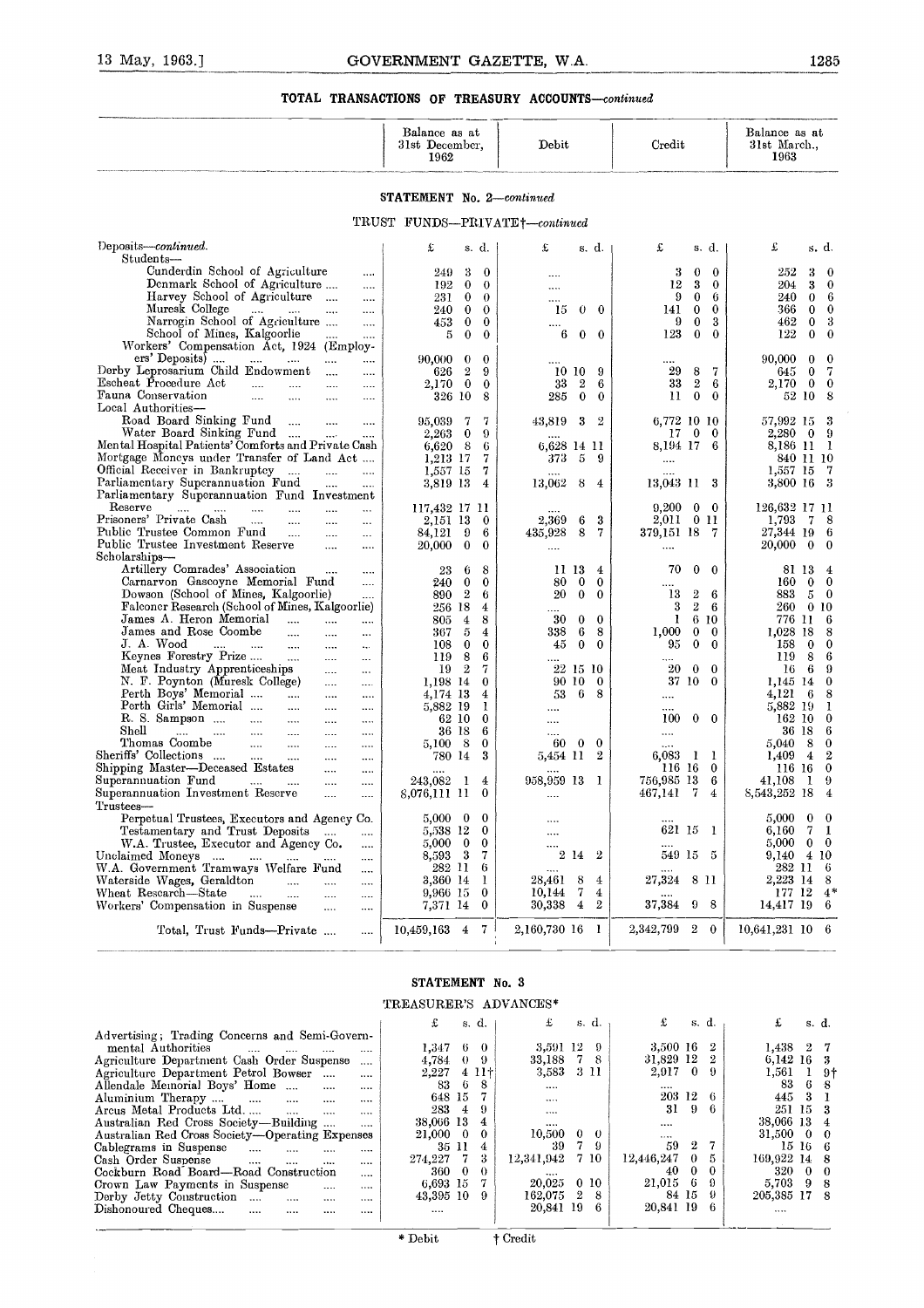|                       |                                            |       | -----  |                                      |
|-----------------------|--------------------------------------------|-------|--------|--------------------------------------|
|                       | Balance as at<br>31st<br>December.<br>1962 | Debit | Credit | Balance as at<br>31st March,<br>1963 |
| __<br>________<br>___ |                                            |       |        |                                      |

#### **STATEMENT** No. *3-continued*

|                                                                                                                                                                                                                                                                                                                                                                                                                                                                                                                                                                                                                                                                                                                                                                                                                                                                                                                                                                                                                                                                        | Balance as at<br>31st December.<br>1962                                                                                                                                                                                                                                                                           | Debit                                                                                                                                                                                                                                                                                                                   | Credit                                                                                                                                                                                                                                                                                                          | Balance as at<br>31st March.<br>1963                                                                                                                                                                                                                                                                                                |
|------------------------------------------------------------------------------------------------------------------------------------------------------------------------------------------------------------------------------------------------------------------------------------------------------------------------------------------------------------------------------------------------------------------------------------------------------------------------------------------------------------------------------------------------------------------------------------------------------------------------------------------------------------------------------------------------------------------------------------------------------------------------------------------------------------------------------------------------------------------------------------------------------------------------------------------------------------------------------------------------------------------------------------------------------------------------|-------------------------------------------------------------------------------------------------------------------------------------------------------------------------------------------------------------------------------------------------------------------------------------------------------------------|-------------------------------------------------------------------------------------------------------------------------------------------------------------------------------------------------------------------------------------------------------------------------------------------------------------------------|-----------------------------------------------------------------------------------------------------------------------------------------------------------------------------------------------------------------------------------------------------------------------------------------------------------------|-------------------------------------------------------------------------------------------------------------------------------------------------------------------------------------------------------------------------------------------------------------------------------------------------------------------------------------|
|                                                                                                                                                                                                                                                                                                                                                                                                                                                                                                                                                                                                                                                                                                                                                                                                                                                                                                                                                                                                                                                                        | <b>STATEMENT</b> No. 3-continued                                                                                                                                                                                                                                                                                  |                                                                                                                                                                                                                                                                                                                         |                                                                                                                                                                                                                                                                                                                 |                                                                                                                                                                                                                                                                                                                                     |
|                                                                                                                                                                                                                                                                                                                                                                                                                                                                                                                                                                                                                                                                                                                                                                                                                                                                                                                                                                                                                                                                        | TREASURER'S ADVANCES*-continued                                                                                                                                                                                                                                                                                   |                                                                                                                                                                                                                                                                                                                         |                                                                                                                                                                                                                                                                                                                 |                                                                                                                                                                                                                                                                                                                                     |
| Exchange on Overseas Payments<br>$\sim$<br><br>Expenditure Advances<br><b><i>Committee States</i></b><br>$\cdots$<br>$\cdots$<br><br>Free Milk for School Children<br>$\cdots$<br>$\cdots$<br>$\cdots$<br>Fremantle Harbour Trust Attendance Money<br>$\ddotsc$<br>Hospital Benefit Public Hospitals<br>$\mathbf{a}$<br>$\cdots$                                                                                                                                                                                                                                                                                                                                                                                                                                                                                                                                                                                                                                                                                                                                       | s. d.<br>£<br>$\overline{2}$<br>42,987 15<br>2,550 0<br>$\theta$<br>68,394 15 10<br>8,496 19<br>9†<br>80.914 16<br>$\theta$                                                                                                                                                                                       | £<br>s. d.<br>134,853 16<br>$\overline{4}$<br>200 0<br>$\bf{0}$<br>43.696 18<br>$\overline{2}$<br>$\overline{2}$<br>212<br>- 1<br>65,775 17<br>$\Omega$                                                                                                                                                                 | s. d.<br>£<br>149,637<br>30<br>118,398<br>4 10<br>272<br>9<br>5<br>142,336<br>$\bf{0}$<br>$\Omega$                                                                                                                                                                                                              | s. d.<br>£<br>28,204<br>86<br>2,750<br>$0\quad 0$<br>6,306 10 10+<br>8,557<br>8<br>- Oi<br>4.354 13<br>$\Omega$                                                                                                                                                                                                                     |
| Industries Assistance Board—Advance to Drought-<br>affected Settlers<br><b>Secondary</b><br>aaaan.<br>$\mathbf{r}$<br>$\sim$ $\sim$<br>$\cdots$<br>London Payments in Suspense<br>$\cdots$<br>$\cdots$<br>$\cdots$<br>Medical Department Markets Depot<br>$\mathbf{L}$<br>$\cdots$<br>Mental Institutions State Grants<br>$\sim$ $\sim$<br>i.<br>Motor Vehicles for use of Departmental Officers<br>Native Missions—Purchase of Stores<br>$\mathbf{L}$<br><br>Northern Development of W.A.<br>$\sim$ $\sim$<br>$\mathbf{r}$<br>i.<br>Onslow Cyclone (1963) Relief<br>$\sim$ $\sim$<br>$\cdots$<br>$\mathbf{r}$<br>Public Works Cash Order Suspense<br>$\sim$ 1000 $\sim$<br>$\mathbf{r}$<br>Public Works Departmental Works and Sales<br>Purchase of Tailings<br>المندار المتدار المتدار<br>$\cdots$<br>Railways Departmental Works and Sales<br>$\ddotsc$<br>Railway Expenditure Advance Account<br>$\sim$<br>Railway Standardisation Agreement<br>$\sim$ $\sim$<br>$\mathbf{r}$<br>Remittances in Transit<br>and the company of the company of<br>$\sim$<br>$\cdots$ | 692 15<br>1<br>4.450 12<br>4<br>13,746 15<br>4<br>12.117<br>6<br>9<br>12.720<br>7 II†<br>23,570 13<br>4<br>248,041 19<br>5.<br>$\cdots$<br>506,605 3<br>5<br>174,702 10<br>$\overline{4}$<br>5,000<br>$\bf{0}$<br>$\bf{0}$<br>6<br>$\overline{2}$<br>41.437<br>48,525 16 10<br>414,312<br>3<br>7<br>5,171 15<br>4 | <br>$\mathbf{7}$<br>3<br>45,559<br>7<br>34,372<br>$\mathbf{7}$<br>44,662 17<br>6<br>27,583<br>6<br>-6<br>32,708<br>$^{2}$<br>$\bf{0}$<br>198,493 15<br>$\theta$<br>$^{\circ}2$<br>$\theta$<br>428<br>- 3<br>1,911,393 13<br>292,703 12 10<br>3<br>49,298 12<br>5,880,657 17<br>- 6<br>958,260 11<br>- 3<br>33,982 13 10 | 224 15<br>9<br>40.304 19<br>3<br>8<br>35,354 10<br>16.150 5<br>$\theta$<br>26,507 12<br>$\overline{0}$<br>35.331<br>3 11<br>408,543 14 6<br>2,251,071<br>$\theta$<br>-1<br>315.619 15<br>$\overline{0}$<br>6<br>72,255<br>$\bf{0}$<br>6,124,112<br>$5\overline{5}$<br>3<br>882,956 12<br>5<br>7<br>31,652<br>-7 | 467 19<br>-4<br>$9,705 \quad 0$<br>4<br>12,764 12<br>3<br>40,629 19<br>3<br>$5+$<br>11,644 13<br>- 7<br>20,947<br>- 9<br>37,991 19 11<br>428<br>$\overline{2}$<br>- 0<br>166,927 16<br>-7<br>$\overline{2}$<br>151,786<br>- 8<br>$\theta$ 0<br>5,000<br>18,480 17 11<br>194,928 10 11+<br>489,616<br>-6<br>- 1<br>7,502<br>-1<br>-7 |
| Rural and Industries Bank Temporary Accommo-<br>dation<br>and the material and the same<br>$\ldots$<br>Stock and Plant on Properties acquired for W.S.L.S.<br>Strategic Roads and Roads of Access to Common-<br>wealth Property<br>$\sim$<br>$\cdots$                                                                                                                                                                                                                                                                                                                                                                                                                                                                                                                                                                                                                                                                                                                                                                                                                  | $350,000 \quad 0$<br>$\bf{0}$<br>10.932 14<br>-61<br>- 0†<br>4,289<br>1                                                                                                                                                                                                                                           | $\cdots$<br>$\cdots$<br>3,523 II IO                                                                                                                                                                                                                                                                                     | 3,863<br>$^{9}$<br>$\mathbf{I}$<br>$\overline{2}$<br>594<br>5                                                                                                                                                                                                                                                   | 350,000<br>$\mathbf{0}$<br>- 0<br>14,795 15<br>- 81<br>1,359 14 41                                                                                                                                                                                                                                                                  |
| Sundry Debtors<br>$\sim$<br>$\ddot{\phantom{a}}$<br>$\mathbf{r}$<br>$\cdots$<br>$\cdots$<br>Transport Board-Recoverable Freights<br>$\cdots$<br>Treasury Paymaster<br>$\mathbf{r}$<br>التبيان المنبا<br>$\mathbf{r}_{\mathrm{max}}$<br>Tuberculosis Control<br>$\cdots$<br>$\ddotsc$<br>$\cdots$<br>Tuberculosis Treatment (Erection of Buildings)                                                                                                                                                                                                                                                                                                                                                                                                                                                                                                                                                                                                                                                                                                                     | 9<br>128,863<br>10<br>20,000<br>$\bf{0}$<br>$\bf{0}$<br>50,111 18<br>$\mathbf{2}$<br>35,601 16<br>$\mathbf{2}$<br>-5<br>6<br>608                                                                                                                                                                                  | 27,739<br>8<br>7<br>- 8 II<br>245,144<br>171,968 17 4<br>3 10<br>488                                                                                                                                                                                                                                                    | 58,415<br>5<br>- 8<br>218,422 10 10<br>147,826 12 11<br>                                                                                                                                                                                                                                                        | 98,187 11 10<br>$20,000 \quad 0$<br>$\theta$<br>- 3<br>76,833 16<br>- 7<br>59,744 0<br>$\overline{4}$<br>$1,096$ 9                                                                                                                                                                                                                  |
| Total, Treasurer's Advances<br>$\cdots$                                                                                                                                                                                                                                                                                                                                                                                                                                                                                                                                                                                                                                                                                                                                                                                                                                                                                                                                                                                                                                | 2,630,667 2<br>$\boldsymbol{2}$                                                                                                                                                                                                                                                                                   | 22,799,495 2 10                                                                                                                                                                                                                                                                                                         | 23,606,620 11 0                                                                                                                                                                                                                                                                                                 | 1,823,541 14 0                                                                                                                                                                                                                                                                                                                      |

#### **STATEMENT No. 4**

#### SUSPENSE ACCOUNTS †

|                                                                                           | STATEMENT No. 4                                                 |                                             |                                            |                                    |
|-------------------------------------------------------------------------------------------|-----------------------------------------------------------------|---------------------------------------------|--------------------------------------------|------------------------------------|
|                                                                                           | SUSPENSE ACCOUNTS +                                             |                                             |                                            |                                    |
|                                                                                           | s. d.                                                           | £<br>s d.                                   | s. d.<br>£                                 | £<br>s. d.                         |
| Child Welfare Dept. Suspense<br>and the company of the company<br>$\cdots$                | 2,915 17<br>$\bf{0}$                                            | 2,907<br>5<br>$\bf{0}$                      | 2,941 17 10                                | 2,950<br>9 10                      |
| Commonwealth Fisheries Act Licence Fees<br>                                               | 242 0<br>$\bf{0}$                                               | $\bf{0}$<br>243<br>$\bf{0}$                 | 1,171<br>$0\quad 0$                        | 1,170<br>$0\quad 0$                |
| Crown Law Suspense<br>assault of the<br>$\cdots$                                          | 228,775 15<br>-9                                                | 410,937<br>3<br>6                           | 505,361<br>5<br>-4                         | 7<br>323,199 17                    |
| Departmental Receipts in Suspense<br>$\cdots$<br>$\cdots$                                 | 643,437 14 10                                                   | 9<br>1<br>797,060                           | 849,271<br>5 10                            | 7<br>695,648 II                    |
| Drafts in Suspense<br>$\ddotsc$<br>$\mathbf{1}$<br>$\cdots$<br>$\cdots$                   | 497<br>$\bf{0}$<br>- 9                                          | 27,131<br>$\overline{4}$<br>6               | 27,210<br>$\theta$<br>- 1                  | 575 16<br>$\overline{4}$           |
| Education Salaries<br>$\cdots$<br>$\cdots$                                                | 8 10<br>19,837                                                  | 1,741,983 19<br>9                           | 8<br>$^{9}$<br>1,873,853                   | -3<br>151,706 17                   |
| Federal Income Tax Departmental Collections.                                              |                                                                 |                                             |                                            |                                    |
| 1962-63<br>$\cdots$<br>$\ddotsc$<br>$\cdots$<br>                                          | 485.451 5<br>5                                                  | 1,289,380 8<br>6                            | - 3<br>1,329,709 16                        | 525,780 13 2                       |
| Interest on Stock<br>$\cdots$<br>$\cdots$<br>$\cdots$<br>                                 | 260,401 16<br>-8                                                | 2,713,764 12<br>$\overline{4}$              | 3,090,739 9<br>-9                          | 637,376 14 1                       |
| Interstate Maintenance Recovery                                                           | -1<br>1,260 18                                                  | 8,148 10<br>5                               | 9<br>7,815 19                              | $\mathbf{7}$<br>5<br>928           |
| London Salaries<br>$\cdots$<br>$\cdots$<br>$\cdots$<br>$\cdots$<br>$\cdots$               | 2,666<br>$\mathbf{0}$<br>4                                      | 8,537 11 10                                 | 8,632 15<br>- 1                            | $\overline{7}$<br>3<br>2,761       |
| Metropolitan Water Supply Private Loans<br>$\cdots$                                       | $\cdots$                                                        | 50,000<br>$\mathbf{0}$<br>$\bf{0}$          | 50,000<br>$\overline{\phantom{0}}$<br>- 0  |                                    |
| Nominated Passages<br>$\cdots$<br>$\cdots$                                                | 37 10<br>$\Omega$                                               | 237 10<br>0                                 | $\bf{0}$<br>325<br>$\bf{0}$                | $0 \quad 0$<br>125                 |
| Pay Roll Tax<br>$\mathbf{L}$<br>$\cdots$<br>$\cdots$                                      | 730 15<br>$\overline{4}$                                        | 296,039<br>-3<br>1                          | 296,778<br>7 10                            | 0 <sub>1</sub><br>1,470            |
| Public Works Private Works and Sales<br>$\cdots$                                          | $\overline{7}$<br>50,245<br>9                                   | 6<br>54,182 14                              | 43,720<br>5<br>Ι.                          | 39,782 14 8                        |
| Railways Depreciation<br>and the<br>$\cdots$                                              |                                                                 | 494,100<br>0<br>$\bf{0}$                    | 494,100<br>$\bf{0}$<br>$\theta$            |                                    |
| Railways Private Works and Sales<br>$\cdots$                                              | 44,664 3<br>2                                                   | 48,573<br>$\bf{0}$<br>$\overline{4}$        | 3 <sub>2</sub><br>37,788                   | 33,879<br>$\boldsymbol{2}$<br>4    |
| Railway Stores-Adjustment<br>$\cdots$<br>$\cdots$<br>Railway Stores Depreciation Suspense | $\cdots$                                                        | I II<br>75,012                              | 75,012<br>1 H                              | $0\quad 0$                         |
| $\cdots$<br>Sundry Creditors                                                              | $20,000 \quad 0$<br>$\bf{0}$<br>- 7<br>$\boldsymbol{2}$         | $\cdots$                                    | 10,000<br>$0\quad 0$<br>$\overline{0}$     | 30,000<br>3 <sub>5</sub><br>52,995 |
| $\cdots$<br>T.A.B. Proportion of Totalisator Duty                                         | 52,176<br>2,238 13<br>-6                                        | 4,291 19 9<br>10,613 11 11                  | 5,110 16<br>II,617<br>$\overline{4}$<br>-9 | 3,242<br>64                        |
| $\cdots$<br>Tourist Bureau<br><b>Sales Control</b>                                        | 66,284<br>-510                                                  | 150,623<br>- 8<br>$\mathbf{0}$              | 152,219<br>3<br>- 1                        | 67,880<br>0 11                     |
| and the<br>$\cdots$<br>Unclaimed Wages and Other Payments in Suspense                     |                                                                 |                                             |                                            |                                    |
| -Railways<br>المستحدث المساري المساري المساري                                             | 5,014 13 10                                                     | 5,495<br>7 10                               | $\overline{2}$<br>7,501<br>$\mathbf{I}$    | $7\quad 2$<br>7,020                |
| Unclaimed Wages-Metropolitan Water Supply                                                 | 940 13<br>- 9                                                   | $\overline{\mathbf{2}}$<br>527<br>$\bf{0}$  | - 3<br>$\overline{4}$<br>687               | 1,100 17 10                        |
| Unclaimed Wages---Public Works Department                                                 | 13,680 18<br>3                                                  | 20,222 13<br>5                              | 16,019<br>0 <sub>10</sub>                  | 9,477<br>5 8                       |
| War Service Homes Receipts in Suspense                                                    | 103,542<br>- 5<br>4                                             | 666,221<br>$\overline{4}$<br>$\overline{4}$ | 676,647 17<br>-10                          | 113,968 18 10                      |
| War Service Land Settlement Settlers' Proceeds                                            | 162,255 19<br>$\theta$                                          | 372,100 13<br>7                             | - 3<br>551,943<br>-8                       | 342,098<br>9 <sub>1</sub>          |
|                                                                                           |                                                                 |                                             |                                            |                                    |
| Total, Suspense<br>$\cdots$                                                               | 2,167,297 10<br>7                                               | 9,248,334 17<br>5                           | $10,126,176$ 4 0                           | 3,045,138 17 2                     |
|                                                                                           |                                                                 |                                             |                                            |                                    |
|                                                                                           | $\mathbf{w}$ The $\mathbf{r}$ and $\mathbf{r}$ and $\mathbf{r}$ |                                             |                                            |                                    |

÷.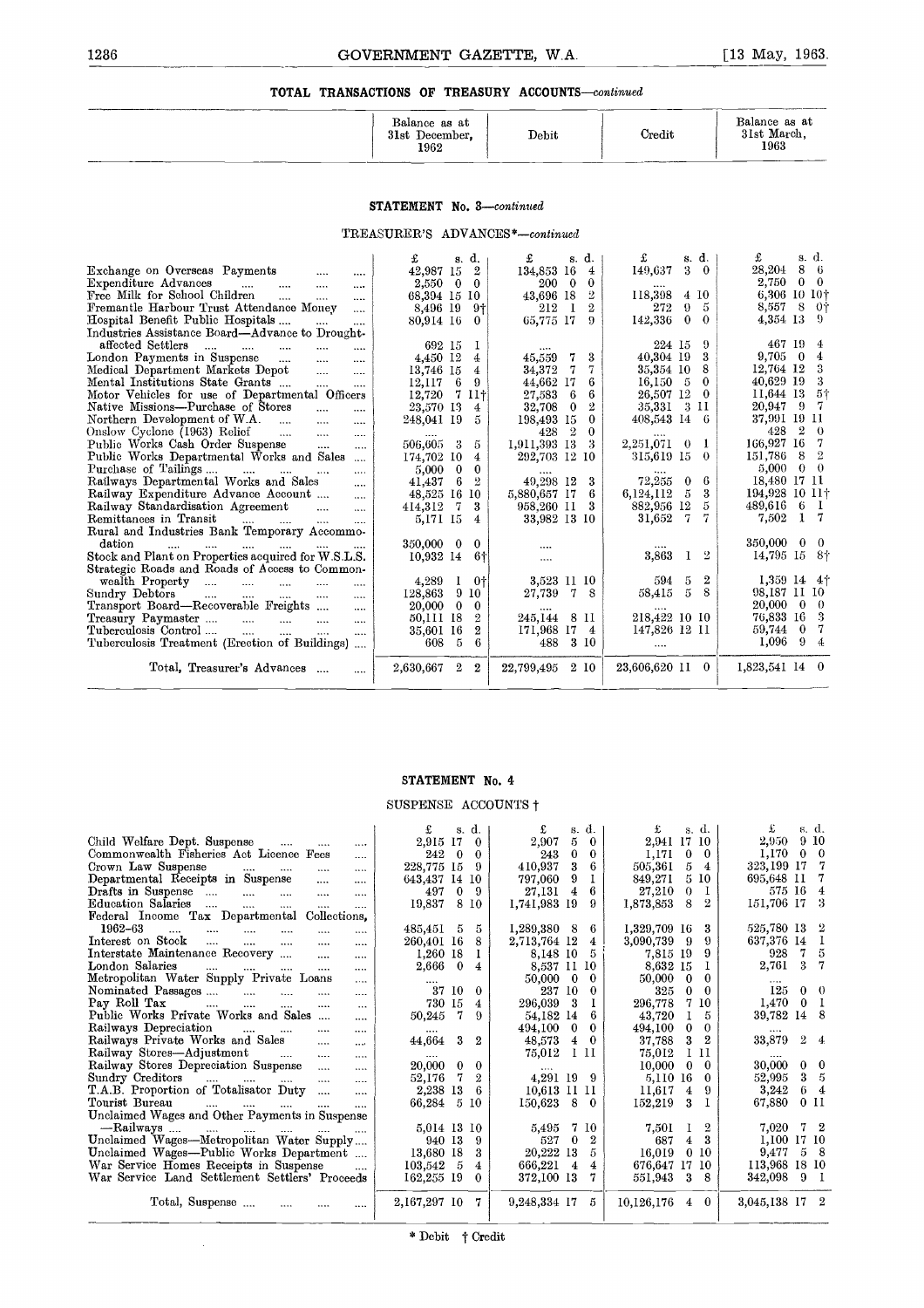| _________ | Balance as at<br>31st<br>December,<br>1962 | Debit<br><b>A THE THE WARD OF REPORT FOR DRIVING WITH</b> | Credit | Balance as at<br>31st March.,<br>1963<br>______ |
|-----------|--------------------------------------------|-----------------------------------------------------------|--------|-------------------------------------------------|
|           |                                            |                                                           |        |                                                 |

#### **STATEMENT** No. 5

|                                                                                                                           |                                                  | Balance as at<br>31st December,<br>1962   | Debit                                         | Credit                              | Balance as at<br>31st March.,<br>1963        |
|---------------------------------------------------------------------------------------------------------------------------|--------------------------------------------------|-------------------------------------------|-----------------------------------------------|-------------------------------------|----------------------------------------------|
|                                                                                                                           |                                                  | STATEMENT No. 5                           |                                               |                                     |                                              |
|                                                                                                                           |                                                  | COMMONWEALTH GRANTS AND ADVANCES?         |                                               |                                     |                                              |
| Administration of Scholarship and Migrant Educa-                                                                          |                                                  | £<br>s. d.                                | £<br>s. d.                                    | £<br>s. d.                          | £<br>s. d.                                   |
| tion Schemes                                                                                                              |                                                  | 407 12<br>7                               | 2,149<br>$\overline{2}$                       | 2,981 16 6                          | 1.240                                        |
| $\bar{\mathcal{L}}$<br>$\sim 10^{-10}$<br>$\sim 100$<br>$\sim$<br>Agriculture Extension Services<br>$\ddotsc$<br>$\cdots$ | $\sim$                                           | 6,349<br>$\ddot{\circ}$<br>$\overline{2}$ | 1<br>11,375<br>$9 -$<br>6                     | 6,877 10 10                         | 7 11<br>1.851<br>$6\quad 6$                  |
| Assistance to Distressed Farmers<br>$\sim$                                                                                | $\cdots$                                         | 13.837<br>$\overline{2}$<br>8             |                                               |                                     | 13,837<br>28                                 |
| Assistance to Gold Mining Industry                                                                                        | $\cdots$                                         | 10.933 4<br>8                             | $\cdots$                                      | $\cdots$                            | $4 \quad 8$                                  |
| $\ddotsc$<br>Assistance to Metalliferous Mining                                                                           | $\mathcal{L}_{\mathbf{1},\mathbf{2},\mathbf{3}}$ | 166 12<br>3                               | $\ldots$                                      |                                     | 10,933<br>$6-9$<br>170                       |
| $\sim$<br>Australian Cattle and Beef Research Committee                                                                   | $\cdots$                                         | 2.428<br>$\mathbf{0}$<br>$\theta$         | $\cdots$<br>658 17 2                          | 3 14 6                              | 1,769<br>210                                 |
|                                                                                                                           |                                                  | 2 11                                      |                                               | $\cdots$                            |                                              |
| Coal Mining Industry Long Service Leave<br>Dairying Industry                                                              | $\cdots$                                         | 4.065<br>2.041<br>$\mathbf{0}$<br>- 5     | 11,013 19 11                                  | 9,646 15<br>-1<br>3                 | 2,697 18 1<br>6.484<br>$4\quad 4$            |
| $\cdots$<br>$\cdots$<br>Drought Relief<br>$\ddotsc$                                                                       | $\cdots$                                         | 1.768<br>911                              | $1,867 \quad 0$<br>$\overline{4}$             | 6,310<br>$\bf 4$                    | 1.768<br>911                                 |
| $\sim 10^{-1}$<br>$\ldots$<br>$\cdots$<br>Gold Mining Encouragement                                                       | $\sim$ $\sim$                                    | 3,251 14<br>$\overline{2}$                | 3<br>$\theta$<br>$\theta$                     | 293<br>9<br>8                       | 3,542<br>3 10                                |
| $\mathbf{r}$<br>$\overline{a}$<br>$Housing-$                                                                              | $\ldots$                                         |                                           |                                               |                                     |                                              |
| Commonwealth-State Housing Agreement                                                                                      |                                                  | 431,339<br>- 1<br>9                       | $1,177,321$ 6<br>- 9                          | 941,430 9<br>$\overline{2}$         | 195,448<br>4<br>$\frac{2}{2}$                |
| Home Builders<br>$\cdots$<br>$\sim$<br>$\dddotsc$                                                                         | $\sim$<br>$\cdots$                               | 43,850 15<br>3                            | 383,373 10<br>$\theta$                        | 406,043 18<br>$\theta$              | 66.521<br>3 <sup>3</sup>                     |
| War Service Homes<br>$\ddotsc$<br>$\cdots$<br>$\ddotsc$                                                                   | $\dddotsc$                                       | 66,223 13<br>$\overline{4}$               | 784,836 13<br>7                               | 900,008<br>$-2$<br>$\theta$         | 181,395<br>$1 - 9$                           |
| Meat Production Encouragement<br>$\cdots$                                                                                 | $\cdots$                                         | 2,570 16<br>T.                            | 454 19<br>$\overline{4}$                      | 426 10<br>$\sqrt{5}$                | 2,542 7 2                                    |
| Migrant Education<br>$\ddotsc$<br>$\cdots$                                                                                |                                                  | 942 18<br>6                               | 6,711 11 10                                   | 7,919 6 10                          | 2,150 13 6                                   |
| National Safety Council<br>$\cdots$<br>$\cdots$<br>$\cdots$                                                               |                                                  | $\cdots$                                  | 2,062 10<br>$\overline{0}$                    | 2.062 10<br>$\theta$                | .                                            |
| Pharmaceutical Benefit<br>$\cdots$<br>$\cdots$<br>$\cdots$                                                                | $\ldots$                                         | $102$ 15<br>$\theta$                      | 411.327<br>$\bf{0}$<br>$\theta$               | 411,224<br>- 5<br>$\Omega$          |                                              |
| Private Hospitals Benefit<br>$\ddots$<br>$\dddotsc$                                                                       | $\cdots$                                         | 486 10<br>3                               | 39,841<br>$\overline{4}$<br>$\bf{0}$          | 39,354 13<br>9                      | $\ldots$                                     |
| Public Hospitals Benefit<br>$\dddotsc$<br>$\cdots$<br>$\cdots$                                                            | $\cdots$                                         | 44.388<br>$\overline{0}$<br>$\theta$      | 44.388<br>$\theta$<br>$\theta$                |                                     | .                                            |
| Reconstruction Training Scheme<br>$\cdots$                                                                                | $\cdots$                                         | $\overline{7}$<br>-6<br>2.060             | $\tilde{D}$<br>3<br>540                       | 468<br>$0 \quad 0$                  | 1,988<br>$1\quad4$                           |
| Relief to Tobacco Growers<br>$\cdots$                                                                                     |                                                  | 2.975<br>$\theta$<br>$\Omega$             | 2,975<br>$\overline{\phantom{0}}$<br>$\theta$ |                                     |                                              |
| Research Laboratory-Kalgoorlie School of Mines                                                                            |                                                  | $\overline{2}$<br>1,693<br>6              | 87 10<br>$\theta$                             | $\ldots$                            | 1,605 16<br>$-2$                             |
| Roads-                                                                                                                    |                                                  |                                           |                                               |                                     |                                              |
| Beef Cattle Roads<br>$\ddotsc$<br>$\cdots$                                                                                | $\cdots$                                         | 399,018 13<br>$3*$                        | 111,182 11<br>8                               | 551,956 10<br>1                     | 41,755<br>5<br>2                             |
| Commonwealth Aid Roads Act, 1959                                                                                          | $\cdots$                                         | 3<br>8<br>431,219                         | 2,823,188 1<br>$\theta$                       | 2.491.277<br>$\boldsymbol{2}$<br>-8 | 99.308<br>5<br>$\overline{4}$                |
| Rural Relief<br>$\mathbf{1}$<br>$\ddotsc$<br>$\cdots$<br>$\mathbf{1}$                                                     | $\cdots$                                         | 211.339 8<br>5                            |                                               | 1.200 15<br>3                       | 212,540<br>3<br>-8                           |
| Scholarship Scheme<br>$\ddotsc$<br>$\ddotsc$<br>$\ddotsc$                                                                 | $\ldots$                                         | $\overline{2}$<br>3,635 19                | 27.305<br>$\sqrt{7}$<br>$\overline{2}$        | 110.293<br>8<br>6                   | 86,624<br>$\theta$<br>- 6                    |
| Stimulation of Employment                                                                                                 | $\cdots$                                         | 447,000<br>$\overline{0}$<br>$\bf{0}$     | 200,000<br>$\overline{0}$<br>$\theta$         | 411,500<br>$\theta$<br>$\theta$     | 658,500<br>$\overline{\ }$<br>$\overline{0}$ |
| University Residential Colleges Buildings Grant                                                                           |                                                  | 20,340 13<br>8                            | 8,745<br>$\overline{\phantom{0}}$<br>$\bf{0}$ |                                     | 11,595 13<br>8                               |
| War Service Land Settlement<br>$\ldots$<br>$\cdots$                                                                       |                                                  | $3*$<br>152,905 10                        | 537,151 18<br>-6                              | 685,081<br>7 7                      | $2*$<br>4,976<br>-1                          |
| Wheat Growers' Relief<br>$\cdots$<br>$\cdots$<br>                                                                         |                                                  | $\overline{2}$<br>$\Omega$<br>828         |                                               | .                                   | $\overline{2}$<br>$\theta$<br>828            |
| Wheat Research-Commonwealth<br>$\cdots$                                                                                   | $\cdots$                                         | 3,727 10 10                               | 4.593 19<br>$\bf{0}$                          | $\cdots$                            | $2*$<br>866<br>-8                            |
| Wool Research Committee<br>$\cdots$<br>$\cdots$                                                                           | $\cdots$                                         | 5,610 11<br>$\overline{2}$                | 3,503 14<br>-5                                | 215 15 11                           | 2,322 12<br>-8                               |
| Youth Employment<br>$\ddotsc$<br>$\cdots$<br>                                                                             | $\cdots$                                         | $\Omega$<br>62 18                         | $\cdots$                                      |                                     | 62 18<br>$\cdot$ 9                           |
|                                                                                                                           |                                                  |                                           |                                               |                                     |                                              |
| Total, Commonwealth Grants and Ad-                                                                                        |                                                  |                                           |                                               |                                     |                                              |
| vances<br>$\sim$ $\sim$<br>$\sim 100$<br>$\ddotsc$                                                                        | $\cdots$                                         | 1,213,721 11 10                           | 6,596,657 10 7                                | 6,986,576 6 0                       | $1,603,640$ 7 3                              |
|                                                                                                                           |                                                  |                                           |                                               |                                     |                                              |
|                                                                                                                           |                                                  |                                           |                                               |                                     |                                              |
|                                                                                                                           |                                                  | * Debit.                                  | † Credit.                                     |                                     |                                              |
|                                                                                                                           |                                                  |                                           |                                               |                                     |                                              |

#### **STATEMENT No. 6**

#### TRADING CONCERNS AND PUBLIC UTILITIES BANKING ACCOUNTSI

|                                                                                                                                                                                                                                                                                                                                                                                                                                                                                                                                                                                                                  | * Debit.                                                                                                                                                                                                                      | † Credit.                                                                                                                                                                                                                                                                                                                                                                      |                                                                                                                                                                                                                                    |                                                                                                                                                                                                                                                             |
|------------------------------------------------------------------------------------------------------------------------------------------------------------------------------------------------------------------------------------------------------------------------------------------------------------------------------------------------------------------------------------------------------------------------------------------------------------------------------------------------------------------------------------------------------------------------------------------------------------------|-------------------------------------------------------------------------------------------------------------------------------------------------------------------------------------------------------------------------------|--------------------------------------------------------------------------------------------------------------------------------------------------------------------------------------------------------------------------------------------------------------------------------------------------------------------------------------------------------------------------------|------------------------------------------------------------------------------------------------------------------------------------------------------------------------------------------------------------------------------------|-------------------------------------------------------------------------------------------------------------------------------------------------------------------------------------------------------------------------------------------------------------|
|                                                                                                                                                                                                                                                                                                                                                                                                                                                                                                                                                                                                                  |                                                                                                                                                                                                                               |                                                                                                                                                                                                                                                                                                                                                                                |                                                                                                                                                                                                                                    |                                                                                                                                                                                                                                                             |
|                                                                                                                                                                                                                                                                                                                                                                                                                                                                                                                                                                                                                  |                                                                                                                                                                                                                               |                                                                                                                                                                                                                                                                                                                                                                                |                                                                                                                                                                                                                                    |                                                                                                                                                                                                                                                             |
|                                                                                                                                                                                                                                                                                                                                                                                                                                                                                                                                                                                                                  | STATEMENT No. 6                                                                                                                                                                                                               |                                                                                                                                                                                                                                                                                                                                                                                |                                                                                                                                                                                                                                    |                                                                                                                                                                                                                                                             |
|                                                                                                                                                                                                                                                                                                                                                                                                                                                                                                                                                                                                                  |                                                                                                                                                                                                                               | TRADING CONCERNS AND PUBLIC UTILITIES BANKING ACCOUNTS+                                                                                                                                                                                                                                                                                                                        |                                                                                                                                                                                                                                    |                                                                                                                                                                                                                                                             |
| Albany Harbour Board<br>$\cdots$<br>$\cdots$<br>Bunbury Harbour Board<br>$\mathbf{L}$<br>$\cdots$<br><br>Charcoal Iron and Steel Industry<br>Electricity Commission<br>$\cdots$<br>$\cdots$<br>$\cdots$<br>Fremantle Harbour Trust<br>$\cdots$<br>$\cdots$<br>$\cdots$<br>Metropolitan (Perth) Passenger Transport Trust<br>Midland Junction Abattoir Board<br>$\cdots$<br>State Building Supplies<br>$\sim$<br>$\cdots$<br>$\cdots$<br>State Engineering Works<br>$\cdots$<br>$\cdots$<br>$\cdots$<br>State Shipping Service<br>$\cdots$<br>$\cdots$<br>$\sim$<br>West Australian Meat Export Works<br>$\cdots$ | £<br>44,313<br>8<br>$\cdots$<br>108,353 10<br><br>14,103<br>.<br>169,898<br>8<br><br>279,427<br>6<br><br>167,111 12<br>109,724<br>3<br><br>7,625<br>$\bf{0}$<br><br>$\sqrt{2}$<br>131,198<br><br><br>$\cdots$<br>7,247 14<br> | £<br>s. d.<br>s. d.<br>9<br>$\boldsymbol{2}$<br>$\bf{0}$<br>59,042<br>113,444 14<br>8<br>9<br>9 11<br>281,453<br>- 3<br>5<br>7<br>2,883,375 12<br>6<br>839,284 9<br>$\overline{4}$<br>5<br>840,414 6<br>8<br>6<br>236,204 14<br>$\overline{2}$<br>$\bf{0}$<br>$\bf{0}$<br>$\Omega$<br>128,192<br>3<br>-6<br>659,153<br>$\frac{1}{2}$<br>3<br>254,237 11<br>7<br>$\overline{4}$ | £<br>s. d.<br>24,754 10<br>-6<br>37,608<br>7<br>5<br>274,978 16<br>5<br>2,971,941<br>-9<br>3<br>856,896 17<br>4<br>782,911 18<br>7<br>268,756 14<br>144,618 14 10<br>$\overline{2}$<br>659,153<br>3<br>5<br>281,226<br>$\tilde{p}$ | £<br>s. d.<br>10,025<br>94<br>34<br>32,517<br>$\mathbf{2}$<br>7,629<br>11<br>258,464<br>5<br>4<br>297,039 14<br>-3<br>$\sqrt{5}$<br>109,609<br>4<br>3<br>142,276<br>1<br>7,625<br>$\theta$<br>$\theta$<br>147,624 14<br>$\overline{4}$<br><br>8 8<br>34,236 |
| Total, Trading Concerns and Public<br>Utilities Banking Accounts                                                                                                                                                                                                                                                                                                                                                                                                                                                                                                                                                 | $1,039,002$ 19<br>                                                                                                                                                                                                            | 6,294,802<br>9 11<br>4                                                                                                                                                                                                                                                                                                                                                         | 6,302,846 16<br>-3                                                                                                                                                                                                                 | 1,047,047<br>58                                                                                                                                                                                                                                             |
|                                                                                                                                                                                                                                                                                                                                                                                                                                                                                                                                                                                                                  | * Debit                                                                                                                                                                                                                       | † Credit                                                                                                                                                                                                                                                                                                                                                                       |                                                                                                                                                                                                                                    |                                                                                                                                                                                                                                                             |
|                                                                                                                                                                                                                                                                                                                                                                                                                                                                                                                                                                                                                  |                                                                                                                                                                                                                               |                                                                                                                                                                                                                                                                                                                                                                                |                                                                                                                                                                                                                                    |                                                                                                                                                                                                                                                             |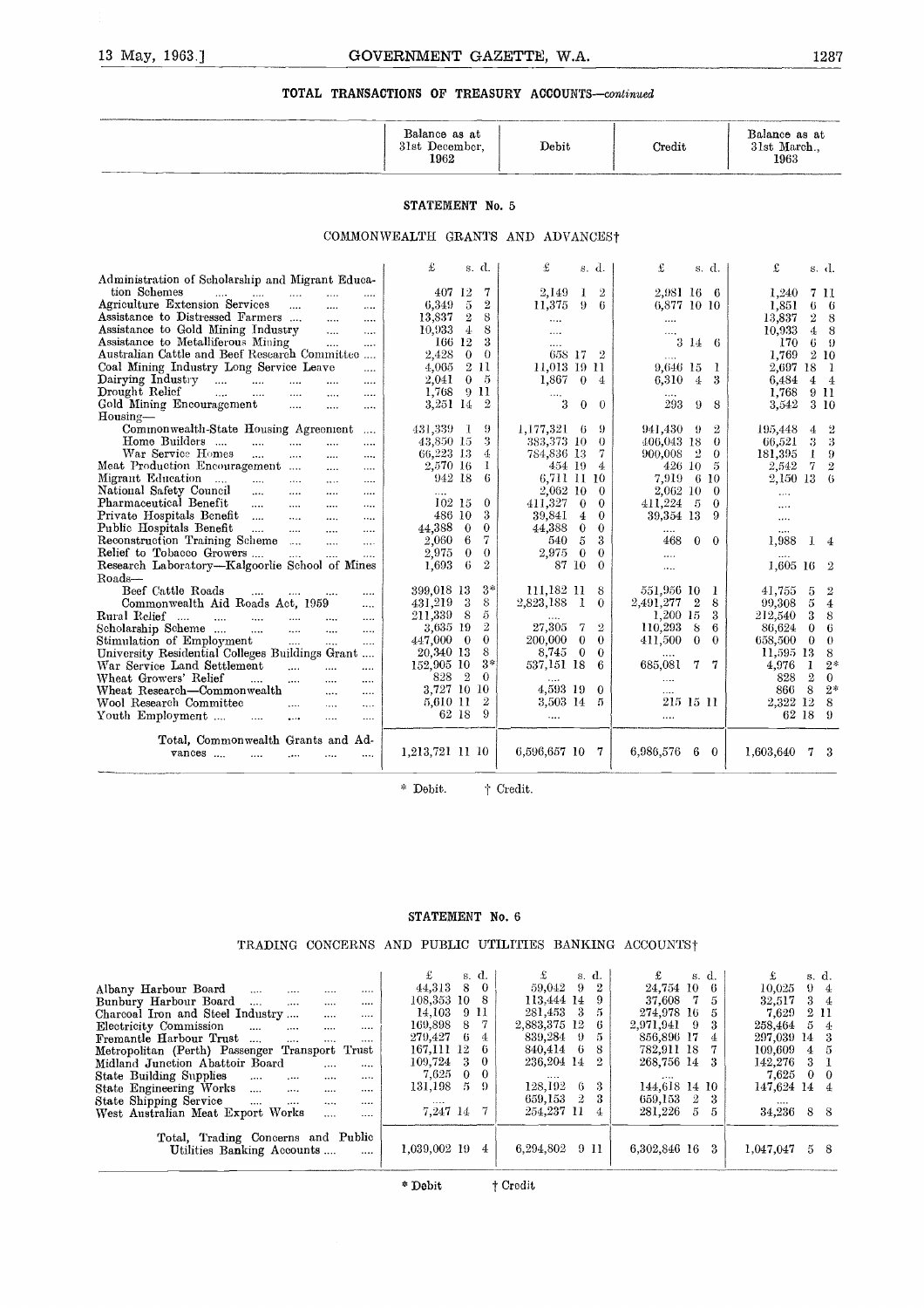| 1288                                                                                                                    | GOVERNMENT GAZETTE, W.A.                                 |                                  |                      |                    |               |                          | [13 May, 1963                        |                                             |
|-------------------------------------------------------------------------------------------------------------------------|----------------------------------------------------------|----------------------------------|----------------------|--------------------|---------------|--------------------------|--------------------------------------|---------------------------------------------|
| TOTAL TRANSACTIONS OF TREASURY ACCOUNTS-continued                                                                       |                                                          |                                  |                      |                    |               |                          |                                      |                                             |
|                                                                                                                         | Balance as at<br>31st December,<br>1962                  |                                  | Debit                |                    |               | Credit                   | Balance as at<br>31st March,<br>1963 |                                             |
|                                                                                                                         | STATEMENT No. 7<br>GOVERNMENTAL TRUST FUND INVESTMENTS * |                                  |                      |                    |               |                          |                                      |                                             |
|                                                                                                                         |                                                          |                                  |                      |                    |               |                          | £                                    |                                             |
| Agriculture Protection Board<br>and the contract of the state.<br>Agriculture Protection Board Plant Replacement        | £<br>5,000                                               | s. d.<br>$\bf{0}$<br>$\bf{0}$    | £<br>$\cdots$        |                    | s. d.         | £<br>s. d.<br>$\cdots$   | 5,000                                | s d<br>$0 \quad 0$                          |
| Reserve<br>المتناد المتناد المتداد المتداد المتداد<br>$\cdots$                                                          | 5,453                                                    | $\bf{0}$<br>0                    | $\cdots$             |                    |               | $\cdots$                 | 5,453                                | $\mathbf{0}$<br>$\theta$                    |
| Beekeepers Industry Compensation<br>$\cdots$<br>Dairy Cattle Compensation                                               | 800                                                      | $\bf{0}$<br>$\theta$<br>$\theta$ | $\cdots$             |                    |               | 100<br>$0\quad 0$        | 700<br>57,700                        | 0<br>$\Omega$<br>$\overline{0}$<br>$\theta$ |
| $\sim$ $\sim$ $\sim$<br>Dairy Cattle Industry (Butter Fat) Compensation<br>Fremantle Harbour Trust-External Loan No. 1  | 57,700<br>$\cdots$                                       | $\bf{0}$                         | 20,000               | $0 \quad 0$        |               | $\cdots$                 | 20,000                               | 0<br>$\bf{0}$                               |
| Sinking Fund<br><b>Service</b> Contractor<br>$\cdots$<br>$\sim$                                                         | 460                                                      | $\theta$<br>$\theta$             | 460                  | $\theta$           | $\theta$      | $\cdots$                 | 920                                  | $0 \quad 0$                                 |
| Fremantle Harbour Trust-External Loan No. 2                                                                             |                                                          |                                  |                      |                    |               |                          |                                      | $0 \quad 0$                                 |
| Sinking Fund<br>and the company of the company of<br>Fremantle Harbour Trust Replacement                                | 460<br>73,151                                            | $\theta$<br>$\bf{0}$<br>8<br>5   | 460                  | $\theta$<br>551 17 | $\theta$<br>6 |                          | 920<br>73,703                        | 5 11                                        |
| $\cdots$<br>Fruit Growing Industry<br>التبيان المتبادر المتنا<br>$\cdots$                                               | 42,582                                                   | 1<br>2                           | $\sim$ .             |                    |               | <br>                     | 42,582                               | 1<br>-2                                     |
| Health Education Council Special Purposes<br>$\sim 100$                                                                 | $\cdots$                                                 |                                  |                      | 740 0 0            |               | 120<br>$\bf{0}$<br>- 0   | 620                                  | $\bf{0}$<br>$\theta$                        |
| Insurance-                                                                                                              |                                                          |                                  |                      |                    |               |                          |                                      |                                             |
| Government Fire and Marine Insurance<br>$\cdots$                                                                        | 370,950                                                  | $\bf{0}$<br>$\bf{0}$             | $\ldots$             |                    |               |                          | 370,950                              | $\bf{0}$<br>- 0                             |
| Railway Accident and Fire Insurance<br>$\ldots$                                                                         | 129,536 16 5                                             |                                  |                      |                    |               | $\cdots$                 | 129,536 16                           | - 5                                         |
| Sheriffs' Assurance<br><b>Contractor</b><br>$\cdots$<br>$\sim 100$ and $\sim 100$<br>$\sim 100$                         | 12,890 18 11                                             |                                  | 34                   | $5\quad 0$         |               | 68 19<br>- 7             | 12,856                               | $\overline{4}$<br>$4 -$                     |
| State Insurance<br>$\cdots$<br>$\sim$ . $\sim$<br>$\sim$ $\sim$<br>Titles Office Assurance                              | 1,386,840                                                | 8<br>- 5                         | $\cdots$             |                    |               | $\cdots$                 | 1,386,840<br>79,200                  | 58<br>$0\,11$                               |
| $\sim 100$<br>$\sim 100$<br>McNess Housing<br>and the company of the company                                            | 78,697<br>$10.460 \quad 0$                               | $\bf{0}$<br>$\theta$<br>$\theta$ | $2{,}629$            | 5 11               |               | 2,126<br>-5<br>$\bf{0}$  | 10,460                               | $0 \quad 0$                                 |
| $\cdots$<br>$\sim$<br>Metropolitan Markets Trust<br><b>Contract</b><br>$\cdots$<br>$\cdots$                             | 45,000                                                   | $\mathbf{0}$<br>$\bf{0}$         | $\cdots$<br>$\cdots$ |                    |               | $\cdots$<br>$\cdots$     | 45,000                               | $0 \quad 0$                                 |
| Milk Board<br>$\mathbf{r}$ and $\mathbf{r}$ are associated to the set of $\mathbf{r}$<br>$\sim$<br>$\sim$<br>$\sim 100$ | 15,896 12                                                | - 6                              | $\cdots$             |                    |               |                          | 15,896 12 6                          |                                             |
| Mothercraft Improvement<br>$\cdots$<br>$\cdots$                                                                         | 1,166                                                    | -8-10                            | $\cdots$             |                    |               | $\cdots$                 | 1,166                                | 8 10                                        |
| Perth Technical School Trustees Self Supporting                                                                         |                                                          |                                  |                      |                    |               |                          |                                      |                                             |
| Classes<br>and the man of the state<br>$\cdots$<br>$\cdots$<br>$\cdots$                                                 | 10,000                                                   | $\bf{0}$<br>$\bf{0}$             | $\cdots$             |                    |               | $\cdots$                 | 10,000                               | $0\quad 0$                                  |
| Pig Industry Compensation<br>$\cdots$<br>$\ldots$<br>$\sim$                                                             | 100,000                                                  | $\bf{0}$<br>$\bf{0}$             | $\cdots$             |                    |               |                          | 100,000                              | $0\quad 0$                                  |
| Potato Growing Industry<br>$\sim$ 1000 $\mu$<br>$\cdots$                                                                | 34,786                                                   | 3<br>4                           | $\cdots$             |                    |               | $\cdots$                 | 34,786                               | 34                                          |
| Poultry Industry<br>التبيدات التبيدات التبيدات التبيدات<br>$\ldots$<br>Public Debt Sinking Fund                         | 21,000                                                   | $\bf{0}$<br>$\bf{0}$             | 2,000                | $0\quad 0$         |               |                          | 23,000<br>110,966                    | $0\quad 0$<br>411                           |
| $\dots$ .<br>State Electricity Commission Private Loans Sink-                                                           | 110,966                                                  | 4 11                             | $\cdots$             |                    |               |                          |                                      |                                             |
| ing Fund<br>and the same state of the state of the                                                                      | 4,834                                                    | 3 10                             | $7{,}543$            | 610                |               | $\cdots$                 | 12,377 10 8                          |                                             |
| State Electricity Commission Public Loans Sinking                                                                       |                                                          |                                  |                      |                    |               |                          |                                      |                                             |
| Fund<br>المتقادم المتنفر المتفقين<br>$\cdots$<br>$\cdots$<br>$\sim$                                                     | 273,481                                                  | $\bf{0}$<br>5                    | 19,133 17 1          |                    |               | 3,825<br>3<br>7          | 288,789 10 3                         |                                             |
| Workers' Compensation Board<br>$\cdots$<br>$\sim 100$<br>$\sim$                                                         | 10,958                                                   | 5<br>$\bf{0}$                    |                      |                    |               |                          | 10,958                               | 5 0                                         |
| Wyndham Meatworks Superannuation Reserve                                                                                | 16,989 13                                                | -5                               | 5,144 16 4           |                    |               | 1,000<br>$\bf{0}$<br>- 0 | 21,134 9 9                           |                                             |
|                                                                                                                         |                                                          |                                  |                      |                    |               |                          |                                      |                                             |
| Total, Governmental Trust Fund Invest-<br>ments<br>$\cdots$                                                             | 2,820,060 2 10                                           |                                  | 58,697 8             |                    | - 8           | 7,240 11 10              | 2,871,516 19 8                       |                                             |
|                                                                                                                         |                                                          |                                  |                      |                    |               |                          |                                      |                                             |
|                                                                                                                         | STATEMENT No. 8                                          |                                  |                      |                    |               |                          |                                      |                                             |
|                                                                                                                         | PRIVATE TRUST FUND INVESTMENTS *                         |                                  |                      |                    |               |                          |                                      |                                             |
|                                                                                                                         | £                                                        | s. d.                            | £                    | s. d.              |               | £<br>s. d.               | £                                    | s. d.                                       |
| Benefit and Provident Funds-                                                                                            |                                                          |                                  |                      |                    |               |                          |                                      |                                             |
| Public Service Provident Fund<br>$\cdots$<br>$\sim$ $\sim$                                                              | $6{,}026$                                                | 1<br>$\overline{4}$              |                      | 731 11             | 3             | 855 19<br>-3             | 5,901 13 4                           |                                             |
| Railway Servants' Benefit Fund<br><br>$\cdots$                                                                          | 9,635                                                    | 4<br>5                           | 250                  | $\bf{0}$           | $\bf{0}$      |                          | 9,885<br>1.790                       | 45<br>$0\quad 0$                            |
| Water Supply Provident Fund<br><br><br>Bequests and Donations-                                                          | 1,790                                                    | $\bf{0}$<br>$\bf{0}$             |                      |                    |               |                          |                                      |                                             |
| Bussell                                                                                                                 | 215                                                      | -1<br>$\bf{0}$                   |                      |                    |               | $\cdots$                 | 215<br>0                             | $\mathbf{I}$                                |
| <br><br>Charitable Institutions<br>$\cdots$<br><br>                                                                     | 44,959 10                                                | $\bf{0}$                         |                      |                    |               |                          | 44,959 10 0                          |                                             |
| Child Welfare Benevolent Fund<br>$\cdots$<br>                                                                           | 786 16 11                                                |                                  | $\cdots$             |                    |               | 194 13<br>5              | 592                                  | 3<br>-6                                     |
| Clarence Eakins Gift Fund<br>$\cdots$<br>                                                                               | 81 12                                                    | 3                                |                      |                    |               | $\cdots$                 | 81 12                                | 3                                           |
| G. C. W. Robinson (Kalgoorlie Hospital)<br>                                                                             | $4,210$ 0                                                | 6                                |                      | 132 10 0           |               | 52<br>5<br>$\bf{0}$      | 4,290                                | -5 -<br>6                                   |
| McKellar Estate (Geraldton Hospital)<br>                                                                                | 920 0                                                    | $\bf{0}$                         |                      |                    |               |                          | 920                                  | $\mathbf{0}$<br>$\bf{0}$                    |
| Rush (Geraldton Hospital)<br>                                                                                           | 3,927 17                                                 | 4                                |                      | $60\quad 5\quad 0$ |               |                          | 3,988                                | $2 -$<br>$\boldsymbol{4}$                   |

|                                                                                   |            |                 |                |          | PRIVATE TRUST FUND INVESTMENTS * |                |               |           |                            |                                       |
|-----------------------------------------------------------------------------------|------------|-----------------|----------------|----------|----------------------------------|----------------|---------------|-----------|----------------------------|---------------------------------------|
|                                                                                   |            | £               |                | s. d.    | £                                |                | s. d.         | £         | s. d.                      | £<br>s. d.                            |
| Benefit and Provident Funds-                                                      |            |                 |                |          |                                  |                |               |           |                            |                                       |
| Public Service Provident Fund<br>$\cdots$                                         | $\cdots$   | 6.026           | -1             | 4        | 731 11                           |                | 3             | 855 19    | 3                          | 5,901 13 4                            |
| Railway Servants' Benefit Fund<br>$\cdots$                                        |            | 9,635           | $\overline{4}$ | 5        | 250                              | $\bf{0}$       | $\bf{0}$      |           |                            | 4<br>9,885<br>- 5                     |
| Water Supply Provident Fund<br>$\cdots$                                           | $\cdots$   | 1,790           | $\bf{0}$       | $\bf{0}$ |                                  |                |               |           |                            | $0\quad 0$<br>1,790                   |
| Bequests and Donations-                                                           |            |                 |                |          |                                  |                |               |           |                            |                                       |
| Bussell<br>$\cdots$<br>$\cdots$<br>$\cdots$<br>$\cdots$<br>$\cdots$               | $\cdots$   | 215             | $\bf{0}$       | 1        |                                  |                |               | $\cdots$  |                            | 215<br>0<br>-1                        |
| Charitable Institutions<br>$\cdots$<br>$\cdots$                                   |            | 44,959 10       |                | $\bf{0}$ |                                  |                |               |           |                            | 44,959 10<br>$\overline{\phantom{0}}$ |
| Child Welfare Benevolent Fund<br>$\cdots$                                         |            | 786 16          |                | -11      | $\ldots$                         |                |               | 194 13    | 5                          | 3<br>592<br>6                         |
| Clarence Eakins Gift Fund<br>$\ldots$<br>$\cdots$                                 | $\cdots$   |                 | 81 12          | 3        |                                  |                |               |           |                            | 81 12<br>3                            |
| G. C. W. Robinson (Kalgoorlie Hospital)                                           | $\cdots$   | 4,210           | $\bf{0}$       | 6        | 132 10                           |                | - 0           | 52        | $\mathfrak{H}$<br>$\bf{0}$ | 5<br>6<br>4,290                       |
| McKellar Estate (Geraldton Hospital)                                              | $\cdots$   | 920             | $\bf{0}$       | $\bf{0}$ |                                  |                |               |           |                            | $\theta$<br>920<br>$\theta$           |
| Rush (Geraldton Hospital)<br><b>Service</b><br>$\cdots$                           |            | 3,927 17        |                | 4        | 60                               | 5              | $\bf{0}$      |           |                            | $\,2$<br>3.988<br>$\bf{4}$            |
| Sargent (Three Springs Hospital)<br>$\mathbf{r}_{\mathbf{r}}$                     |            | 77              | $\overline{2}$ | 4        |                                  |                |               | $\cdots$  |                            | $\overline{2}$<br>77<br>$\bf{4}$      |
| William Samuel (White Gum Valley School)                                          |            | 400             | $\bf{0}$       | $\bf{0}$ |                                  |                |               | $\cdots$  |                            | $\bf{0}$<br>400<br>$\theta$           |
| Cancer Council of Western Australia<br>$\ldots$                                   |            | 42.405 12       |                | $\bf{0}$ | $\cdots$                         |                |               |           |                            | 42,405 12<br>$\bf{0}$                 |
| Charitable Collections Account<br>$\cdots$<br>$\mathbf{r}$                        | $\ddotsc$  | 756 18          |                | 1        |                                  |                |               | $\cdots$  |                            | 18<br>756<br>- 1                      |
| Coal Mine Workers' Pensions<br>$\cdots$<br>$\mathbf{r}$                           | $\cdots$   | 813,478         | 4              | 1        | $\cdots$                         |                |               | 11,197 14 | 5                          | 802,280<br>9<br>8                     |
| Companies Act Stockbrokers' Bonds<br>$\cdots$                                     |            | 500             | $\bf{0}$       | $\bf{0}$ |                                  |                |               |           |                            | $0 \quad 0$<br>500                    |
| Country High School Hostels Authority Sinking                                     |            |                 |                |          |                                  |                |               |           |                            |                                       |
| Fund<br><b>Castle Committee</b><br>$\cdots$<br>$\cdots$<br>$\cdots$<br>$\sim 100$ | $\sim 100$ | $\cdots$        |                |          | 2,180                            | $\bf{0}$       | $\theta$      |           |                            | 2,180<br>0<br>- 0                     |
| Deposits-                                                                         |            |                 |                |          |                                  |                |               |           |                            |                                       |
| Betting Board<br>$\cdots$<br>$\cdots$<br>$\cdots$                                 | $\cdots$   | 1.729           | 8              | 5        |                                  |                |               |           |                            | 8<br>1,729<br>-5                      |
| Contractors<br>$\cdots$<br>$\cdots$<br>$\sim$<br>$\cdots$                         | $\cdots$   | 185.147 12 11   |                |          | 48,112 0 0                       |                |               | 60,200    | 6<br>8                     | 173.059<br>4<br>- 5                   |
| Railway Traffic<br>and the same<br>$\sim 100$                                     | $\cdots$   | 11,207          | -1             | - 1      |                                  |                |               | 150       | $\Omega$<br>$\theta$       | 11,057<br>1<br>$\blacksquare$         |
| Workers' Compensation Act, 1924 (Employers'                                       |            |                 |                |          |                                  |                |               |           |                            |                                       |
| Deposits)<br>$\cdots$<br>$\cdots$<br>$\cdots$<br>$\sim 10^{-11}$                  |            | 90.000          | 0              | $\theta$ |                                  |                |               |           |                            | 90,000<br>0<br>$\overline{0}$         |
| Escheat Procedure Act<br>$\cdots$<br>$\cdots$<br>                                 | $\cdots$   | 2,170           | $\bf{0}$       | $\theta$ | $\cdots$                         |                |               | $\cdots$  |                            | 2,170<br>$0\quad 0$                   |
| Local Authorities-                                                                |            |                 |                |          |                                  |                |               |           |                            |                                       |
| Road Board Sinking Fund<br>$\cdots$<br><b>College</b>                             | $\cdots$   | 95,039          | 7              | 7        | 19,712 18 10                     |                |               | 58,759 11 | -2                         | 55,992 15<br>- 3                      |
| Water Board Sinking Fund<br>$\sim$                                                | $\cdots$   | 2,263           | 0              | $\Omega$ | 17                               | $\bf{0}$       | $\theta$      |           |                            | 2.280<br>$\mathbf{0}$<br>- 9          |
| Mortgage Moneys under Transfer of Land Act                                        |            | 840 11 10       |                |          |                                  |                |               | $\cdots$  |                            | 840 11 10                             |
| Parliamentary Superannuation Fund<br>$\sim 10^{-1}$                               | $\cdots$   | 117,432 17 11   |                |          | 9,200                            |                | $0\quad 0$    | $\cdots$  |                            | 126.632 17 11                         |
| Public Trustee<br>المندار المندار المندار<br>$\sim 100$                           |            | <b>20.000</b>   | $\bf{0}$       | 0        | $\cdots$                         |                |               |           |                            | 20,000<br>$\bf{0}$<br>- 0             |
| Scholarships-                                                                     |            |                 |                |          |                                  |                |               |           |                            |                                       |
| Dowson (School of Mines, Kalgoorlie)                                              |            | 890             | -2             | 6        | 13                               | $\overline{2}$ | 6             | 20        | $\theta$<br>0              | 883<br>5<br>- 0                       |
| Falconer Research (School of Mines, Kalgoorlie)                                   |            | 256 18          |                | 4        | 3                                | $\mathbf{2}$   | 6             |           |                            | 260<br>0 <sub>10</sub>                |
| James A. Heron Memorial                                                           | $\cdots$   | 805             | 4              | 8        | $\cdots$                         |                |               | 28 13     | $\overline{2}$             | 776 11<br>-6                          |
| Keynes Forestry Prize<br><b>College</b><br>$\cdots$                               | $\ldots$   | 100             | $\bf{0}$       | $\bf{0}$ |                                  |                |               |           |                            | 100<br>$\bf{0}$<br>$\theta$           |
| N. F. Poynton (Muresk College)<br>$\cdots$                                        | $\sim$     | 1,000           | $\bf{0}$       | $\bf{0}$ |                                  |                |               | $\cdots$  |                            | 1.000<br>- 0<br>$\theta$              |
| Perth Boys' High School Memorial                                                  | $\cdots$   | 4,174 13        |                | 4        |                                  |                |               | 53        | 6.<br>- 8                  | 4,121<br>- 6<br>-8                    |
| Perth Girls' Memorial<br><b>College</b><br>$\cdots$                               | $\cdots$   | 5,882 19        |                | 1        |                                  |                |               |           |                            | 5,882 19<br>-1                        |
| Thomas Coombe<br>$\cdots$<br>$\cdots$<br>$\cdots$                                 | $\sim 100$ | $5,000 \quad 0$ |                | $\theta$ |                                  |                |               |           |                            | 5,000<br>$\overline{0}$<br>$\theta$   |
| Superannuation Fund<br>$\cdots$<br>$\cdots$                                       |            | 8,076,111 11    |                | $\bf{0}$ | 467,141                          | 7              | $\frac{4}{3}$ |           |                            | 8,543,252 18<br>$\bf{4}$              |
| $\cdots$<br>$\bar{\rm Tr_{11}}$ stees—                                            | $\cdots$   |                 |                |          |                                  |                |               |           |                            |                                       |
| Perpetual Trustees Executors and Agency Co.                                       |            | $5,000 \quad 0$ |                | 0        |                                  |                |               |           |                            | 5,000<br>$\overline{0}$<br>$\theta$   |
| Testamentary and Trust Deposits                                                   |            | 5,366 17        |                | 4        | 872                              | 5              | -6            | 258       | 7.<br>-6                   | 5,980 15<br>4                         |
| W.A. Trustee Executor and Agency Co. Ltd.                                         |            | 5,000           | $\mathbf{0}$   | $\theta$ | $\cdots$                         |                |               |           |                            | 5.000<br>$\theta$<br>$\theta$         |
|                                                                                   |            |                 |                |          |                                  |                |               |           |                            |                                       |
|                                                                                   |            |                 |                |          |                                  |                |               |           |                            |                                       |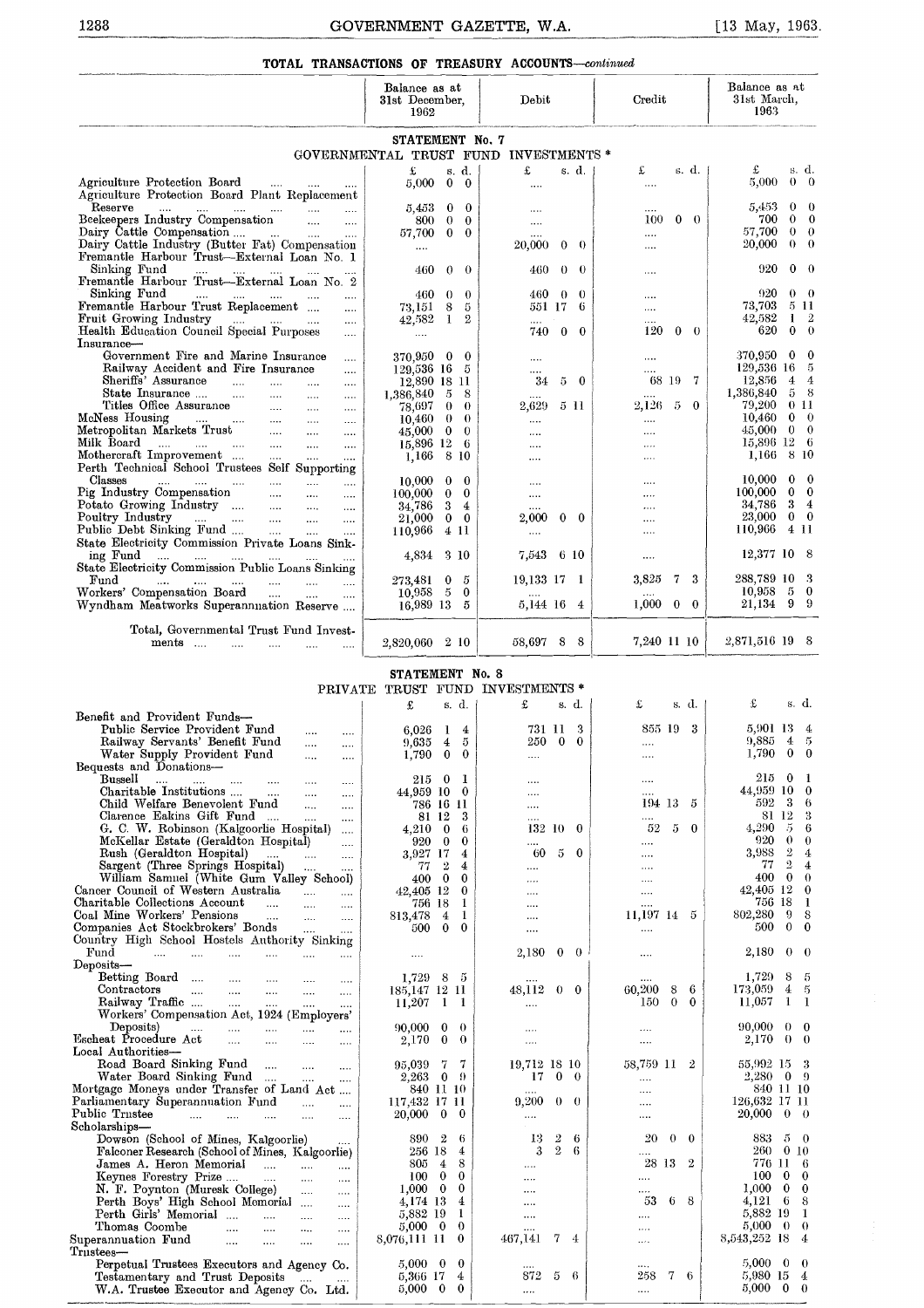### THE GENERAL LOAN FUND

## RECEIPTS AND EXPENDITURE

#### FOR THE NINE MONTHS ENDED

#### 31st MARCH, 1963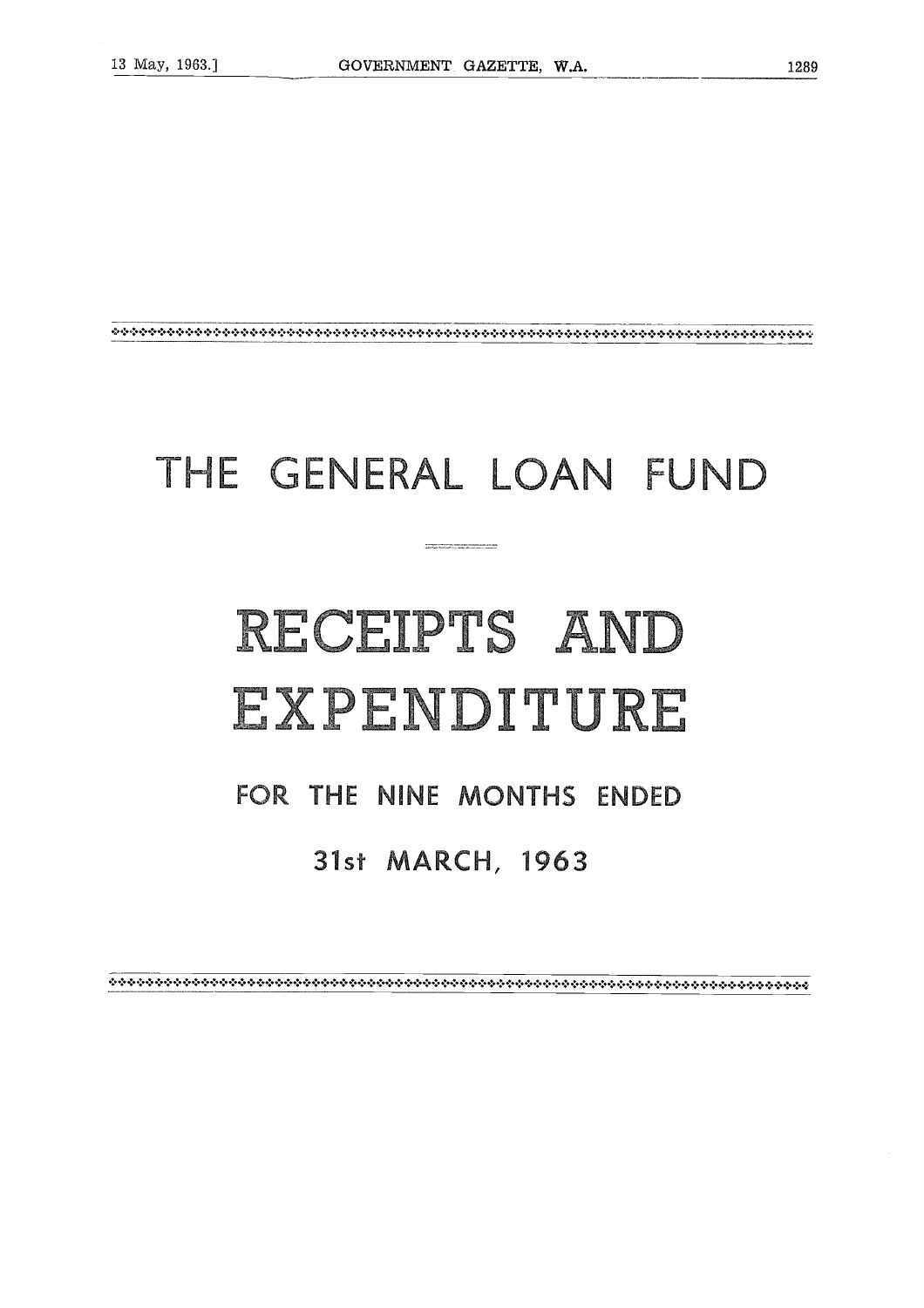| $\vec{a}$<br>5,865,166 13<br>Ņ<br>Total<br>2,424,599<br>$^{42}$<br>$\frac{1}{2}$<br>ô<br>∞⇔<br>- 900-<br>2<br>$\bullet$<br>$\Xi$<br>$\Xi$ $_{\odot}$<br>S<br>$\ddot{}$<br><b>○○☆☆ o</b> o o o o o o<br>$\blacksquare$<br>$\Xi$<br>CJ.<br>S<br>⇔ ా<br>$\Xi$<br>ರ<br>$\ddot{\circ}$<br>9,704 18<br>S.<br>$\frac{c_4}{h}$<br>$\mathbf{1}^4$<br>$\circ$<br>$\Xi$ a<br>$\overline{16}$<br>Ğ<br>$\blacksquare$<br>$\Xi$<br>ij,<br>$\sharp$<br>in 10 က ၈1 တ<br>လ တ<br>ïÖ<br>$\frac{4}{1}$<br>ల్లె<br>0<br>0<br>$\mathbf{5}$<br>ဇ ဇ<br>$\Xi$<br>Amount<br>34,212<br>429,665<br>128,034<br>387,198<br>4.400<br>377,360<br>414,255<br>3,058<br>414<br>1,637<br>132,350<br>137,359<br>240,798<br>31,382<br>59,840<br>906,661<br>110,133<br>254,967<br>17,260<br>172,373<br>$\frac{7,175}{2,341}$<br>138,592<br>2,004<br>15,388<br>1,816,897<br>960,421<br>1,155,204<br>549,890<br>183,413<br>વનર<br>$\ddot{.}$<br>Electricity to Government Establishments<br>School Buildings, including Furniture and<br>Equipment, New Buildings<br>$\vdots$<br>Buildings, including Furniture and<br>ipment, New Buildings<br>Water Supplies and Loans to Local Author-<br>Deviation for Alumina Works<br>ł<br>School Buildings, including Furniture and<br>Equipment, New Buildings<br>Furni-<br>to Jetties,<br>$0$ pened<br>Welshpool Marshalling Yards and connect-<br>ing Railways, including Land Resumption<br>New River<br>Bridge Construction, and Associated Works, including Land Resumption<br>Works, including Land Resumption<br>vekburn Cement Coy. Railway, including<br>Land Resumption and Survey<br>and<br>ł<br>ŧ<br>j<br>and<br>÷<br>Police Buildings, including Furniture and<br>Equipment, New Buildings<br>Rail-<br>Land Resumption tod<br>÷<br>ł<br>İ<br>Native Welfare Buildings, including Furni-<br>Country Areas and Towns Water Supply,<br>and Loans to Local Authorities and<br>ture and Equipment, New Buildings<br>Improvements to Harbours and Rivers<br>Bulk Handling of Wheat<br>Equipment, New Buildings<br>stitutional Buildings, including Fur<br>ture and Equipment, New Buildings<br>Duplication<br>Department and Undertaking<br>$\vdots$<br>$\vdots$<br>$\vdots$<br>Local Authority Loan Repayments<br>ţ<br>ł<br>ł<br>ŧ<br>÷<br>ŧ<br>$\boldsymbol{\mathsf{s}}$<br>Kwinana-Mundijong-Jarrahdale<br>Tramways and Rolling Stock<br>Improvements<br>Improvements<br>Haven Pous Seweras<br>Sewerage for Country Towns<br>ities and Water Boards<br>$\frac{1}{2}$<br>Standardisation of Gauge<br>Fremantle-North Fremantle-<br>Ì<br>Bunbury Harbour Works<br>Public Works<br>Esperance Harbour Works<br>North-West<br>Busselton Harbour Works<br>Geraldton Harbour Works<br>Railways<br>Equipment, New Build<br>Salaries and Incidentals<br>Albany Harbour Works<br>Drainage and Irrigation<br>Perth-Rivervale,<br>ł<br>Services for Industry<br>way, including<br>Water Boards<br>$\frac{1}{2}$<br>$\vdots$<br>Additions and<br>$_{\mathrm{and}}$<br>Rolling Stock<br>Institutional<br>Regrading<br>Railways<br>Irrigation<br>Additions<br>Kwinana-<br>Cockburn<br>Survey<br>Other<br>East<br>$\circ \circ \circ$<br>$\circ \circ \circ$<br>ల<br>c.<br>906,167 10 11<br>ಸ<br>Available for<br>Works and<br>$\vec{w}$<br>$\circ \circ \circ$<br>000<br>1,210,244 17<br>Y.<br>Services<br>$\frac{839,520}{5,225,480}$<br>3,139,000<br>$\frac{1}{2}$<br>$\frac{1}{4}$<br>$\cdot$<br>1,069,052<br>ŧ<br>$\vdots$<br>2,367,090<br>860,000<br>3,344,000<br>$\frac{1}{2}$<br>÷<br>$\frac{1}{2}$<br>÷<br>÷<br>÷<br>ļ<br>÷<br>41<br>Proceeds credited in previous year.<br>$\bullet$<br>Ġ<br>$\circ$<br>9<br>JÓ.<br>ಕ<br>i.<br>$\circ$<br>Discounts<br>Deducted<br>$\bullet$<br>$C: 225, 244$ 17<br>5<br>$\circ$<br>New Debt<br>8,480<br>Cr.562,939<br>$\mathbf{g}$<br>Cr.484,509<br>8,910<br>E)<br>ţ<br>$\frac{1}{2}$<br>$\frac{1}{2}$<br>÷<br>÷<br>÷<br>÷<br>$\mathcal{X}$<br>$\widehat{c}$<br>ŧ.<br>÷<br>÷<br>÷<br>j<br>÷<br>ŧ.<br>41<br>G<br>$\bullet$<br>$\circ \circ \circ$<br>6<br>$\circ \circ \circ$<br>ಕ<br>Nominal<br>Amount<br>œ<br>ນລ<br>985,000<br>3,139,000<br>$\frac{848,000}{5,225,480}$<br>506,113<br>2,376,000<br>860,000<br>3,344,000<br>÷<br>÷<br>÷<br>421,658<br>ŧ<br>ŧ<br>÷<br>÷<br>÷<br>÷<br>÷<br>÷<br>CH.<br>$\vdots$<br>$\left\{ \begin{array}{c} 1 \\ 1 \end{array} \right\}$<br>ţ<br>ŧ.<br>÷<br>$\cdot$<br>ŧ<br>ŧ<br>ţ<br>ţ<br>ŧ<br>÷<br>Ĵ<br>ŧ<br>ŧ.<br>÷<br>For Conversion $4\frac{1}{2}\%$ , 15th September, 1962<br>i<br>ł<br>ł<br>$4\frac{1}{4}\%$ 15th April, 1965, at £99 10s.<br>$4\frac{3}{4}\%$ 15th September, 1971, at £99 12s. 6d.<br>$5\%$ 15th October, 1984, at par<br>$\begin{tabular}{c c c} $42\sqrt{5}$ & I5th & April, 1965, at $499$ & I0s. & \\ $42\sqrt{5}$ & I5th & September, 1971, at $299$ & I2s. 6d. & \\ $5\sqrt{5}$ & I5th & October, 1984, at par\\ $5$ & Since all Bonds Series & $G$ & "\\ $44\sqrt{5}$ & I5th & Series\\ $44\sqrt{5}$ & I5th & September, 1971, at $299$ & I2s. & \\ $5\sqrt{5}$ & I5th & October, 1984, at par\\ $5\sqrt{5}$ & I5th & October, 1984, at par\\$<br>$4\frac{1}{2}\%$ Instalment Stock, 1st July, 1962<br>$4\frac{1}{2}\%$ Instalment Stock, 1st October, 1962<br>$4\frac{1}{4}\%$ 15th August, 1965, at £99 12s. 6d.<br>$4\frac{3}{4}\%$ 15th February, 1972, at par<br>$5\%$ 15th September, 1985, at par<br>$\frac{1}{2}$ ork Loan raised June-July, 1962<br>$\frac{5}{2}$ % 1st July, 1982, at £97 10s.<br>$\vdots$<br>$\vdots$<br>$\pm$ $\pm$<br>ŧ<br>ļ<br>1962.<br>London Loan raised January, 1963 :<br>$42\%$ 15th May, 1966, at par<br>$4\frac{1}{2}\%$ 15th August, 1972, at £99<br>$5\%$ 15th September, 1985, at par<br>Details of Loan Flotations<br>$5\%$ 15th October, 1984, at par<br>Special Bonds Series " $G$ "<br>5}% 1st October, 1982, at £99<br>Loans<br>York Loan raised October,<br>52% Ist April, 1976/8 at £98<br>$5\%$ 15th October, 1984, at part For Conversion:<br>Commonveatth<br>Loan 137:<br>Loan 135:<br>Loan 138:<br>$Loan$ 139:<br>Loan 134<br>New<br>New<br>Redemptions and<br>$\circ \circ \circ \circ$<br>$\circ$<br>0000<br>ಕ<br>Conversions<br>øί<br>$\circ\circ\circ$<br>$\circ$<br>0000<br>$1,591,000$<br>$1,402,000$<br>990,000<br>273,000<br>$\begin{array}{c} 2,746,000 \\ 2,893,000 \\ 2,387,000 \end{array}$<br>İ<br>÷<br>Ť<br>Ť<br>$\frac{1}{2}$<br>$\frac{1}{2}$<br>119,920<br>32,630<br>ŧ.<br>$\frac{1}{2}$<br>ĵ<br>204,000<br>÷<br>÷<br>÷<br>ŧ<br>ŧ<br>İ<br>ŧ<br>ŧ.<br>$\frac{1}{2}$<br>ŧ<br>ŧ<br>$\cdot$<br>ptao<br>વનર<br>Informative<br>211508<br>ĩO.<br>ままま<br>$\mathop{\sim}^{\mathop{\rightharpoonup}}$ 10<br>G<br>$\blacksquare$<br>ರ<br>d)<br>$\begin{array}{c} \mathfrak{a} \subseteq \mathfrak{a} \subseteq \mathfrak{a} \subseteq \mathfrak{a} \\ \mathfrak{a} \subseteq \mathfrak{a} \subseteq \mathfrak{a} \end{array}$<br>1400<br>$\circ$<br>4<br>₩<br>Ξ<br>Ĭ.<br>÷<br>$\vdots$<br>÷<br>÷<br>ŧ<br>Ť<br>ł<br>ŧ<br>÷<br>ŧ<br>÷<br>ł<br>÷<br>Ŧ<br>$\vdots$<br>÷<br>4,776<br>892<br>1493<br>1493<br>1493<br>29,181<br>22,883<br>$1,327$<br>$2,560$<br>$120$<br>18,424<br>౪ |                                                               | Receipts |  | Expenditure |   |
|-------------------------------------------------------------------------------------------------------------------------------------------------------------------------------------------------------------------------------------------------------------------------------------------------------------------------------------------------------------------------------------------------------------------------------------------------------------------------------------------------------------------------------------------------------------------------------------------------------------------------------------------------------------------------------------------------------------------------------------------------------------------------------------------------------------------------------------------------------------------------------------------------------------------------------------------------------------------------------------------------------------------------------------------------------------------------------------------------------------------------------------------------------------------------------------------------------------------------------------------------------------------------------------------------------------------------------------------------------------------------------------------------------------------------------------------------------------------------------------------------------------------------------------------------------------------------------------------------------------------------------------------------------------------------------------------------------------------------------------------------------------------------------------------------------------------------------------------------------------------------------------------------------------------------------------------------------------------------------------------------------------------------------------------------------------------------------------------------------------------------------------------------------------------------------------------------------------------------------------------------------------------------------------------------------------------------------------------------------------------------------------------------------------------------------------------------------------------------------------------------------------------------------------------------------------------------------------------------------------------------------------------------------------------------------------------------------------------------------------------------------------------------------------------------------------------------------------------------------------------------------------------------------------------------------------------------------------------------------------------------------------------------------------------------------------------------------------------------------------------------------------------------------------------------------------------------------------------------------------------------------------------------------------------------------------------------------------------------------------------------------------------------------------------------------------------------------------------------------------------------------------------------------------------------------------------------------------------------------------------------------------------------------------------------------------------------------------------------------------------------------------------------------------------------------------------------------------------------------------------------------------------------------------------------------------------------------------------------------------------------------------------------------------------------------------------------------------------------------------------------------------------------------------------------------------------------------------------------------------------------------------------------------------------------------------------------------------------------------------------------------------------------------------------------------------------------------------------------------------------------------------------------------------------------------------------------------------------------------------------------------------------------------------------------------------------------------------------------------------------------------------------------------------------------------------------------------------------------------------------------------------------------------------------------------------------------------------------------------------------------------------------------------------------------------------------------------------------------------------------------------------------------------------------------------------------------------------------------------------------------------------------------------------------------------------------------------------------------------------------------------------------------------------------------------------------------------------------------------------------------------------------------------------------------------------------------------------------------------------------------------------------------------------------------------------------------------------------------------------------------------------------------------------------------------------------------------------------------------------------------------------------------------------------------------------------------------------------------------------------------------------------------------------------------------------------------------------------------------------------------------------------------------------------------------------------------------------------------------------------------------------------------------------------------------------------------------------------------------------------------------------------------------------------------------------------------------------------------------------------------------------------------------------------------------------------------------------------------------------------------------------------------------------------------------------------------------------------------------------------------------------------------------------------------------------------------------------------------------------------------------------------------------------------------------------------------------------------------------------------------------------------------------------------|---------------------------------------------------------------|----------|--|-------------|---|
|                                                                                                                                                                                                                                                                                                                                                                                                                                                                                                                                                                                                                                                                                                                                                                                                                                                                                                                                                                                                                                                                                                                                                                                                                                                                                                                                                                                                                                                                                                                                                                                                                                                                                                                                                                                                                                                                                                                                                                                                                                                                                                                                                                                                                                                                                                                                                                                                                                                                                                                                                                                                                                                                                                                                                                                                                                                                                                                                                                                                                                                                                                                                                                                                                                                                                                                                                                                                                                                                                                                                                                                                                                                                                                                                                                                                                                                                                                                                                                                                                                                                                                                                                                                                                                                                                                                                                                                                                                                                                                                                                                                                                                                                                                                                                                                                                                                                                                                                                                                                                                                                                                                                                                                                                                                                                                                                                                                                                                                                                                                                                                                                                                                                                                                                                                                                                                                                                                                                                                                                                                                                                                                                                                                                                                                                                                                                                                                                                                                                                                                                                                                                                                                                                                                                                                                                                                                                                                                                                                                                                                           |                                                               |          |  |             |   |
|                                                                                                                                                                                                                                                                                                                                                                                                                                                                                                                                                                                                                                                                                                                                                                                                                                                                                                                                                                                                                                                                                                                                                                                                                                                                                                                                                                                                                                                                                                                                                                                                                                                                                                                                                                                                                                                                                                                                                                                                                                                                                                                                                                                                                                                                                                                                                                                                                                                                                                                                                                                                                                                                                                                                                                                                                                                                                                                                                                                                                                                                                                                                                                                                                                                                                                                                                                                                                                                                                                                                                                                                                                                                                                                                                                                                                                                                                                                                                                                                                                                                                                                                                                                                                                                                                                                                                                                                                                                                                                                                                                                                                                                                                                                                                                                                                                                                                                                                                                                                                                                                                                                                                                                                                                                                                                                                                                                                                                                                                                                                                                                                                                                                                                                                                                                                                                                                                                                                                                                                                                                                                                                                                                                                                                                                                                                                                                                                                                                                                                                                                                                                                                                                                                                                                                                                                                                                                                                                                                                                                                           | Expenses and<br>Expenditure<br>Charged to<br><b>Discounts</b> |          |  |             |   |
|                                                                                                                                                                                                                                                                                                                                                                                                                                                                                                                                                                                                                                                                                                                                                                                                                                                                                                                                                                                                                                                                                                                                                                                                                                                                                                                                                                                                                                                                                                                                                                                                                                                                                                                                                                                                                                                                                                                                                                                                                                                                                                                                                                                                                                                                                                                                                                                                                                                                                                                                                                                                                                                                                                                                                                                                                                                                                                                                                                                                                                                                                                                                                                                                                                                                                                                                                                                                                                                                                                                                                                                                                                                                                                                                                                                                                                                                                                                                                                                                                                                                                                                                                                                                                                                                                                                                                                                                                                                                                                                                                                                                                                                                                                                                                                                                                                                                                                                                                                                                                                                                                                                                                                                                                                                                                                                                                                                                                                                                                                                                                                                                                                                                                                                                                                                                                                                                                                                                                                                                                                                                                                                                                                                                                                                                                                                                                                                                                                                                                                                                                                                                                                                                                                                                                                                                                                                                                                                                                                                                                                           | پې                                                            |          |  |             | ಕ |
|                                                                                                                                                                                                                                                                                                                                                                                                                                                                                                                                                                                                                                                                                                                                                                                                                                                                                                                                                                                                                                                                                                                                                                                                                                                                                                                                                                                                                                                                                                                                                                                                                                                                                                                                                                                                                                                                                                                                                                                                                                                                                                                                                                                                                                                                                                                                                                                                                                                                                                                                                                                                                                                                                                                                                                                                                                                                                                                                                                                                                                                                                                                                                                                                                                                                                                                                                                                                                                                                                                                                                                                                                                                                                                                                                                                                                                                                                                                                                                                                                                                                                                                                                                                                                                                                                                                                                                                                                                                                                                                                                                                                                                                                                                                                                                                                                                                                                                                                                                                                                                                                                                                                                                                                                                                                                                                                                                                                                                                                                                                                                                                                                                                                                                                                                                                                                                                                                                                                                                                                                                                                                                                                                                                                                                                                                                                                                                                                                                                                                                                                                                                                                                                                                                                                                                                                                                                                                                                                                                                                                                           |                                                               |          |  |             |   |
|                                                                                                                                                                                                                                                                                                                                                                                                                                                                                                                                                                                                                                                                                                                                                                                                                                                                                                                                                                                                                                                                                                                                                                                                                                                                                                                                                                                                                                                                                                                                                                                                                                                                                                                                                                                                                                                                                                                                                                                                                                                                                                                                                                                                                                                                                                                                                                                                                                                                                                                                                                                                                                                                                                                                                                                                                                                                                                                                                                                                                                                                                                                                                                                                                                                                                                                                                                                                                                                                                                                                                                                                                                                                                                                                                                                                                                                                                                                                                                                                                                                                                                                                                                                                                                                                                                                                                                                                                                                                                                                                                                                                                                                                                                                                                                                                                                                                                                                                                                                                                                                                                                                                                                                                                                                                                                                                                                                                                                                                                                                                                                                                                                                                                                                                                                                                                                                                                                                                                                                                                                                                                                                                                                                                                                                                                                                                                                                                                                                                                                                                                                                                                                                                                                                                                                                                                                                                                                                                                                                                                                           | 6,762                                                         |          |  |             |   |
|                                                                                                                                                                                                                                                                                                                                                                                                                                                                                                                                                                                                                                                                                                                                                                                                                                                                                                                                                                                                                                                                                                                                                                                                                                                                                                                                                                                                                                                                                                                                                                                                                                                                                                                                                                                                                                                                                                                                                                                                                                                                                                                                                                                                                                                                                                                                                                                                                                                                                                                                                                                                                                                                                                                                                                                                                                                                                                                                                                                                                                                                                                                                                                                                                                                                                                                                                                                                                                                                                                                                                                                                                                                                                                                                                                                                                                                                                                                                                                                                                                                                                                                                                                                                                                                                                                                                                                                                                                                                                                                                                                                                                                                                                                                                                                                                                                                                                                                                                                                                                                                                                                                                                                                                                                                                                                                                                                                                                                                                                                                                                                                                                                                                                                                                                                                                                                                                                                                                                                                                                                                                                                                                                                                                                                                                                                                                                                                                                                                                                                                                                                                                                                                                                                                                                                                                                                                                                                                                                                                                                                           |                                                               |          |  |             |   |
|                                                                                                                                                                                                                                                                                                                                                                                                                                                                                                                                                                                                                                                                                                                                                                                                                                                                                                                                                                                                                                                                                                                                                                                                                                                                                                                                                                                                                                                                                                                                                                                                                                                                                                                                                                                                                                                                                                                                                                                                                                                                                                                                                                                                                                                                                                                                                                                                                                                                                                                                                                                                                                                                                                                                                                                                                                                                                                                                                                                                                                                                                                                                                                                                                                                                                                                                                                                                                                                                                                                                                                                                                                                                                                                                                                                                                                                                                                                                                                                                                                                                                                                                                                                                                                                                                                                                                                                                                                                                                                                                                                                                                                                                                                                                                                                                                                                                                                                                                                                                                                                                                                                                                                                                                                                                                                                                                                                                                                                                                                                                                                                                                                                                                                                                                                                                                                                                                                                                                                                                                                                                                                                                                                                                                                                                                                                                                                                                                                                                                                                                                                                                                                                                                                                                                                                                                                                                                                                                                                                                                                           |                                                               |          |  |             |   |
|                                                                                                                                                                                                                                                                                                                                                                                                                                                                                                                                                                                                                                                                                                                                                                                                                                                                                                                                                                                                                                                                                                                                                                                                                                                                                                                                                                                                                                                                                                                                                                                                                                                                                                                                                                                                                                                                                                                                                                                                                                                                                                                                                                                                                                                                                                                                                                                                                                                                                                                                                                                                                                                                                                                                                                                                                                                                                                                                                                                                                                                                                                                                                                                                                                                                                                                                                                                                                                                                                                                                                                                                                                                                                                                                                                                                                                                                                                                                                                                                                                                                                                                                                                                                                                                                                                                                                                                                                                                                                                                                                                                                                                                                                                                                                                                                                                                                                                                                                                                                                                                                                                                                                                                                                                                                                                                                                                                                                                                                                                                                                                                                                                                                                                                                                                                                                                                                                                                                                                                                                                                                                                                                                                                                                                                                                                                                                                                                                                                                                                                                                                                                                                                                                                                                                                                                                                                                                                                                                                                                                                           |                                                               |          |  |             |   |
|                                                                                                                                                                                                                                                                                                                                                                                                                                                                                                                                                                                                                                                                                                                                                                                                                                                                                                                                                                                                                                                                                                                                                                                                                                                                                                                                                                                                                                                                                                                                                                                                                                                                                                                                                                                                                                                                                                                                                                                                                                                                                                                                                                                                                                                                                                                                                                                                                                                                                                                                                                                                                                                                                                                                                                                                                                                                                                                                                                                                                                                                                                                                                                                                                                                                                                                                                                                                                                                                                                                                                                                                                                                                                                                                                                                                                                                                                                                                                                                                                                                                                                                                                                                                                                                                                                                                                                                                                                                                                                                                                                                                                                                                                                                                                                                                                                                                                                                                                                                                                                                                                                                                                                                                                                                                                                                                                                                                                                                                                                                                                                                                                                                                                                                                                                                                                                                                                                                                                                                                                                                                                                                                                                                                                                                                                                                                                                                                                                                                                                                                                                                                                                                                                                                                                                                                                                                                                                                                                                                                                                           |                                                               |          |  |             |   |
|                                                                                                                                                                                                                                                                                                                                                                                                                                                                                                                                                                                                                                                                                                                                                                                                                                                                                                                                                                                                                                                                                                                                                                                                                                                                                                                                                                                                                                                                                                                                                                                                                                                                                                                                                                                                                                                                                                                                                                                                                                                                                                                                                                                                                                                                                                                                                                                                                                                                                                                                                                                                                                                                                                                                                                                                                                                                                                                                                                                                                                                                                                                                                                                                                                                                                                                                                                                                                                                                                                                                                                                                                                                                                                                                                                                                                                                                                                                                                                                                                                                                                                                                                                                                                                                                                                                                                                                                                                                                                                                                                                                                                                                                                                                                                                                                                                                                                                                                                                                                                                                                                                                                                                                                                                                                                                                                                                                                                                                                                                                                                                                                                                                                                                                                                                                                                                                                                                                                                                                                                                                                                                                                                                                                                                                                                                                                                                                                                                                                                                                                                                                                                                                                                                                                                                                                                                                                                                                                                                                                                                           |                                                               |          |  |             |   |
|                                                                                                                                                                                                                                                                                                                                                                                                                                                                                                                                                                                                                                                                                                                                                                                                                                                                                                                                                                                                                                                                                                                                                                                                                                                                                                                                                                                                                                                                                                                                                                                                                                                                                                                                                                                                                                                                                                                                                                                                                                                                                                                                                                                                                                                                                                                                                                                                                                                                                                                                                                                                                                                                                                                                                                                                                                                                                                                                                                                                                                                                                                                                                                                                                                                                                                                                                                                                                                                                                                                                                                                                                                                                                                                                                                                                                                                                                                                                                                                                                                                                                                                                                                                                                                                                                                                                                                                                                                                                                                                                                                                                                                                                                                                                                                                                                                                                                                                                                                                                                                                                                                                                                                                                                                                                                                                                                                                                                                                                                                                                                                                                                                                                                                                                                                                                                                                                                                                                                                                                                                                                                                                                                                                                                                                                                                                                                                                                                                                                                                                                                                                                                                                                                                                                                                                                                                                                                                                                                                                                                                           |                                                               |          |  |             |   |
|                                                                                                                                                                                                                                                                                                                                                                                                                                                                                                                                                                                                                                                                                                                                                                                                                                                                                                                                                                                                                                                                                                                                                                                                                                                                                                                                                                                                                                                                                                                                                                                                                                                                                                                                                                                                                                                                                                                                                                                                                                                                                                                                                                                                                                                                                                                                                                                                                                                                                                                                                                                                                                                                                                                                                                                                                                                                                                                                                                                                                                                                                                                                                                                                                                                                                                                                                                                                                                                                                                                                                                                                                                                                                                                                                                                                                                                                                                                                                                                                                                                                                                                                                                                                                                                                                                                                                                                                                                                                                                                                                                                                                                                                                                                                                                                                                                                                                                                                                                                                                                                                                                                                                                                                                                                                                                                                                                                                                                                                                                                                                                                                                                                                                                                                                                                                                                                                                                                                                                                                                                                                                                                                                                                                                                                                                                                                                                                                                                                                                                                                                                                                                                                                                                                                                                                                                                                                                                                                                                                                                                           |                                                               |          |  |             |   |
|                                                                                                                                                                                                                                                                                                                                                                                                                                                                                                                                                                                                                                                                                                                                                                                                                                                                                                                                                                                                                                                                                                                                                                                                                                                                                                                                                                                                                                                                                                                                                                                                                                                                                                                                                                                                                                                                                                                                                                                                                                                                                                                                                                                                                                                                                                                                                                                                                                                                                                                                                                                                                                                                                                                                                                                                                                                                                                                                                                                                                                                                                                                                                                                                                                                                                                                                                                                                                                                                                                                                                                                                                                                                                                                                                                                                                                                                                                                                                                                                                                                                                                                                                                                                                                                                                                                                                                                                                                                                                                                                                                                                                                                                                                                                                                                                                                                                                                                                                                                                                                                                                                                                                                                                                                                                                                                                                                                                                                                                                                                                                                                                                                                                                                                                                                                                                                                                                                                                                                                                                                                                                                                                                                                                                                                                                                                                                                                                                                                                                                                                                                                                                                                                                                                                                                                                                                                                                                                                                                                                                                           |                                                               |          |  |             |   |
|                                                                                                                                                                                                                                                                                                                                                                                                                                                                                                                                                                                                                                                                                                                                                                                                                                                                                                                                                                                                                                                                                                                                                                                                                                                                                                                                                                                                                                                                                                                                                                                                                                                                                                                                                                                                                                                                                                                                                                                                                                                                                                                                                                                                                                                                                                                                                                                                                                                                                                                                                                                                                                                                                                                                                                                                                                                                                                                                                                                                                                                                                                                                                                                                                                                                                                                                                                                                                                                                                                                                                                                                                                                                                                                                                                                                                                                                                                                                                                                                                                                                                                                                                                                                                                                                                                                                                                                                                                                                                                                                                                                                                                                                                                                                                                                                                                                                                                                                                                                                                                                                                                                                                                                                                                                                                                                                                                                                                                                                                                                                                                                                                                                                                                                                                                                                                                                                                                                                                                                                                                                                                                                                                                                                                                                                                                                                                                                                                                                                                                                                                                                                                                                                                                                                                                                                                                                                                                                                                                                                                                           |                                                               |          |  |             |   |
|                                                                                                                                                                                                                                                                                                                                                                                                                                                                                                                                                                                                                                                                                                                                                                                                                                                                                                                                                                                                                                                                                                                                                                                                                                                                                                                                                                                                                                                                                                                                                                                                                                                                                                                                                                                                                                                                                                                                                                                                                                                                                                                                                                                                                                                                                                                                                                                                                                                                                                                                                                                                                                                                                                                                                                                                                                                                                                                                                                                                                                                                                                                                                                                                                                                                                                                                                                                                                                                                                                                                                                                                                                                                                                                                                                                                                                                                                                                                                                                                                                                                                                                                                                                                                                                                                                                                                                                                                                                                                                                                                                                                                                                                                                                                                                                                                                                                                                                                                                                                                                                                                                                                                                                                                                                                                                                                                                                                                                                                                                                                                                                                                                                                                                                                                                                                                                                                                                                                                                                                                                                                                                                                                                                                                                                                                                                                                                                                                                                                                                                                                                                                                                                                                                                                                                                                                                                                                                                                                                                                                                           |                                                               |          |  |             |   |
|                                                                                                                                                                                                                                                                                                                                                                                                                                                                                                                                                                                                                                                                                                                                                                                                                                                                                                                                                                                                                                                                                                                                                                                                                                                                                                                                                                                                                                                                                                                                                                                                                                                                                                                                                                                                                                                                                                                                                                                                                                                                                                                                                                                                                                                                                                                                                                                                                                                                                                                                                                                                                                                                                                                                                                                                                                                                                                                                                                                                                                                                                                                                                                                                                                                                                                                                                                                                                                                                                                                                                                                                                                                                                                                                                                                                                                                                                                                                                                                                                                                                                                                                                                                                                                                                                                                                                                                                                                                                                                                                                                                                                                                                                                                                                                                                                                                                                                                                                                                                                                                                                                                                                                                                                                                                                                                                                                                                                                                                                                                                                                                                                                                                                                                                                                                                                                                                                                                                                                                                                                                                                                                                                                                                                                                                                                                                                                                                                                                                                                                                                                                                                                                                                                                                                                                                                                                                                                                                                                                                                                           |                                                               |          |  |             |   |
|                                                                                                                                                                                                                                                                                                                                                                                                                                                                                                                                                                                                                                                                                                                                                                                                                                                                                                                                                                                                                                                                                                                                                                                                                                                                                                                                                                                                                                                                                                                                                                                                                                                                                                                                                                                                                                                                                                                                                                                                                                                                                                                                                                                                                                                                                                                                                                                                                                                                                                                                                                                                                                                                                                                                                                                                                                                                                                                                                                                                                                                                                                                                                                                                                                                                                                                                                                                                                                                                                                                                                                                                                                                                                                                                                                                                                                                                                                                                                                                                                                                                                                                                                                                                                                                                                                                                                                                                                                                                                                                                                                                                                                                                                                                                                                                                                                                                                                                                                                                                                                                                                                                                                                                                                                                                                                                                                                                                                                                                                                                                                                                                                                                                                                                                                                                                                                                                                                                                                                                                                                                                                                                                                                                                                                                                                                                                                                                                                                                                                                                                                                                                                                                                                                                                                                                                                                                                                                                                                                                                                                           |                                                               |          |  |             |   |
|                                                                                                                                                                                                                                                                                                                                                                                                                                                                                                                                                                                                                                                                                                                                                                                                                                                                                                                                                                                                                                                                                                                                                                                                                                                                                                                                                                                                                                                                                                                                                                                                                                                                                                                                                                                                                                                                                                                                                                                                                                                                                                                                                                                                                                                                                                                                                                                                                                                                                                                                                                                                                                                                                                                                                                                                                                                                                                                                                                                                                                                                                                                                                                                                                                                                                                                                                                                                                                                                                                                                                                                                                                                                                                                                                                                                                                                                                                                                                                                                                                                                                                                                                                                                                                                                                                                                                                                                                                                                                                                                                                                                                                                                                                                                                                                                                                                                                                                                                                                                                                                                                                                                                                                                                                                                                                                                                                                                                                                                                                                                                                                                                                                                                                                                                                                                                                                                                                                                                                                                                                                                                                                                                                                                                                                                                                                                                                                                                                                                                                                                                                                                                                                                                                                                                                                                                                                                                                                                                                                                                                           |                                                               |          |  |             |   |
|                                                                                                                                                                                                                                                                                                                                                                                                                                                                                                                                                                                                                                                                                                                                                                                                                                                                                                                                                                                                                                                                                                                                                                                                                                                                                                                                                                                                                                                                                                                                                                                                                                                                                                                                                                                                                                                                                                                                                                                                                                                                                                                                                                                                                                                                                                                                                                                                                                                                                                                                                                                                                                                                                                                                                                                                                                                                                                                                                                                                                                                                                                                                                                                                                                                                                                                                                                                                                                                                                                                                                                                                                                                                                                                                                                                                                                                                                                                                                                                                                                                                                                                                                                                                                                                                                                                                                                                                                                                                                                                                                                                                                                                                                                                                                                                                                                                                                                                                                                                                                                                                                                                                                                                                                                                                                                                                                                                                                                                                                                                                                                                                                                                                                                                                                                                                                                                                                                                                                                                                                                                                                                                                                                                                                                                                                                                                                                                                                                                                                                                                                                                                                                                                                                                                                                                                                                                                                                                                                                                                                                           |                                                               |          |  |             |   |
|                                                                                                                                                                                                                                                                                                                                                                                                                                                                                                                                                                                                                                                                                                                                                                                                                                                                                                                                                                                                                                                                                                                                                                                                                                                                                                                                                                                                                                                                                                                                                                                                                                                                                                                                                                                                                                                                                                                                                                                                                                                                                                                                                                                                                                                                                                                                                                                                                                                                                                                                                                                                                                                                                                                                                                                                                                                                                                                                                                                                                                                                                                                                                                                                                                                                                                                                                                                                                                                                                                                                                                                                                                                                                                                                                                                                                                                                                                                                                                                                                                                                                                                                                                                                                                                                                                                                                                                                                                                                                                                                                                                                                                                                                                                                                                                                                                                                                                                                                                                                                                                                                                                                                                                                                                                                                                                                                                                                                                                                                                                                                                                                                                                                                                                                                                                                                                                                                                                                                                                                                                                                                                                                                                                                                                                                                                                                                                                                                                                                                                                                                                                                                                                                                                                                                                                                                                                                                                                                                                                                                                           |                                                               |          |  |             |   |
|                                                                                                                                                                                                                                                                                                                                                                                                                                                                                                                                                                                                                                                                                                                                                                                                                                                                                                                                                                                                                                                                                                                                                                                                                                                                                                                                                                                                                                                                                                                                                                                                                                                                                                                                                                                                                                                                                                                                                                                                                                                                                                                                                                                                                                                                                                                                                                                                                                                                                                                                                                                                                                                                                                                                                                                                                                                                                                                                                                                                                                                                                                                                                                                                                                                                                                                                                                                                                                                                                                                                                                                                                                                                                                                                                                                                                                                                                                                                                                                                                                                                                                                                                                                                                                                                                                                                                                                                                                                                                                                                                                                                                                                                                                                                                                                                                                                                                                                                                                                                                                                                                                                                                                                                                                                                                                                                                                                                                                                                                                                                                                                                                                                                                                                                                                                                                                                                                                                                                                                                                                                                                                                                                                                                                                                                                                                                                                                                                                                                                                                                                                                                                                                                                                                                                                                                                                                                                                                                                                                                                                           |                                                               |          |  |             |   |
|                                                                                                                                                                                                                                                                                                                                                                                                                                                                                                                                                                                                                                                                                                                                                                                                                                                                                                                                                                                                                                                                                                                                                                                                                                                                                                                                                                                                                                                                                                                                                                                                                                                                                                                                                                                                                                                                                                                                                                                                                                                                                                                                                                                                                                                                                                                                                                                                                                                                                                                                                                                                                                                                                                                                                                                                                                                                                                                                                                                                                                                                                                                                                                                                                                                                                                                                                                                                                                                                                                                                                                                                                                                                                                                                                                                                                                                                                                                                                                                                                                                                                                                                                                                                                                                                                                                                                                                                                                                                                                                                                                                                                                                                                                                                                                                                                                                                                                                                                                                                                                                                                                                                                                                                                                                                                                                                                                                                                                                                                                                                                                                                                                                                                                                                                                                                                                                                                                                                                                                                                                                                                                                                                                                                                                                                                                                                                                                                                                                                                                                                                                                                                                                                                                                                                                                                                                                                                                                                                                                                                                           |                                                               |          |  |             |   |
|                                                                                                                                                                                                                                                                                                                                                                                                                                                                                                                                                                                                                                                                                                                                                                                                                                                                                                                                                                                                                                                                                                                                                                                                                                                                                                                                                                                                                                                                                                                                                                                                                                                                                                                                                                                                                                                                                                                                                                                                                                                                                                                                                                                                                                                                                                                                                                                                                                                                                                                                                                                                                                                                                                                                                                                                                                                                                                                                                                                                                                                                                                                                                                                                                                                                                                                                                                                                                                                                                                                                                                                                                                                                                                                                                                                                                                                                                                                                                                                                                                                                                                                                                                                                                                                                                                                                                                                                                                                                                                                                                                                                                                                                                                                                                                                                                                                                                                                                                                                                                                                                                                                                                                                                                                                                                                                                                                                                                                                                                                                                                                                                                                                                                                                                                                                                                                                                                                                                                                                                                                                                                                                                                                                                                                                                                                                                                                                                                                                                                                                                                                                                                                                                                                                                                                                                                                                                                                                                                                                                                                           |                                                               |          |  |             |   |
|                                                                                                                                                                                                                                                                                                                                                                                                                                                                                                                                                                                                                                                                                                                                                                                                                                                                                                                                                                                                                                                                                                                                                                                                                                                                                                                                                                                                                                                                                                                                                                                                                                                                                                                                                                                                                                                                                                                                                                                                                                                                                                                                                                                                                                                                                                                                                                                                                                                                                                                                                                                                                                                                                                                                                                                                                                                                                                                                                                                                                                                                                                                                                                                                                                                                                                                                                                                                                                                                                                                                                                                                                                                                                                                                                                                                                                                                                                                                                                                                                                                                                                                                                                                                                                                                                                                                                                                                                                                                                                                                                                                                                                                                                                                                                                                                                                                                                                                                                                                                                                                                                                                                                                                                                                                                                                                                                                                                                                                                                                                                                                                                                                                                                                                                                                                                                                                                                                                                                                                                                                                                                                                                                                                                                                                                                                                                                                                                                                                                                                                                                                                                                                                                                                                                                                                                                                                                                                                                                                                                                                           |                                                               |          |  |             |   |
|                                                                                                                                                                                                                                                                                                                                                                                                                                                                                                                                                                                                                                                                                                                                                                                                                                                                                                                                                                                                                                                                                                                                                                                                                                                                                                                                                                                                                                                                                                                                                                                                                                                                                                                                                                                                                                                                                                                                                                                                                                                                                                                                                                                                                                                                                                                                                                                                                                                                                                                                                                                                                                                                                                                                                                                                                                                                                                                                                                                                                                                                                                                                                                                                                                                                                                                                                                                                                                                                                                                                                                                                                                                                                                                                                                                                                                                                                                                                                                                                                                                                                                                                                                                                                                                                                                                                                                                                                                                                                                                                                                                                                                                                                                                                                                                                                                                                                                                                                                                                                                                                                                                                                                                                                                                                                                                                                                                                                                                                                                                                                                                                                                                                                                                                                                                                                                                                                                                                                                                                                                                                                                                                                                                                                                                                                                                                                                                                                                                                                                                                                                                                                                                                                                                                                                                                                                                                                                                                                                                                                                           |                                                               |          |  |             |   |
|                                                                                                                                                                                                                                                                                                                                                                                                                                                                                                                                                                                                                                                                                                                                                                                                                                                                                                                                                                                                                                                                                                                                                                                                                                                                                                                                                                                                                                                                                                                                                                                                                                                                                                                                                                                                                                                                                                                                                                                                                                                                                                                                                                                                                                                                                                                                                                                                                                                                                                                                                                                                                                                                                                                                                                                                                                                                                                                                                                                                                                                                                                                                                                                                                                                                                                                                                                                                                                                                                                                                                                                                                                                                                                                                                                                                                                                                                                                                                                                                                                                                                                                                                                                                                                                                                                                                                                                                                                                                                                                                                                                                                                                                                                                                                                                                                                                                                                                                                                                                                                                                                                                                                                                                                                                                                                                                                                                                                                                                                                                                                                                                                                                                                                                                                                                                                                                                                                                                                                                                                                                                                                                                                                                                                                                                                                                                                                                                                                                                                                                                                                                                                                                                                                                                                                                                                                                                                                                                                                                                                                           |                                                               |          |  |             |   |
|                                                                                                                                                                                                                                                                                                                                                                                                                                                                                                                                                                                                                                                                                                                                                                                                                                                                                                                                                                                                                                                                                                                                                                                                                                                                                                                                                                                                                                                                                                                                                                                                                                                                                                                                                                                                                                                                                                                                                                                                                                                                                                                                                                                                                                                                                                                                                                                                                                                                                                                                                                                                                                                                                                                                                                                                                                                                                                                                                                                                                                                                                                                                                                                                                                                                                                                                                                                                                                                                                                                                                                                                                                                                                                                                                                                                                                                                                                                                                                                                                                                                                                                                                                                                                                                                                                                                                                                                                                                                                                                                                                                                                                                                                                                                                                                                                                                                                                                                                                                                                                                                                                                                                                                                                                                                                                                                                                                                                                                                                                                                                                                                                                                                                                                                                                                                                                                                                                                                                                                                                                                                                                                                                                                                                                                                                                                                                                                                                                                                                                                                                                                                                                                                                                                                                                                                                                                                                                                                                                                                                                           |                                                               |          |  |             |   |
|                                                                                                                                                                                                                                                                                                                                                                                                                                                                                                                                                                                                                                                                                                                                                                                                                                                                                                                                                                                                                                                                                                                                                                                                                                                                                                                                                                                                                                                                                                                                                                                                                                                                                                                                                                                                                                                                                                                                                                                                                                                                                                                                                                                                                                                                                                                                                                                                                                                                                                                                                                                                                                                                                                                                                                                                                                                                                                                                                                                                                                                                                                                                                                                                                                                                                                                                                                                                                                                                                                                                                                                                                                                                                                                                                                                                                                                                                                                                                                                                                                                                                                                                                                                                                                                                                                                                                                                                                                                                                                                                                                                                                                                                                                                                                                                                                                                                                                                                                                                                                                                                                                                                                                                                                                                                                                                                                                                                                                                                                                                                                                                                                                                                                                                                                                                                                                                                                                                                                                                                                                                                                                                                                                                                                                                                                                                                                                                                                                                                                                                                                                                                                                                                                                                                                                                                                                                                                                                                                                                                                                           |                                                               |          |  |             |   |
|                                                                                                                                                                                                                                                                                                                                                                                                                                                                                                                                                                                                                                                                                                                                                                                                                                                                                                                                                                                                                                                                                                                                                                                                                                                                                                                                                                                                                                                                                                                                                                                                                                                                                                                                                                                                                                                                                                                                                                                                                                                                                                                                                                                                                                                                                                                                                                                                                                                                                                                                                                                                                                                                                                                                                                                                                                                                                                                                                                                                                                                                                                                                                                                                                                                                                                                                                                                                                                                                                                                                                                                                                                                                                                                                                                                                                                                                                                                                                                                                                                                                                                                                                                                                                                                                                                                                                                                                                                                                                                                                                                                                                                                                                                                                                                                                                                                                                                                                                                                                                                                                                                                                                                                                                                                                                                                                                                                                                                                                                                                                                                                                                                                                                                                                                                                                                                                                                                                                                                                                                                                                                                                                                                                                                                                                                                                                                                                                                                                                                                                                                                                                                                                                                                                                                                                                                                                                                                                                                                                                                                           |                                                               |          |  |             |   |

GOVERNMENT GAZETTE, W.A.

 $[13$  May, 1963.